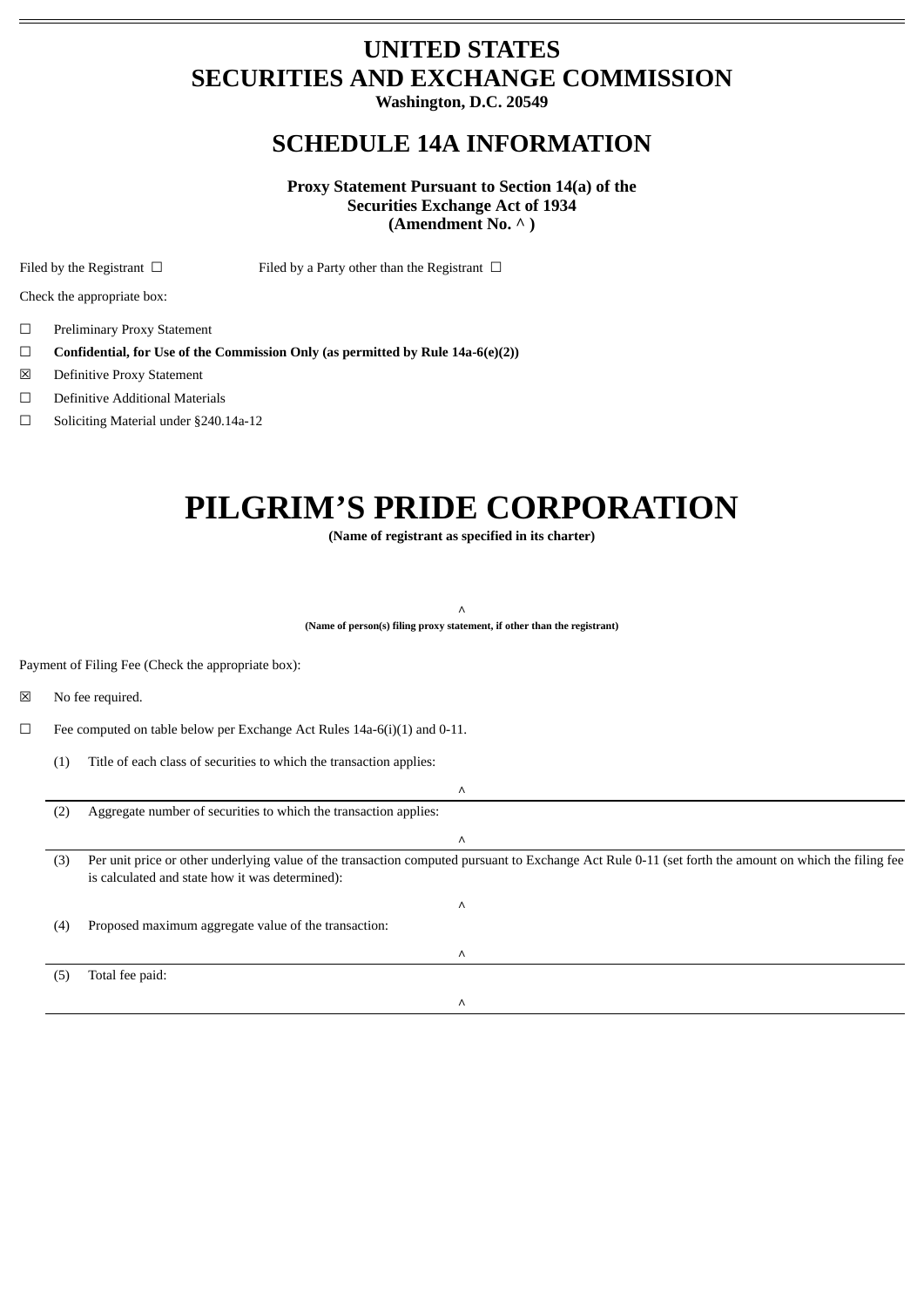- $\Box$  <br>Fee paid previously with preliminary materials.
- $\Box$  Check box if any part of the fee is offset as provided by Exchange Act Rule 0-11(a)(2) and identify the filing for which the offsetting fee was paid previously. Identify the previous filing by registration statement number, or the Form or Schedule and the date of its filing.

| (1) | Amount Previously Paid: |
|-----|-------------------------|
|-----|-------------------------|

|     |                                               | Λ |
|-----|-----------------------------------------------|---|
| (2) | Form, Schedule or Registration Statement No.: |   |
|     |                                               | Λ |
| (3) | Filing Party:                                 |   |
|     |                                               | Λ |
| (4) | Date Filed:                                   |   |
|     |                                               | Λ |
|     |                                               |   |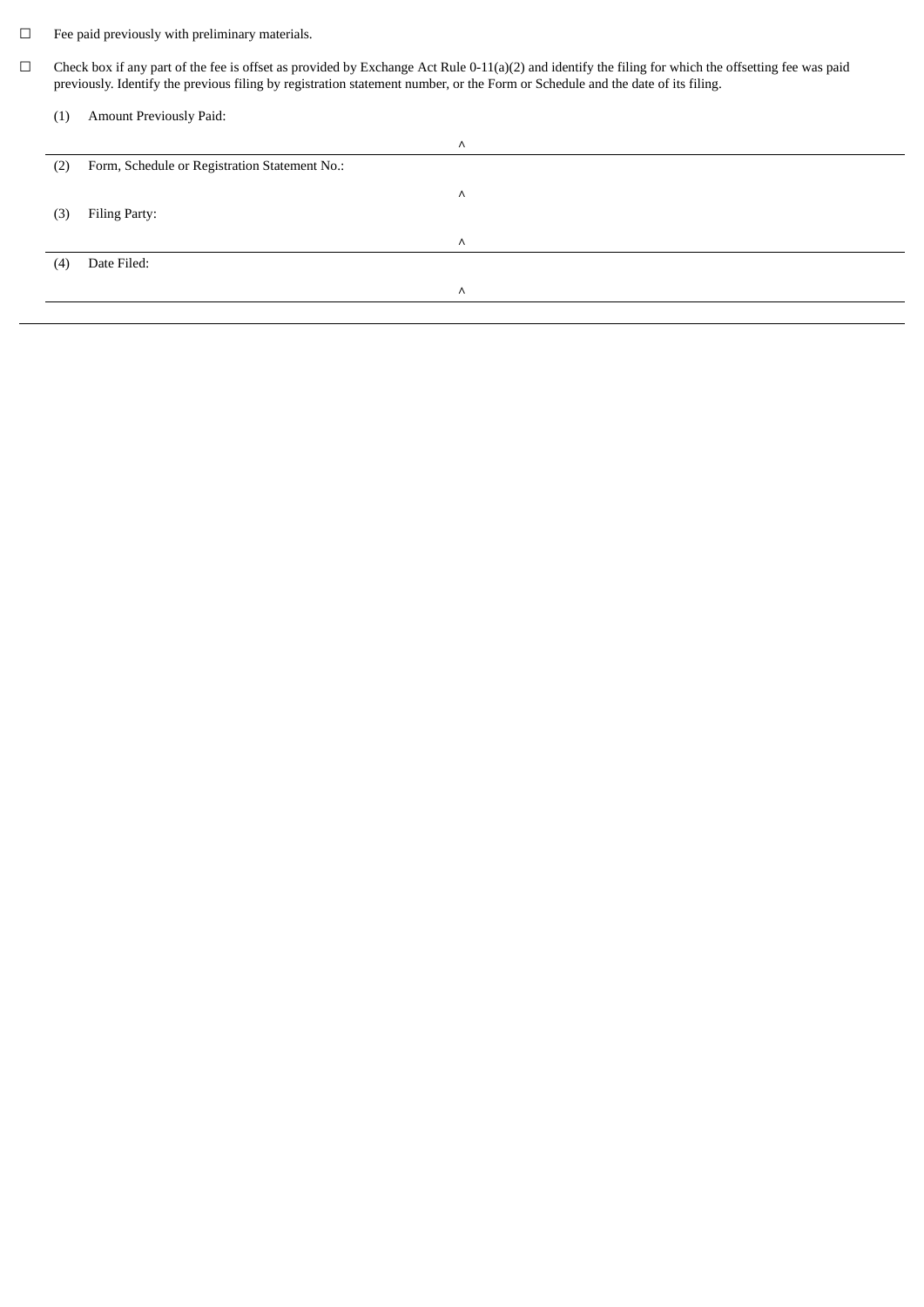# **Pilgrim's Pride Corporation 1770 Promontory Circle Greeley, Colorado 80634**

# **NOTICE OF ANNUAL MEETING OF STOCKHOLDERS**

# **To Be Held December 17, 2010**

The annual meeting of stockholders of Pilgrim's Pride Corporation will be held at our headquarters, at 1770 Promontory Circle, Greeley, Colorado, on Friday, December 17, 2010, at 10:00 a.m., local time, to consider and vote on the following matters:

- 1. The election of six JBS Directors for the ensuing year;
- 2. The election of two Equity Directors and the Founder Director for the ensuing year;
- 3. The ratification of the appointment of Ernst & Young LLP as our independent registered public accounting firm for the fiscal year ending December 26, 2010; and
- 4. Such other business as may properly be brought before the meeting or any adjournment thereof.

No other matters are expected to be voted on at the meeting.

The Board of Directors has fixed the close of business on November 10, 2010, as the record date for determining stockholders entitled to notice of, and to vote at, the annual meeting. If you owned shares of our common stock at the close of business on that date, you are cordially invited to attend the annual meeting. Whether or not you plan to attend the annual meeting, please vote at your earliest convenience. Most stockholders have three options for submitting their votes prior to the meeting:

- (1) via the internet;
- (2) by phone; or
- (3) by mail.

Please refer to the specific instructions set forth on the enclosed proxy card.

Admission to the annual meeting will be limited to our stockholders, proxy holders and invited guests. If you are a stockholder of record, please bring photo identification to the annual meeting. If you hold shares through a bank, broker or other third party, please bring photo identification and a current brokerage statement.

Greeley, Colorado *President and*

DON JACKSON November 12, 2010 *Chief Executive Officer*

# **YOUR VOTE IS IMPORTANT!**

**PLEASE SIGN AND RETURN THE ACCOMPANYING PROXY OR VOTE YOUR SHARES ON THE INTERNET OR BY TELEPHONE BY FOLLOWING THE INSTRUCTIONS ON THE PROXY CARD**

**IMPORTANT NOTICE REGARDING THE AVAILABILITY OF PROXY MATERIALS FOR THE STOCKHOLDER MEETING TO BE HELD ON DECEMBER 17, 2010**: **The Proxy Statement and the 2010 Annual Report on Form 10-K are available at www.envisionreports.com/PPC**. **Enter the 12 digit control number located on the proxy card and click "View 2010 Stockholder Material."**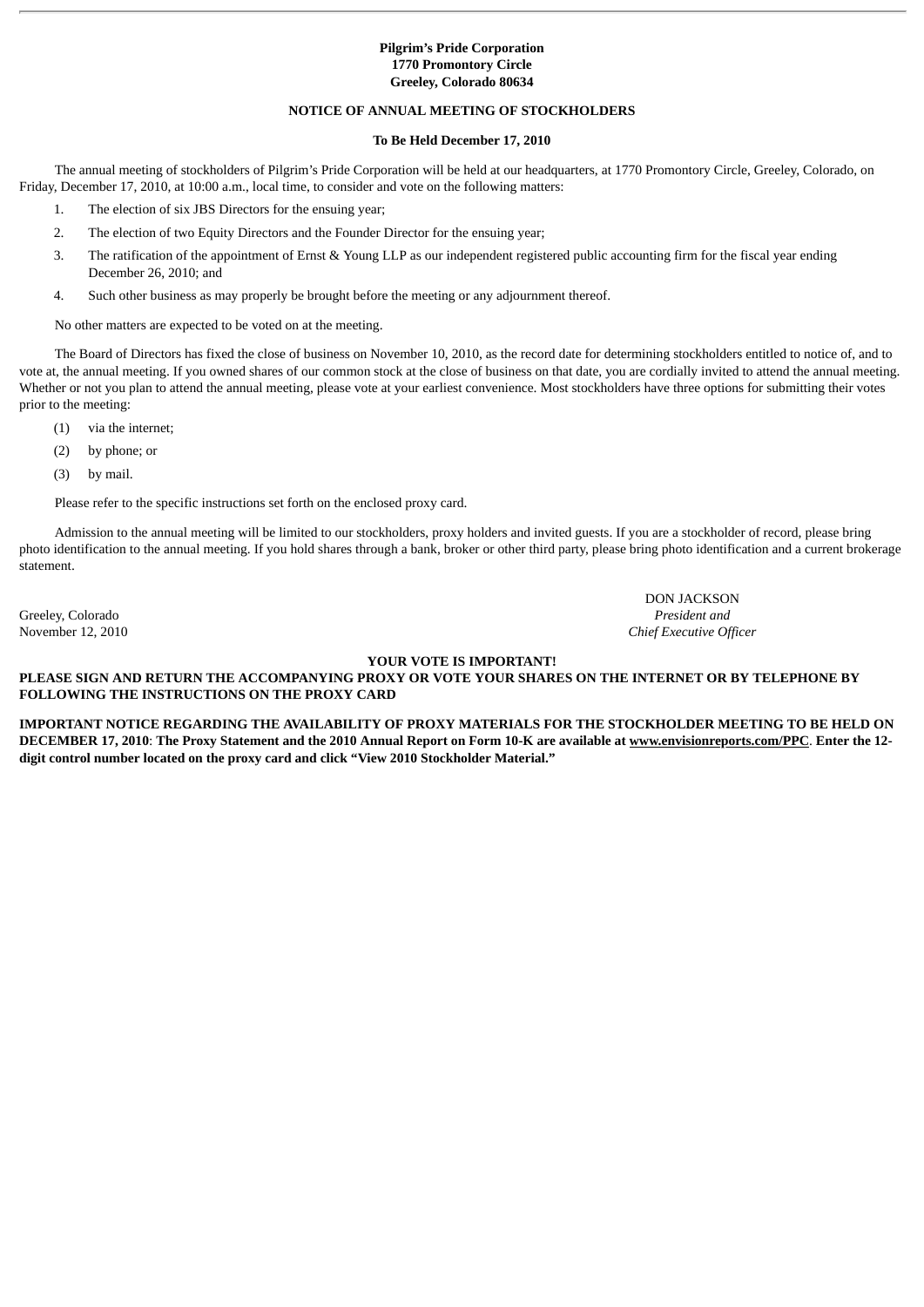# **Pilgrim's Pride Corporation 1770 Promontory Circle Greeley, Colorado 80634**

# **PROXY STATEMENT**

# **GENERAL INFORMATION**

#### **Why did I receive this proxy statement?**

The Board of Directors (the "Board of Directors" or the "Board") of Pilgrim's Pride Corporation is soliciting stockholder proxies for use at our annual meeting of stockholders to be held at our headquarters at 1770 Promontory Circle, Greeley, Colorado, on Friday, December 17, 2010, at 10:00 a.m., local time, and any adjournments thereof (the "meeting"). This proxy statement, the accompanying proxy card and the annual report to stockholders of Pilgrim's Pride Corporation are being mailed on or about November 17, 2010. Throughout this proxy statement, we will refer to Pilgrim's Pride Corporation as "Pilgrim's Pride," "we," "us" or the "Company."

#### **What is the record date for the annual meeting and why is it important?**

The Board of Directors has fixed November 10, 2010 as the record date for determining stockholders who are entitled to vote at the meeting (the "record date"). At the close of business on the record date, Pilgrim's Pride had 214,281,914 shares of common stock, par value \$0.01 per share, issued and outstanding.

#### **What is the difference between holding shares as a stockholder of record and as a beneficial owner?**

Most stockholders of Pilgrim's Pride hold their shares through a broker, bank or other nominee, rather than directly in their own name. As summarized below, there are some distinctions between shares held of record and those owned beneficially.

*Stockholders Of Record*: If your shares are registered directly in your name with our transfer agent, you are considered the stockholder of record with respect to those shares. As the stockholder of record, you have the right to vote in person at the meeting.

*Beneficial Owner:* If your shares are held in a stock brokerage account or by a bank or other nominee, you are considered the beneficial owner of shares held in "street name". As the beneficial owner, you have the right to direct your broker on how to vote your shares, and you are also invited to attend the meeting. Since you are not the stockholder of record, however, you may not vote your shares in person at the meeting unless you obtain a signed proxy from the holder of record giving you the right to vote the shares.

#### **What is a proxy?**

A proxy is your legal designation of another person (the "proxy") to vote on your behalf. By completing and returning the enclosed proxy card, you are giving the proxies appointed by the Board and identified on the proxy card the authority to vote your shares in the manner you indicate on your proxy card.

#### **What if I receive more than one proxy card?**

You will receive multiple proxy cards if you hold shares of our common stock in different ways (e.g., joint tenancy, trusts, custodial accounts) or in multiple accounts. If your shares are held in "street name" (i.e., by a broker, bank or other nominee), you will receive your proxy card or voting information from your nominee, and you must return your voting instructions to that nominee. You should complete, sign and return each proxy card you receive or submit your voting instructions for each proxy card.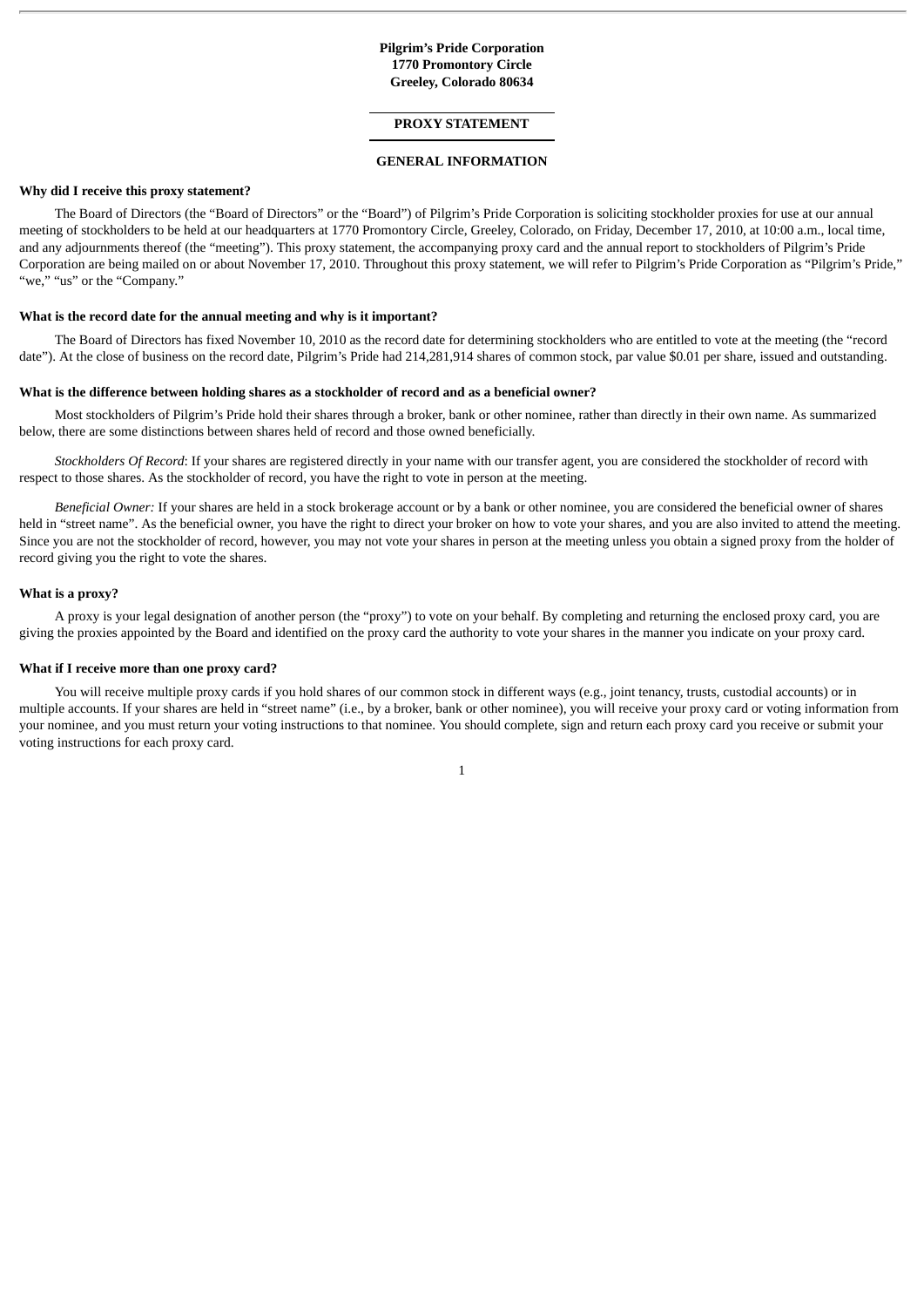#### **What are the voting rights of the common stock?**

Each holder of record of our common stock on the record date is entitled to cast one vote per share on each matter presented at the meeting.

#### **What are the three categories of Directors?**

In connection with the Company's emergence from Chapter 11 bankruptcy proceedings on December 28, 2009, the Company adopted an Amended and Restated Certificate of Incorporation (our "certificate of incorporation") and entered into a stockholders agreement (the "JBS stockholders agreement") with our largest stockholder, JBS USA Holdings, Inc. ("JBS USA"). Our certificate of incorporation establishes three categories of directors: JBS Directors, Equity Directors and the Founder Director.

JBS Directors are the initial six Directors designated as JBS Directors in the JBS stockholders agreement or their successors. Successor JBS Directors will be nominated by the JBS Nominating Committee. The current JBS Directors are Wesley Mendonça Batista, Joesley Mendonça Batista, José Batista Júnior, Don Jackson, Marcus Vinicius Pratini de Moraes and Wallim Cruz De Vasconcellos Junior.

Equity Directors are the initial two Directors designated as Equity Directors in the JBS stockholders agreement or their successors nominated or appointed by the Equity Nominating Committee or any stockholders other than JBS USA and its affiliates ("Minority Investors"). The current Equity Directors are Michael L. Cooper and Charles Macaluso.

The Founder Director is Lonnie "Bo" Pilgrim or, if Lonnie "Bo" Pilgrim is unable to continue serving on the Board, Lonnie Ken Pilgrim. Currently, the Founder Director is Lonnie "Bo" Pilgrim.

#### **What are the differences between the categories of Directors?**

All of our Directors serve coequal one-year terms. However, only JBS Directors can serve as members of the JBS Nominating Committee, and only Equity Directors can serve on the Equity Nominating Committee.

In connection with our emergence from Chapter 11 bankruptcy proceedings, we entered into the JBS stockholders agreement, which, among other things, requires JBS USA and its affiliates to vote all of our common stock owned by them in the same manner as the shares held by all Minority Investors with respect to the election or removal of Equity Directors. Consequently, the vote of the Minority Investors will determine the outcome of the election of Equity Directors.

In addition, the JBS stockholders agreement requires JBS USA and its affiliates to vote their shares for the election of the Founder Director until neither of Lonnie "Bo" Pilgrim and Lonnie Ken Pilgrim is able to continue serving on the Board. Because JBS USA owned or controlled over 50% of the voting power of our outstanding common stock on the record date, the Founder Director is assured of election to the Board.

With respect to all other matters submitted to a vote of holders of common stock, including the election or removal of any JBS Directors, JBS USA and its affiliates may vote shares of common stock held by them in their sole and absolute discretion.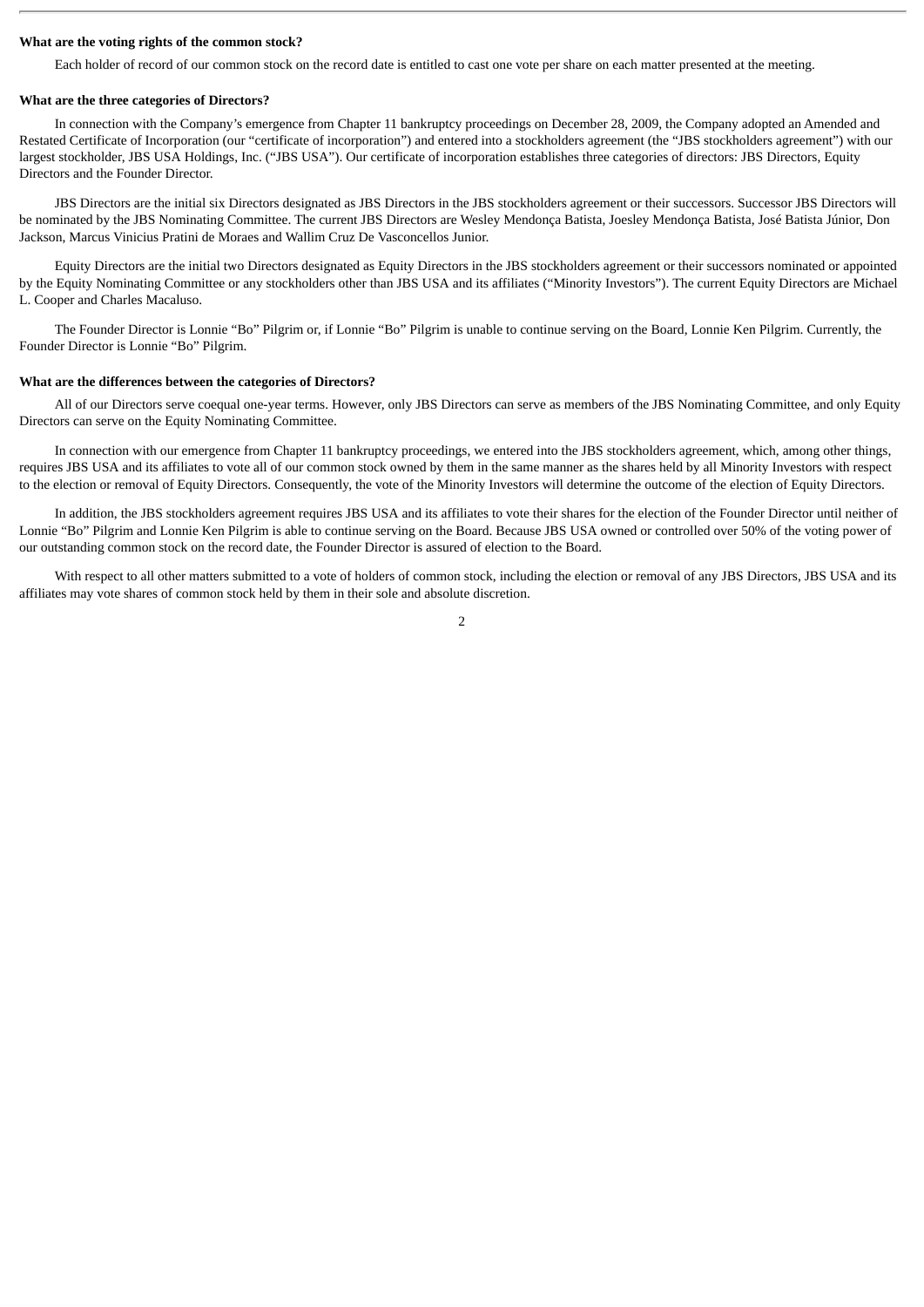# **How do I vote my shares?**

If you are a "stockholder of record," you have several choices. You can vote your proxy:

- by completing, dating, signing and mailing the enclosed proxy card;
- over the telephone; or
- via the internet.

Please refer to the specific instructions set forth on the enclosed proxy card.

If you hold your shares in "street name," your broker, bank or nominee will provide you with materials and instructions for voting your shares.

# **What are the Board's recommendations on how I should vote my shares?**

The Board recommends that you vote your shares as follows:

| <b>FOR</b> the election of all six nominees for JBS Director. |
|---------------------------------------------------------------|
|                                                               |

- Proposal 2: **FOR** the election of both nominees for Equity Directors and the nominee for Founder Director.
- Proposal 3: **FOR** ratification of the appointment of Ernst & Young LLP as our independent registered public accounting firm for the fiscal year ending December 26, 2010.

#### **What are my choices when voting?**

| With respect to: |                                                                                                                                                                                                                                                                                                                                                                                                                                                                       |
|------------------|-----------------------------------------------------------------------------------------------------------------------------------------------------------------------------------------------------------------------------------------------------------------------------------------------------------------------------------------------------------------------------------------------------------------------------------------------------------------------|
| Proposal 1:      | You may either (i) vote "FOR" the election of all JBS Director nominees as a group; (ii) withhold your vote on all JBS Director<br>nominees as a group; or (iii) vote "FOR" the election of all JBS Director nominees as a group except for certain nominees identified by<br>you in the appropriate area on the proxy card or voting instructions.                                                                                                                   |
| Proposal 2:      | You may either (i) vote "FOR" the election of both Equity Director nominees and the Founder Director nominee as a group; (ii)<br>withhold your vote on both Equity Director nominees and the Founder Director nominee as a group; or (iii) vote "FOR" the election of<br>both Equity Director nominees and the Founder Director nominee as a group except for certain nominees identified by you in the<br>appropriate area on the proxy card or voting instructions. |
| Proposal 3:      | In each case, you may vote "FOR" or "AGAINST" the proposal, or you may elect to abstain from voting your shares. Abstaining will<br>have the same effect as a vote against the proposal, as discussed below.                                                                                                                                                                                                                                                          |

# **How will my shares be voted if I do not specify my voting instructions?**

If you sign and return your proxy card without indicating how you want your shares to be voted, the proxies appointed by the Board will vote your shares as follows:

Proposal 1: **FOR** the election of all six nominees for JBS Director. Proposal 2: **FOR** the election of both nominees for Equity Director and the nominee for Founder Director.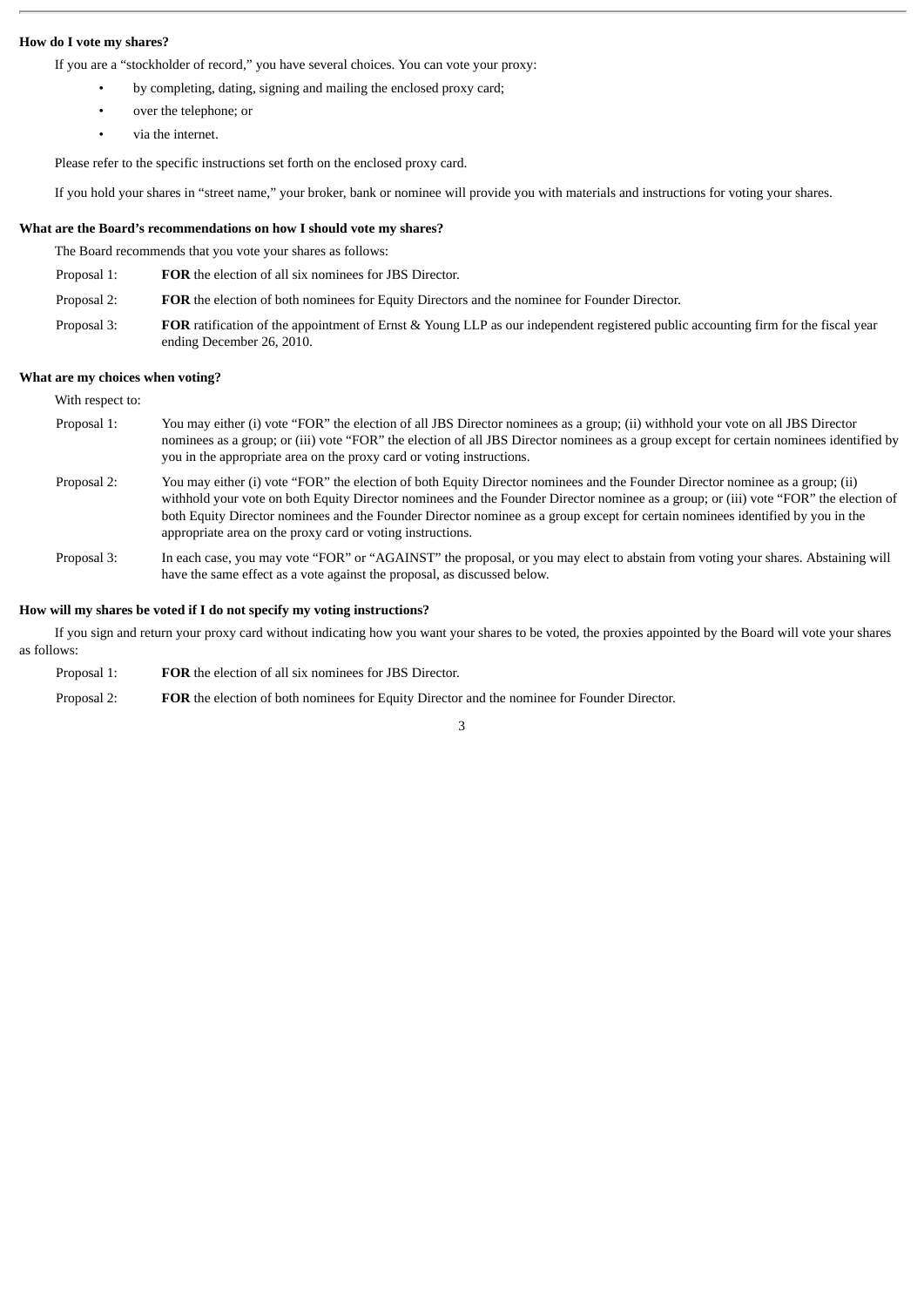Proposal 3: **FOR** ratification of the appointment of Ernst & Young LLP as our independent registered public accounting firm for the fiscal year ending December 26, 2010.

# **What vote is required to approve each proposal?**

Directors will be elected by a plurality of the votes cast at the meeting. The affirmative vote of a majority of the voting power of our common stock present in person or represented by proxy and entitled to vote at the meeting is required for the ratification of the appointment of our independent registered public accounting firm and approval of any other item of business to be voted upon at the meeting.

A "quorum" is necessary to hold the meeting. A quorum consists of a majority of the voting power of our common stock issued and outstanding and entitled to vote at the meeting, including the voting power that is present in person or by proxy. If a quorum is not represented in person or by proxy at the meeting or any adjourned meeting, the chairman of the meeting may postpone the meeting from time to time until a quorum will be represented. At any adjourned meeting at which a quorum is represented, any business may be transacted that might have been transacted at the meeting as originally called.

JBS USA owned or controlled over 50% of the voting power of our outstanding common stock on the record date. Therefore, JBS USA will be able to assure a quorum is present and will also be able to elect all of the nominees for JBS Directors and, with certain exceptions, determine the outcome of all other matters presented to a vote of the stockholders. The JBS stockholders agreement, however, requires JBS USA and its affiliates to vote all of our common stock owned by them in the same manner as the shares held by the Minority Investors with respect to the election or removal of Equity Directors. Consequently, the vote of the Minority Investors will determine the outcome of Proposal 2 to the extent it relates to the election of Messrs. Cooper and Macaluso as Equity **Directors** 

In addition, the JBS stockholders agreement requires JBS USA and its affiliates to vote their shares for the election of the Founder Director until neither of Lonnie "Bo" Pilgrim and Lonnie Ken Pilgrim is able to continue serving on the Board. Because JBS USA owned or controlled a majority of our outstanding common stock on the record date, Lonnie "Bo" Pilgrim, as the nominee for the Founder Director in Proposal 2, is assured of election to the Board at the meeting.

With respect to all other matters submitted to a vote of holders of common stock, including the election or removal of any JBS Directors, JBS USA and its affiliates may vote shares of common stock held by them in their sole and absolute discretion.

#### **How are abstentions and broker non-votes treated?**

Abstentions from voting on any matter will be counted in the tally of votes. Abstentions will have no effect on the election of Directors, but an abstention will have the same effect as a vote against any other proposals.

A broker "non-vote" occurs when a nominee holding shares for a beneficial owner does not vote on a particular proposal because the nominee does not have discretionary voting power for that particular item and has not received instructions from the beneficial owner. A broker non-vote will be deemed "present" at the annual meeting and will be counted for purposes of determining whether a quorum exists. Under the rules that govern brokers who are voting with respect to shares held by them in street name, if the broker has not been furnished with voting instructions by its client at least ten days before the meeting, those brokers have the discretion to vote such shares on routine matters, but not on non-routine matters. Routine matters include the appointment of auditors, submitted to the stockholders in Proposal 3. Non-routine matters include the election of Directors, submitted to stockholders in Proposal 1 and Proposal 2. As a result, with regard to Proposal 1 and Proposal 2, brokers have no discretion to vote shares where no voting instructions are received, and no vote will be cast if you do not vote on those proposals. Consequently, broker non-votes will have no effect on the elections of Directors. *We urge you to vote on ALL voting items.*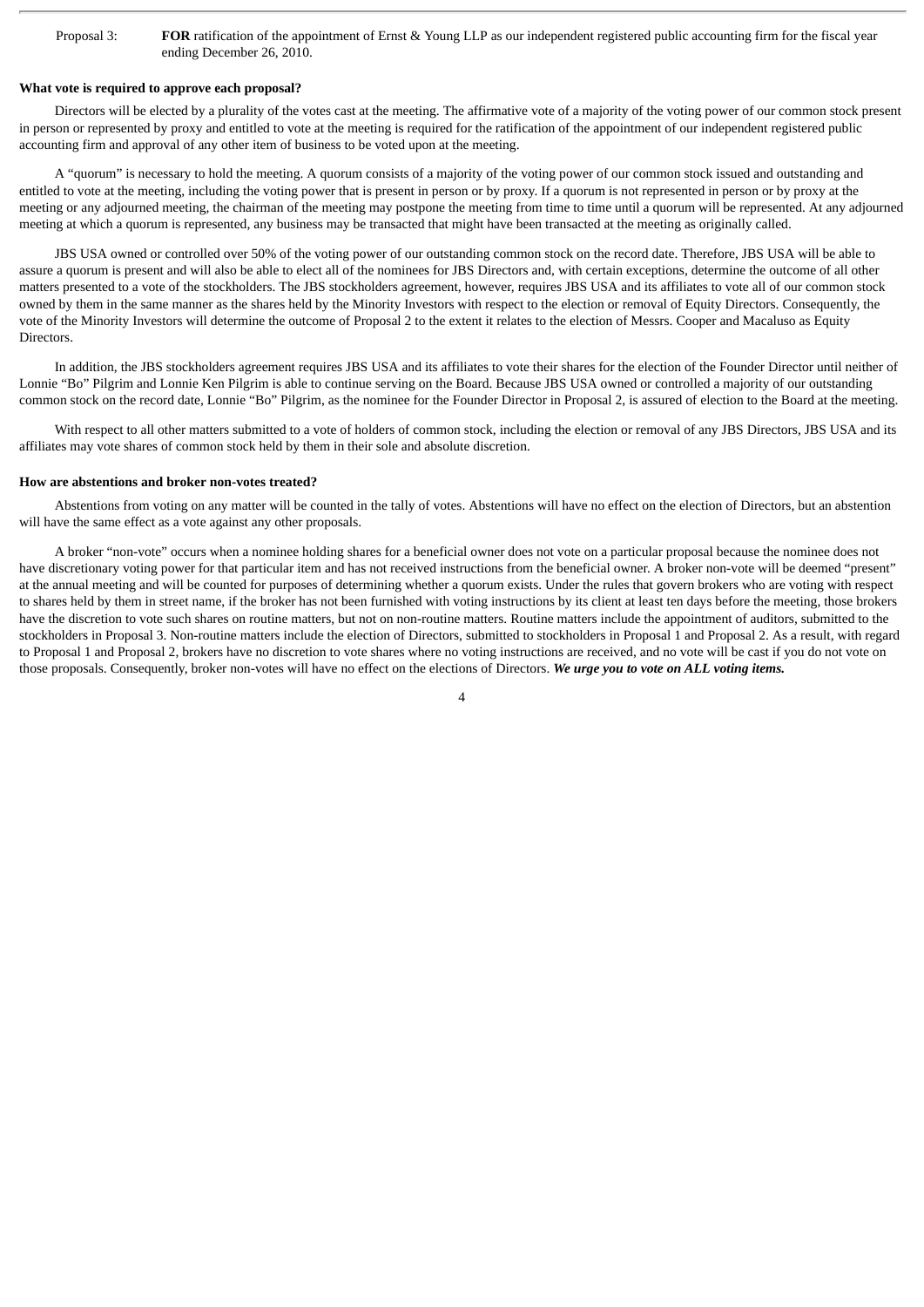# **Can I change my vote after I have mailed in my proxy card?**

Yes. You may revoke your proxy by doing one of the following:

- by sending to the Secretary of the Company a written notice of revocation that is received prior to the meeting;
- by submitting a new proxy card bearing a later date to the Secretary of the Company so that it is received prior to the meeting; or
- by attending the meeting and voting your shares in person.

# **Who will pay the cost of this proxy solicitation?**

We will pay the cost of preparing, printing and mailing this proxy statement and of soliciting proxies. We will request brokers, custodians, nominees and other like parties to forward copies of proxy materials to beneficial owners of our common stock and will reimburse these parties for their reasonable and customary charges or expenses.

# **Is this proxy statement the only way that proxies are being solicited?**

No. In addition to mailing these proxy materials, certain of our Directors, officers or employees may solicit proxies by telephone, facsimile, e-mail or personal contact. They will not be specifically compensated for doing so.

#### **Stockholder Proposals for 2011 Annual Meeting**

We currently expect that our 2011 Annual Meeting of Stockholders will be held on December 16, 2011. Our bylaws state that a stockholder must have given our Secretary written notice, at our principal executive offices, of the stockholder's intent to present a proposal at the 2011 Annual Meeting by August 18, 2011, but not before March 21, 2011. Additionally, in order for stockholder proposals submitted pursuant to Rule 14a-8 of the Securities Exchange Act of 1934, as amended (the "Exchange Act"), to be considered for inclusion in the proxy materials for the 2011 Annual Meeting, they must be received by our Secretary at our principal executive offices no later than the close of business on July 19, 2011.

#### **Did the Company change its fiscal year since the last annual meeting of stockholders?**

Yes, on December 28, 2009, we adopted restated bylaws, which changed the Company's fiscal year end from the Saturday nearest September 30 of each year to the last Sunday in December of each year. This change aligns the Company's reporting cycle with the fiscal calendar of JBS USA. The change was effective with the Company's 2010 fiscal year, which began on September 27, 2009, and will end on December 26, 2010, and resulted in an approximate threemonth transition period which began September 27, 2009 and ended December 27, 2009 (the "Transition Period"). We now operate on the basis of a 52/53-week fiscal year that ends on the Sunday falling on or before December 31. Throughout this proxy statement, we provide disclosures for 2009 Fiscal Year and the Transition Period.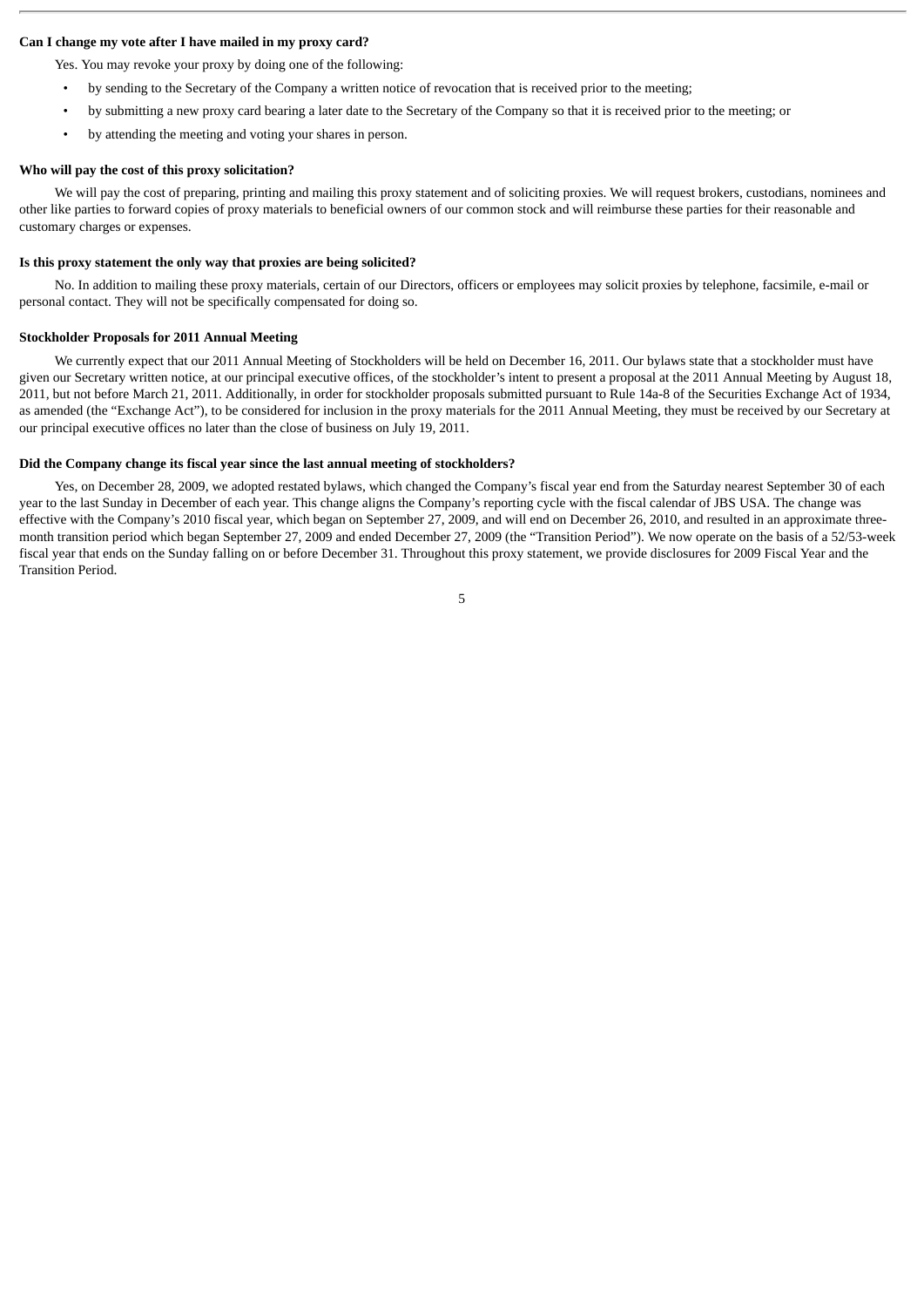# **PROPOSAL 1. ELECTION OF JBS DIRECTORS**

Subject to limited exceptions, our certificate of incorporation specifies that the Board of Directors will consist of nine members. Our Board currently has nine members. Proxies cannot be voted for a greater number of persons than the nine nominees named.

Pursuant to our certificate of incorporation and the JBS stockholders agreement, our Board of Directors includes six JBS Directors, including the Chairman of the Board, who are designated by JBS USA. Pursuant to our stockholders agreement, Don Jackson, our Chief Executive Officer, was appointed to the Board and is included in the designees of JBS USA.

At the meeting, nine Directors, including six JBS Directors, are to be elected, each to hold office for one year or until his or her successor is duly elected and qualified. Unless otherwise specified on the proxy card or voting instructions, the shares represented by the proxy will be voted for the election of the six nominees named below. If any nominee becomes unavailable for election, it is intended that such shares will be voted for the election of a substitute nominee selected by the JBS Nominating Committee. Our Board of Directors has no reason to believe that any substitute nominee or nominees will be required.

# **Nominees for JBS Directors**

**Wesley Mendonça Batista**, 40, currently serves as Chairman of the Board of Pilgrim's Pride Corporation. Mr. Batista became President and Chief Executive Officer of JBS USA in May 2007. Mr. Batista also serves as a member of JBS USA's Board of Directors. Mr. Batista is the Vice President of JBS S.A.'s Board of Directors. Mr. Batista has served in various capacities at JBS S.A. since 1987. Mr. Batista is the brother of Joesley Mendonça Batista, a Director of the Company and the President of JBS S.A., and José Batista Júnior, a Director of the Company and a Director of JBS S.A., and is the son of José Batista Sobrinho, the founder of JBS S.A. and a member of its Board of Directors.

Mr. Batista brings to the Board of Pilgrim's Pride significant senior leadership and industry experience. Mr. Batista has long been one of the most respected executives in Brazil's protein industry, and his reputation is now firmly established worldwide. Mr. Batista grew up in the protein industry, and it is his strategic insight and entrepreneurial spirit that has facilitated the growth of JBS through numerous acquisitions, expanding its reach across the globe. As Chairman of the Board, Mr. Batista has direct responsibility for Pilgrim's Pride's strategy and operations.

**Joesley Mendonça Batista**, 38, is currently the Chief Executive Officer of JBS S.A. and the President of its Board of Directors. Mr. Batista has served in various capacities at JBS S.A. since 1988. Mr. Batista is the brother of Wesley Mendonça Batista, a Director of the Company, and José Batista Júnior, a Director of the Company and of JBS S.A., and the son of José Batista Sobrinho, the founder of JBS S.A. and a member of its Board of Directors.

Mr. Batista has worked in the protein industry for 20 years, most recently rising to the post of President and Chief Executive Officer of JBS S.A. During his tenure as President and CEO, JBS S.A. has expanded dramatically in the United States, acquiring Swift & Company in 2007, Smithfield Beef Group and Five Rivers Ranch Cattle Feeding in 2008, and a 64% interest in the Company last year. Mr. Batista brings to the Board significant leadership, sales and marketing, industry, technical, and global experience.

**José Batista Júnior**, 50, is currently a Director of JBS USA, LLC and of JBS S.A. Mr. Batista Júnior has served in various capacities at JBS S.A. since 1974 and as a member of the Board of Directors of JBS S.A. since January 2, 2007. Mr. Batista Júnior is the brother of Wesley Mendonça Batista and Joesley Mendonça Batista, and the son of José Batista Sobrinho, the founder of JBS S.A. and a member of its Board of Directors.

Mr. Batista, known as "Junior," began his career in the industry in 1977 when he took a position as a trainee in Friboi (now JBS S.A.) in Brazil and worked in all facets of the business, rising to lead the sales, hygiene, and cleaning divisions until he was named President of the Board of Directors of JBS S.A. in 2006. In addition to his vast industry experience, Mr. Batista brings to the Board significant global experience and knowledge of competitive strategy and international competition.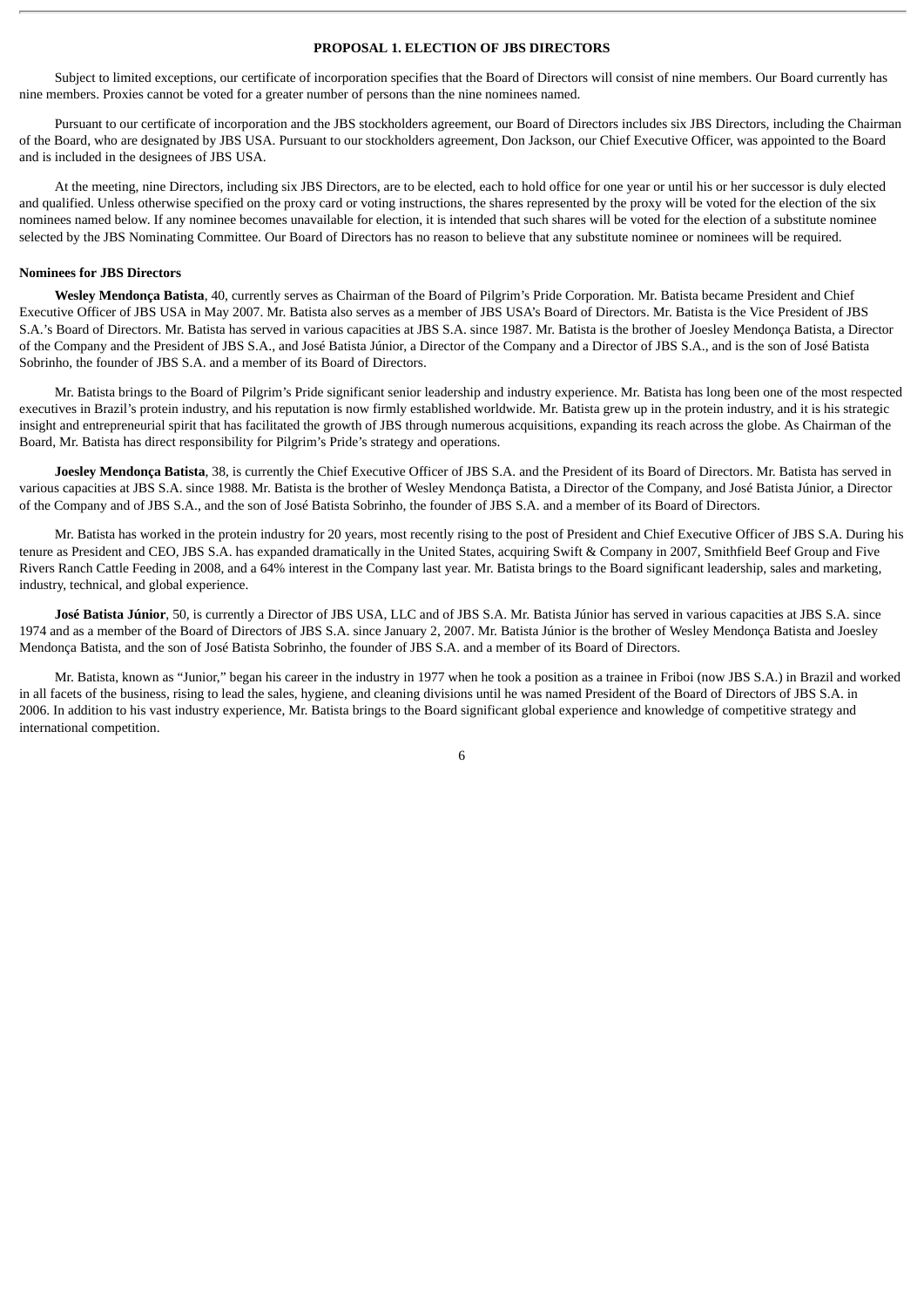**Don Jackson**, 59, has served as President, Chief Executive Officer and Director since January 2009. Previously, Dr. Jackson served as president of Foster Farms' poultry division, based in Livingston, California, since 2000. Prior to that, he served as executive vice president for foodservice of the former ConAgra Poultry Company in Duluth, Georgia. Before that he worked for 22 years for Seaboard Farms of Athens, Georgia, including four years as president and CEO of their poultry division. Dr. Jackson served as our Chief Executive Officer and President during the pendency of our Chapter 11 bankruptcy proceedings.

In addition to his 32 years of leadership and experience in various executive positions at five different companies as detailed above, Dr. Jackson brings invaluable industry-specific expertise to the Board. After earning his PhD in Animal Science from Colorado State University in Fort Collins, Colorado, Dr. Jackson advanced through the Seaboard Farms organization and led Live Production there before serving as Seaboard's President and CEO. Accordingly, Dr. Jackson brings unparalleled industry insight which, in his role as President and CEO, has proven integral to the Company's success during and subsequent to its emergence from Chapter 11 bankruptcy.

**Marcus Vinicius Pratini de Moraes**, 71, is currently a member of the Board and President of the Business Strategy Committee of JBS Friboi, Chairman of the Brazilian Chapter of CEAL (Business Council of Latin America), Vice Chairman of the Board of COSAN Ltd., a member of the Board of COSCEX - Superior Council of Foreign Trade at FIESP (Foreign Trade Board of the Federation of Industries of the State of Sao Paulo), and Director of DEAGRO Division - Agrobusiness Department for Products of Animal Origin at FIESP (Foreign Trade Board of the Federation of Industries of the State of Sao Paulo). Dr. Pratini de Moraes was a former Chairman of the Advisory Board of Solvay and Cie., Brazil and a former member of the Advisory Council of BM&F (Brazilian Mercantile & Futures Exchange. Dr. Pratini de Moraes was a member of the Supervisory Board of ABN AMRO Bank from 2003 to 2007. He also had a long career in Brazil's public sector.

Dr. Pratini de Moraes brings to the Board of Directors continuing experience in dealing with foreign governments and substantial expertise in matters affecting international commerce. Dr. Pratini de Moraes has served in various roles in Brazilian government including, but not limited to, the Deputy Minister of Planning, the Minister of Industry and Trade, a Congressman, the Minister of Mines and Energy and the Minister of Agriculture, Livestock and Food Supply. Additionally, as a director for other multinational companies, Dr. Pratini de Moraes also provides cross-board experience.

**Wallim Cruz De Vasconcellos Junior**, 52, has served as a Partner of Iposeira Partners Ltd, a provider of advisory services for mergers and acquisitions and restructuring transactions since 2003. Mr. Vasconcellos served as a Consultant to IFC/World Bank from 2003 to 2008. He is currently a Member of the Board of Santos Brasil S.A. and served as a Member of the Board of Cremer S.A. from 2006 to 2008.

Regarded as one of Brazil's preeminent business strategists, Mr. Vasconcellos brings to the Board real-time experience in the areas of mergers and acquisitions, capital markets, finance, and restructurings, and offers unique insights into global market strategies. In addition, Mr. Vasconcellos' experience working on behalf of public financial institutions enables him to provide perspective and oversight with regard to the Company's financial strategies.

**The Board of Directors recommends that you vote FOR the election of all of the individuals who have been nominated to serve as JBS Directors. Proxies will be so voted unless stockholders specify otherwise.**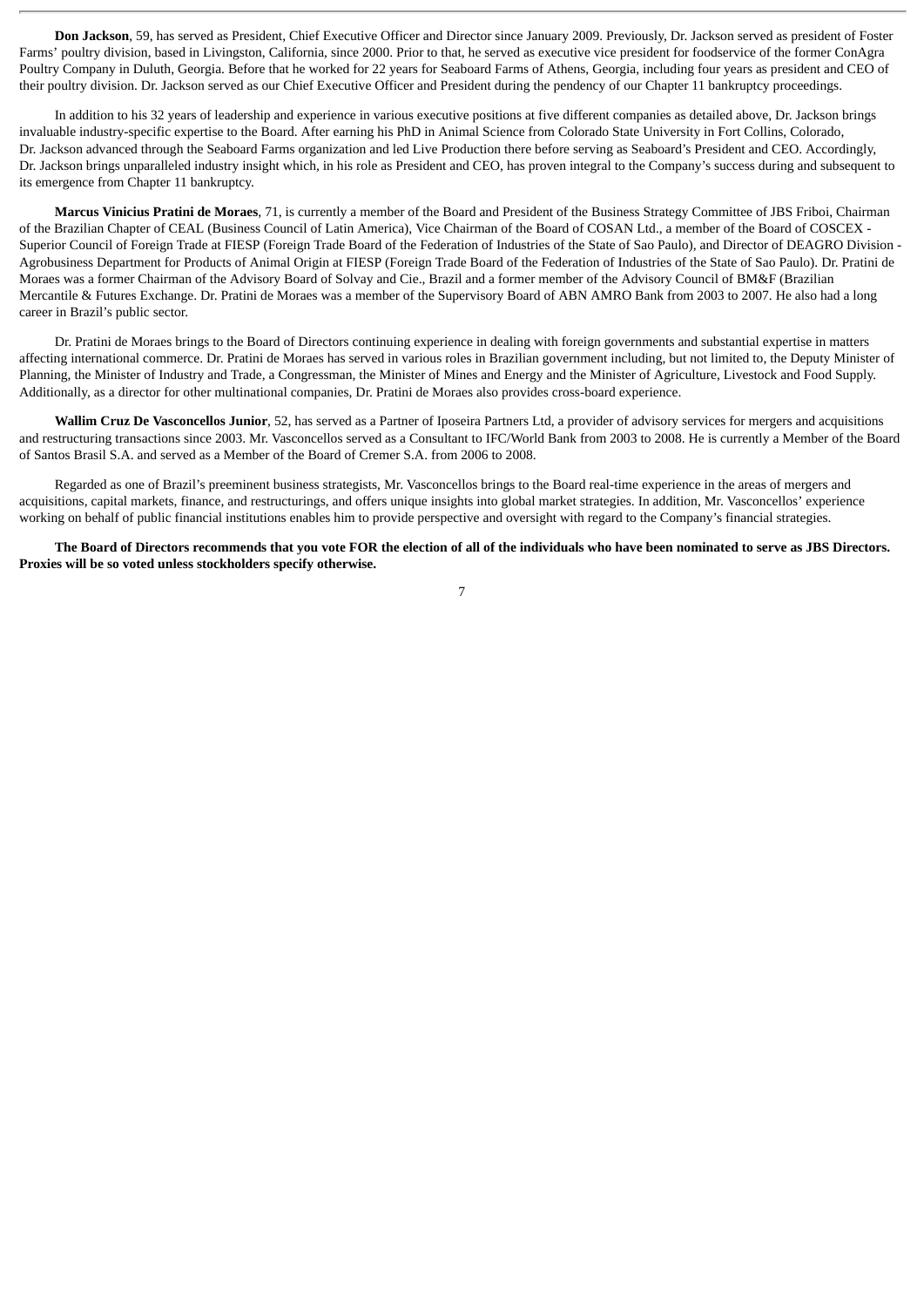# **PROPOSAL 2. ELECTION OF EQUITY DIRECTORS AND THE FOUNDER DIRECTOR**

Pursuant to our certificate of incorporation and the JBS stockholders agreement, our Board of Directors includes two members designated by the statutory Equity Committee, our Equity Directors, and one member who is the Founder Director. Our two Equity Director nominees are Michael L. Cooper and Charles Macaluso. Our Founder Director is Lonnie "Bo" Pilgrim.

The JBS stockholders agreement requires JBS USA and its affiliates to vote all of our common stock owned by them in the same manner as the shares held by the Minority Investors with respect to the election or removal of Equity Directors. Consequently, the vote of the Minority Investors will determine the outcome of this Proposal 2 to the extent it relates to the election of Messrs. Cooper and Macaluso.

In addition, the Company and Lonnie "Bo" Pilgrim entered into a consulting agreement dated September 16, 2009 (the "Consulting Agreement"), which became effective upon our emergence from Chapter 11 proceedings on December 28, 2009. Pursuant to the terms of the Consulting Agreement, among other things, the Company agreed that Mr. Pilgrim would be nominated for subsequent terms on the Board during the term of the Consulting Agreement. The JBS stockholders agreement also requires JBS USA and its affiliates to vote their shares for the election of the Founder Director at the meeting. Because JBS USA owned or controlled a majority of our outstanding common stock on the record date, the Founder Director is assured of election to the Board at the meeting.

At the meeting, nine Directors, including two Equity Directors and the Founder Director, are to be elected, each to hold office for one year or until his or her successor is duly elected and qualified. Unless otherwise specified on the proxy card or voting instructions, the shares represented by the proxy will be voted for the election of the three nominees named below. If either nominee for Equity Director becomes unavailable for election, it is intended that such shares will be voted for the election of a substitute nominee selected by the Equity Nominating Committee. If Lonnie "Bo" Pilgrim becomes unavailable for election, it is intended that such shares will be voted for the election of Lonnie Ken Pilgrim in accordance with the provisions of our certificate of incorporation and the JBS stockholders agreement. Our Board of Directors has no reason to believe that any substitute nominee or nominees will be required.

# **Nominees for Equity Director and Founder Director**

**Lonnie "Bo" Pilgrim**, 82, has served as a Director since July 1968. He served as the Senior Chairman of the Board from July 2007 to December 2009. He served as Chairman of the Board from our organization in July 1968 until July 2007. He also served as Chief Executive Officer from July 1968 to June 1998. Prior to our incorporation, Mr. Pilgrim was a partner in our predecessor partnership business founded in 1946. Mr. Pilgrim served as our Senior Chairman of the Board during the pendency of our Chapter 11 bankruptcy proceedings.

Mr. Pilgrim is a director and former chairman of the National Chicken Council. As a past leader in the Midwest Feed Manufacturer's Association, the Texas Water Resources Board and the Texas Governor's Task Force for Agriculture, he has been an ardent spokesman for the agriculture industry. Mr. Pilgrim is also a former member of the Dallas Baptist University Board of Trustees and is Chairman and majority owner of Pilgrim Bank in northeast Texas. As an original partner in the Company's predecessor partnership founded in 1946, Mr. Pilgrim brings vast experience and a unique perspective to our Board. His experience with the Company is unparalleled, and his involvement with numerous other companies provides cross-board and industry-wide expertise.

**Michael L. Cooper**, 60, is the Executive Vice President, Managing Partner, Chief Financial Officer and a Director of Kincannon & Reed, an executive search firm for the food and agribusiness sectors, where he has been employed since July 2004. He also currently serves on the National Chicken Council's Allied Leader Board. From September 2002 to July 2004, Mr. Cooper served as the Chief Executive Officer of Meyer Natural Angus. From January 1996 to July 2002, Mr. Cooper was employed by Perdue Farms, Inc., where he served in various roles, including as President, Retail Products, from February 2000 to July 2002, and as Senior Vice President and Chief Financial Officer from January 1996 through February 2000. From August 1992 to January 1996, he served as Vice President, Chief Financial Officer, Secretary and Treasurer of Rocco Enterprises. Mr. Cooper also served in various senior financial roles with Dial Corporation over a 14 year career with that company.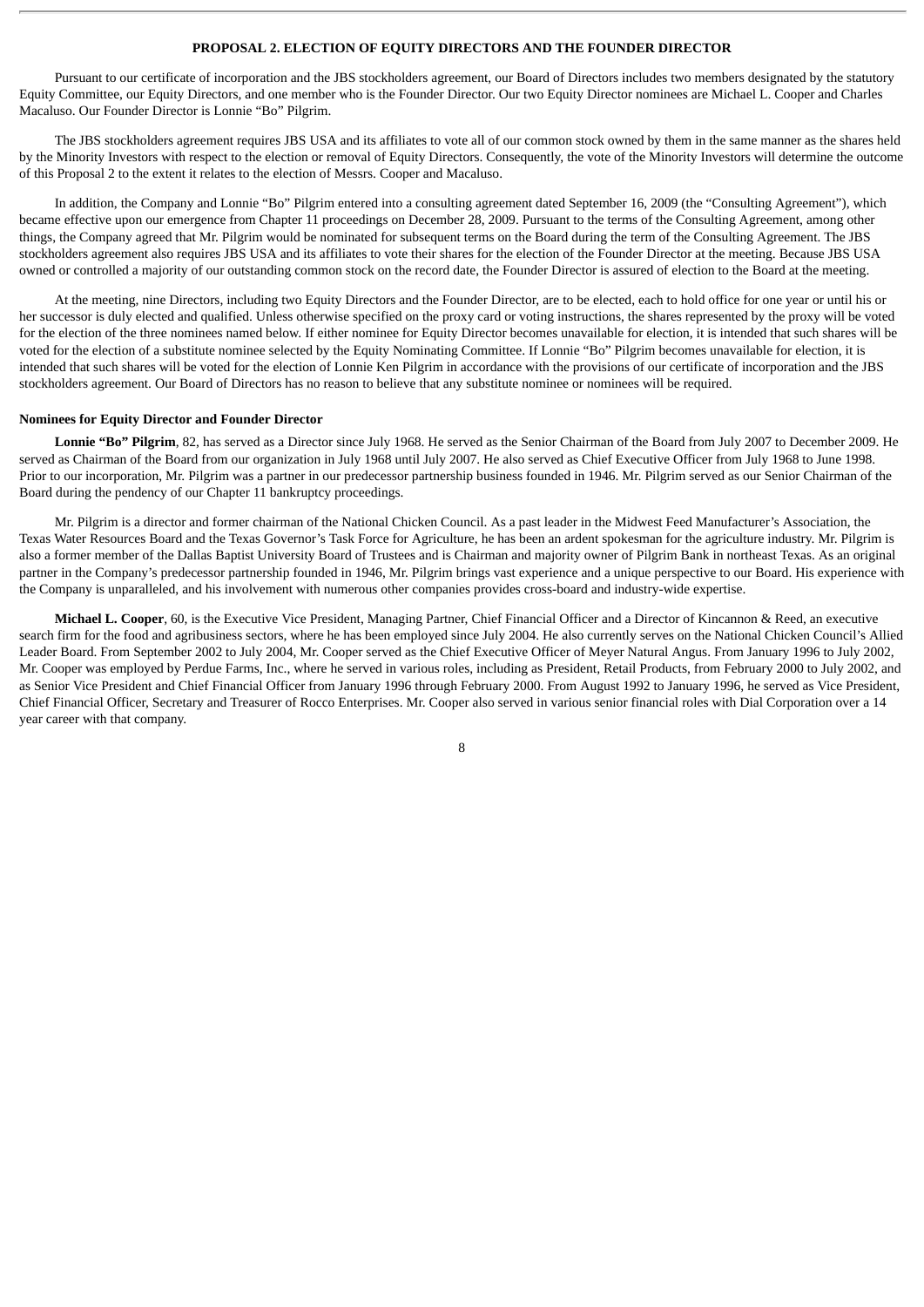Mr. Cooper brings to the Board significant senior leadership, management, operational, financial, and brand management experience. His extensive poultry industry experience enables him to offer a valuable insight on the business, financial and regulatory issues currently being faced by the poultry industry.

**Charles Macaluso**, 66, has been a principal of Dorchester Capital, LLC, a management consulting and corporate advisory service firm focusing on operational assessment, strategic planning and workouts since 1998. From 1996 to 1998, he was a partner at Miller Associates, Inc., a workout, turnaround partnership, focusing on operational assessment, strategic planning and crisis management. Mr. Macaluso currently serves as a director of the following public companies: Global Crossing Ltd., where he is also a member of the audit committee; Lazy Days RV SuperCenters, Inc., where he is also a member of the audit committee; and Darling International, as Lead Director. He also serves as a Chairman of the Board of three private companies.

Mr. Macaluso brings fundamental expertise to our Board in the areas of operational assessment, strategic planning, crisis management, and turnaround advisory services, which expertise supports the Board's efforts in overseeing and advising on strategy and financial matters. In addition, Mr. Macaluso brings to the Board substantial cross-board expertise due to his tenure on a number of public and private company boards and committees.

**The Board of Directors recommends that you vote FOR the election of all of the individuals who have been nominated to serve as Equity Directors and as the Founder Director. Proxies will be so voted unless stockholders specify otherwise.**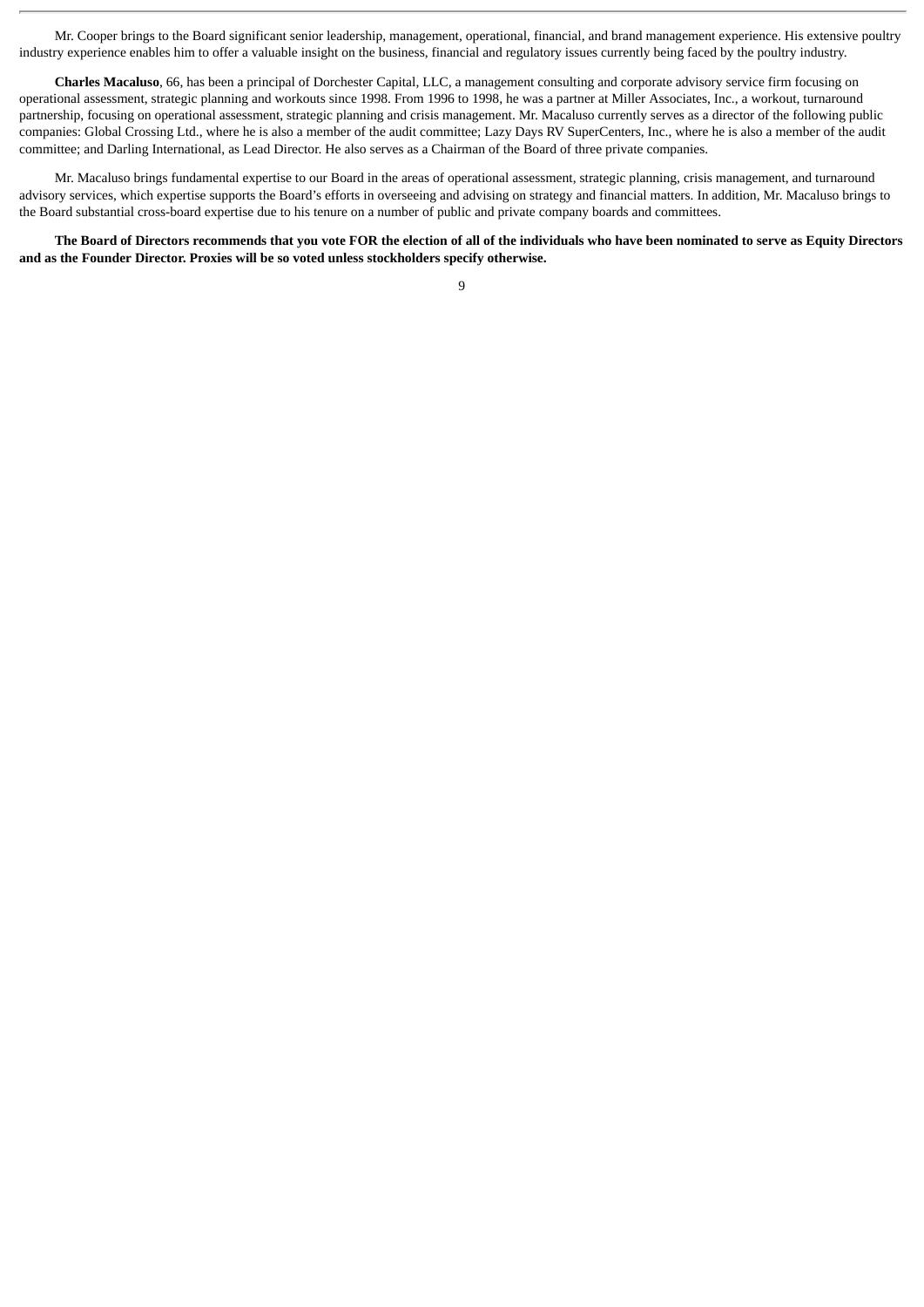# **CORPORATE GOVERNANCE**

# **Board of Directors**

Our Board of Directors has the responsibility for establishing broad corporate policies and for our overall performance, but it is not involved in our day-today operating decisions. Members of the Board are informed of our business through discussions with the Chief Executive Officer and other officers, and through their review of analyses and reports sent to them each month, as well as through participation in Board and committee meetings.

#### **Board of Directors Independence**

Our Board of Directors has affirmatively determined that each of Michael L. Cooper, Charles Macaluso, Marcus Vinicius Pratini de Moraes and Wallim Cruz De Vasconcellos Junior, has no material relationship with the Company (either directly or as a partner, stockholder or officer of an organization that has a relationship with us) and is independent within the meaning of our Corporate Governance Policy's categorical independence standards and the NYSE listing standards.

#### **Committees of the Board of Directors**

To assist in carrying out its duties, the Board of Directors has delegated certain authority to the Audit, Compensation, JBS Nominating and Equity Nominating Committees. Each committee of the Board meets to examine various facets of our operations and take appropriate action or make recommendations to the Board of Directors.

*Audit Committee.* The Audit Committee prior to emergence from our Chapter 11 bankruptcy proceedings consisted of Vance C. Miller, Sr., Keith W. Hughes and Linda Chavez. All of the members of the Audit Committee resigned on December 28, 2009. Since their resignation, the members of the Audit Committee have been Michael L. Cooper, Charles Macaluso and Wallim Cruz De Vasconcellos Junior. Our Audit Committee's responsibilities include selecting our independent registered public accounting firm, reviewing the plan and results of the audit performed by our independent registered public accounting firm and the adequacy of our systems of internal accounting controls, and monitoring compliance with our conflicts of interest and business ethics policies. The Audit Committee is composed entirely of Directors who the Board of Directors has determined to be independent within the meaning of the NYSE listing standards. The Board has determined that each of the members of the Audit Committee is financially literate for purposes of the applicable listing standards of the NYSE ("financially literate") and Michael L. Cooper is an "audit committee financial expert" within the meaning of the regulations of the SEC. The Audit Committee has an Audit Committee Charter, which is available on our website at www.pilgrimspride.com, under the "Investors - Corporate Governance" caption.

*Compensation Committee.* The Compensation Committee prior to emergence from our Chapter 11 bankruptcy proceedings consisted of Lonnie "Bo" Pilgrim, the co-founder and former Senior Chairman of the Board, his son, Lonnie Ken Pilgrim, and three independent directors, including Vance C. Miller, Sr., James G. Vetter, Jr. and Blake D. Lovette. Prior to emergence from our Chapter 11 bankruptcy proceedings, the Compensation Committee also had a subcommittee consisting of Charles L. Black and Vance C. Miller, Sr. All of the members of the Compensation Committee resigned on December 28, 2009. Since that time, the members of the Compensation Committee have been Wesley Mendonça Batista, Wallim Cruz de Vasconcellos Junior and Michael Cooper.

Our Compensation Committee reviews our remuneration policies and practices and establishes the salaries of our officers. Prior to our emergence from Chapter 11 bankruptcy proceedings, the Compensation Subcommittee was responsible for administering certain aspects of the Pilgrim's Pride Corporation Senior Executive Performance Bonus Plan dealing with compensation for designated Section 162(m) participants, which for fiscal year end September 26, 2009 and the transition period from September 27, 2009 through December 27, 2009 included Lonnie "Bo" Pilgrim, Lonnie Ken Pilgrim and Richard A. Cogdill. The Compensation Committee does not have a Charter.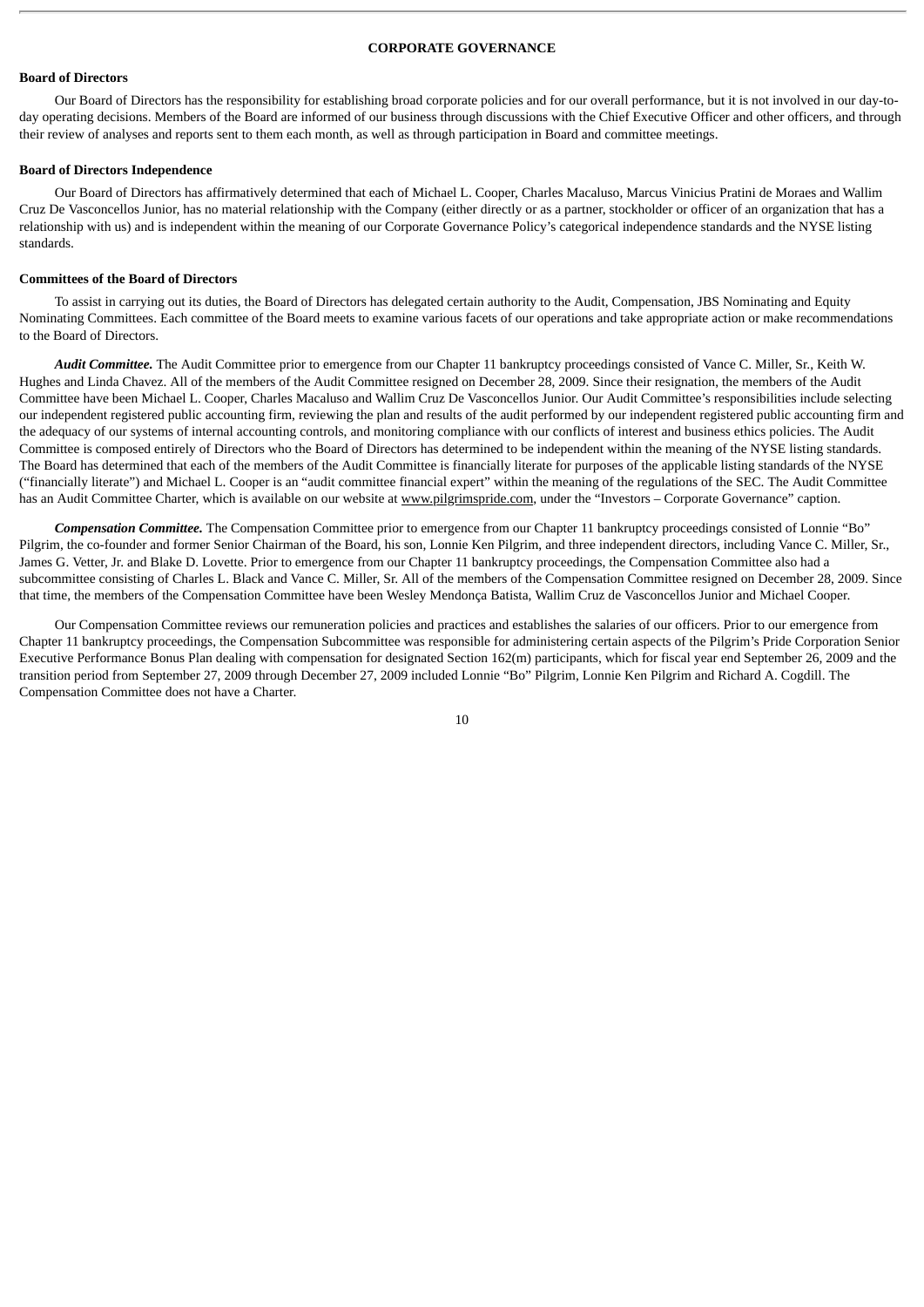*Special Nominating Committees.* Under our certificate of incorporation, the Board also has two Special Nominating Committees, which include the JBS Nominating Committee and the Equity Nominating Committee. The JBS Nominating Committee is required to consist solely of JBS Directors and presently includes Wesley Mendonça Batista, Joesley Mendonça Batista, José Batista Júnior, Don Jackson, Marcus Vinicius Pratini de Moraes and Wallim Cruz De Vasconcellos Junior. The Equity Nominating Committee is required to consist solely of all of the Equity Directors and presently includes Michael L. Cooper and Charles Macaluso.

The JBS Nominating Committee has the exclusive authority to nominate the JBS Directors, fill JBS Director vacancies and select the members of the JBS Nominating Committee. The Equity Nominating Committee has the exclusive authority to nominate the Equity Directors, fill Equity Director vacancies, select the members of the Equity Nominating Committee, and to call a special meeting of stockholders under certain circumstances. The Equity Nominating Committee, acting by majority vote, also has the exclusive right to control the exercise of our rights and remedies under the JBS stockholders agreement. Any member or alternate member of the Equity Nominating Committee may be removed only by the approval of a majority of the members of the Equity Nominating Committee.

For so long as JBS USA and its affiliates beneficially own 35% or more of our outstanding common stock, no person may be nominated as an Equity Director by the Equity Nominating Committee if JBS USA reasonably determines that such person (i) is unethical or lacks integrity or (ii) is a competitor or is affiliated with a competitor of the Company. Two Equity Directors (or one if there is only one Equity Director on the Board) must satisfy the independence requirements of Rule 10A-3 under the Securities Exchange Act of 1934, as amended (the "Exchange Act"), and be financially literate, and, for so long as there are two or more Equity Directors on the Board, at least one Equity Director must qualify as an "audit committee financial expert" as that term is used in Item 407 of Regulation S-K under the Exchange Act (or any successor rule).

If JBS USA and its affiliates own at least 50% of our outstanding common stock, at least one JBS Director is required:

- to be an independent director,
- to satisfy the independence requirements of Rule 10A-3 under the Exchange Act, and
- to be financially literate.

Each of the Board's Special Nominating Committees has a Charter, current copies of which are available on our website at www.pilgrimspride.com, under the "Investors – Corporate Governance" caption.

Our Special Nominating Committees do not have a policy with regard to the consideration of any Director candidates recommended by our stockholders, and they do not have a formal policy with regard to the consideration of diversity in identifying Director nominees. However, the Special Nominating Committees strive to achieve a balance of knowledge, experience and perspective such that the Board reflects a diversity of backgrounds and experiences. In addition, the Special Nominating Committees will consider stockholder recommendations for candidates for the Board, which should be sent to Pilgrim's Pride Corporation, Corporate Secretary, 1770 Promontory Circle, Greeley, Colorado 80634.

#### **Meetings**

During the fiscal year ended September 26, 2009, the Board of Directors held 15 regular and 17 telephonic meetings, the Audit Committee held 5 regular meetings and 5 telephonic meetings, the Compensation Committee held 3 meetings, the Compensation Subcommittee held no meetings, and there were 8 executive sessions including only non-management Directors. During the Transition Period from September 27, 2009 through December 27, 2009 the Board of Directors held 1 regular and 1 telephonic meeting, the Audit Committee held 1 regular meeting and no telephonic meetings, the Compensation Committee held no meetings, the Compensation Subcommittee held no meetings, and there was 1 executive session including only non-management Directors. During each of 2009 Fiscal Year and the Transition Period, each member of the Board of Directors attended at least 75% of the aggregate number of meetings of the Board and Board Committees on which the Director served. All Directors attended our 2008 Annual Meeting. An annual meeting of stockholders was not held during 2009. While we do not have a formal policy regarding Director attendance at annual meetings of stockholders, we encourage each Director to attend each annual meeting of stockholders.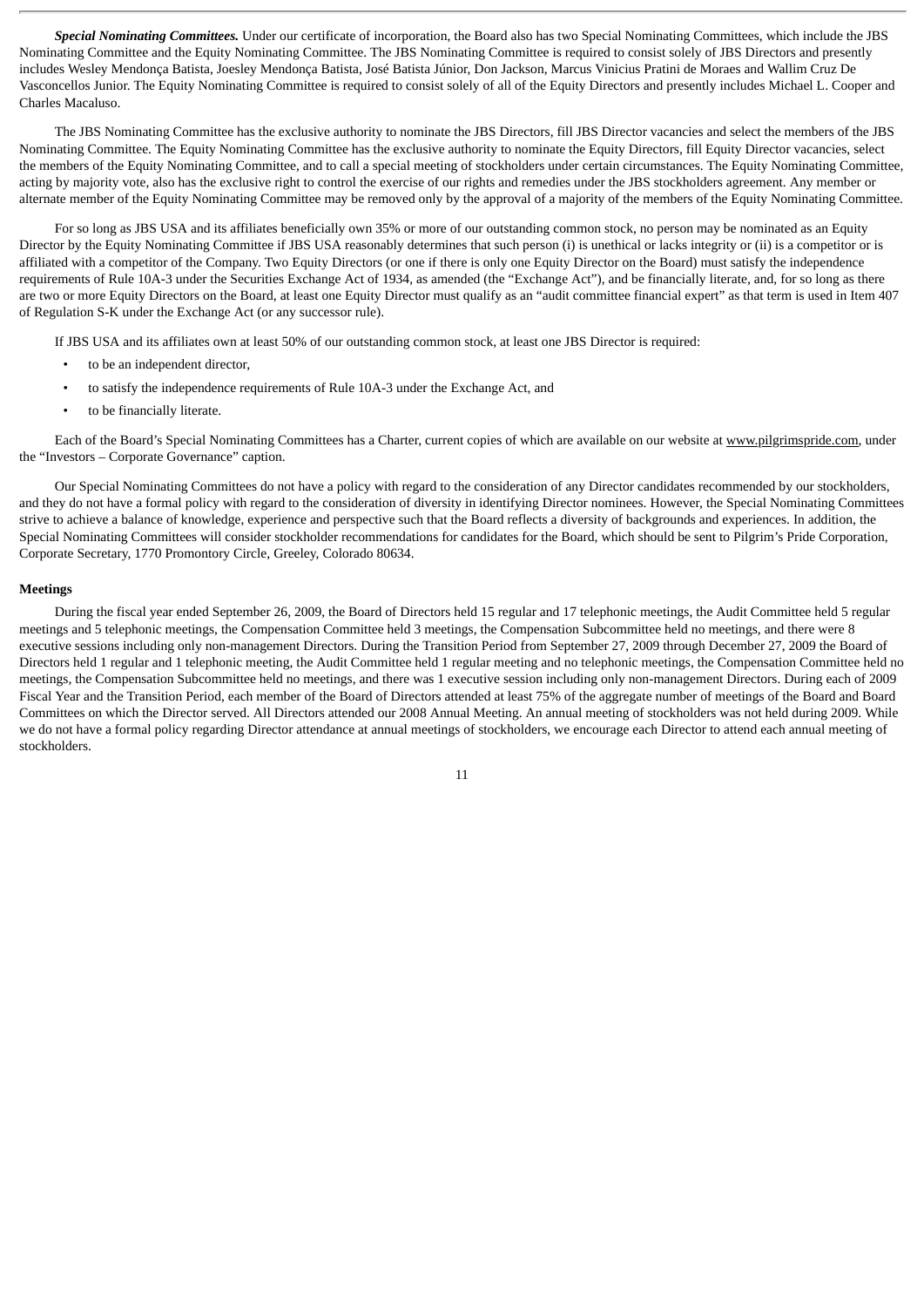#### **Board Leadership Structure and Risk Oversight**

The position of our Chairman of the Board and the office of the President and Chief Executive Officer are held by different persons. Our Chairman of the Board is Wesley Mendonça Batista, and our Chief Executive Officer and President is Don Jackson.

We separate the roles of Chief Executive Officer and Chairman of the Board in recognition of the differences between the two roles. The Chief Executive Officer is responsible for setting the strategic direction for the Company and the day-to-day leadership and performance of the Company, while the Chairman of the Board provides guidance to the Chief Executive Officer and sets the agenda for Board meetings and presides over meetings of the full Board. We believe the division of duties is especially appropriate as legal and regulatory requirements applicable to the Board and its committees continue to expand, and it facilitates the appropriate levels of communication between the Board of Directors and executive management for Board oversight of the Company and its management.

Because Wesley Mendonça Batista, Joesley Mendonça Batista, José Batista Júnior, Don Jackson and Lonnie "Bo" Pilgrim are not independent Directors, the Board will either designate an independent Director to preside at the meetings of the non-management and independent Directors or they will prescribe a procedure by which a presiding Director is selected for these meetings. In the absence of another procedure being adopted by the Board, the person appointed will be the independent Director with the longest tenure on the Board in attendance at the meeting. The Board generally holds meetings of non-management directors 4 times per year and meetings of independent directors 4 times per year.

The Company's management is responsible for the ongoing assessment and management of the risks the Company faces, including risks relating to capital structure, strategy, liquidity and credit, financial reporting and public disclosure, operations and governance. The Board oversees management's policies and procedures in addressing these and other risks. Additionally, each of the Board's four committees (the Audit Committee, Compensation Committee and the Special Nominating Committees) monitor and report to the Board those risks that fall within the scope of such committees' respective areas of oversight responsibility. For example, the full Board directly oversees strategic risks. The Special Nominating Committees directly oversee risk management relating to Director nominations and independence. The Compensation Committee directly oversees risk management relating to employee compensation, including any risks of compensation programs encouraging excessive risk-taking. Finally, the Audit Committee directly oversees risk management relating to financial reporting, public disclosure and legal and regulatory compliance. The Audit Committee is also responsible for assessing the steps management has taken to monitor and control these risks and exposures and discussing guidelines and policies with respect to the Company's risk assessment and risk management.

#### **Communications with the Board of Directors**

Stockholders and other interested parties may communicate directly with our Board of Directors, any of its committees, all independent Directors, all nonmanagement Directors, or any one Director serving on the Board by sending written correspondence to the desired person or entity attention of our Corporate Counsel at Pilgrim's Pride Corporation, 1770 Promontory Circle, Greeley, Colorado 80634. Communications are distributed to the Board, or to any individual Director or Directors as appropriate, depending on the facts and circumstances outlined in the communication.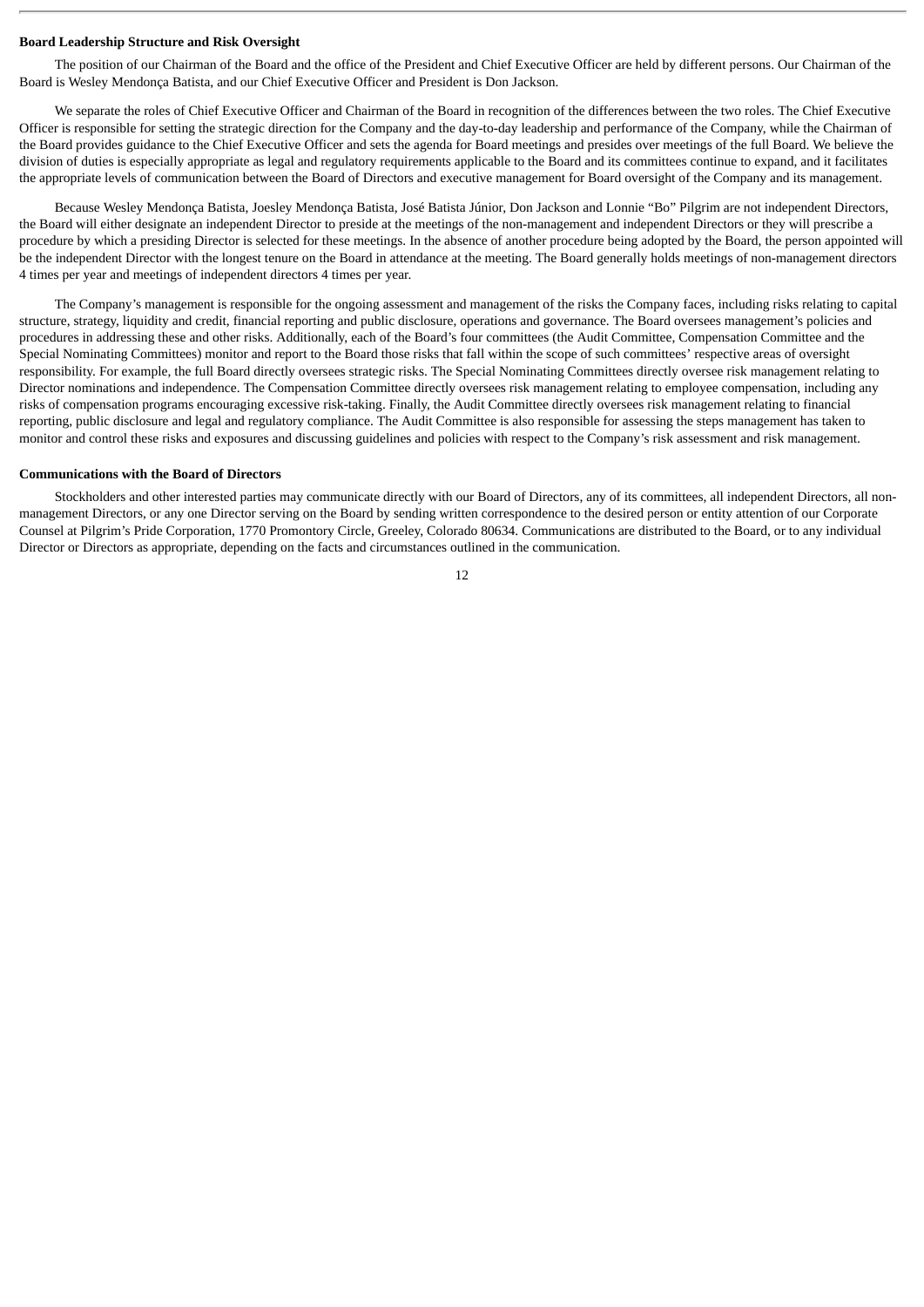# **Code of Business Conduct and Ethics and Corporate Governance Policies**

Our Board of Directors has adopted a Code of Business Conduct and Ethics and Corporate Governance Policies of the Board of Directors. The full texts of the Code of Business Conduct and Ethics and Corporate Governance Policies are posted on our website at www.pilgrimspride.com, under the "Investors – Corporate Governance" caption and are also available in print to any stockholder who requests them. We intend to disclose future amendments to, or waivers from, certain provisions of the Code of Business Conduct and Ethics on our website within four business days following the date of such amendment or waiver.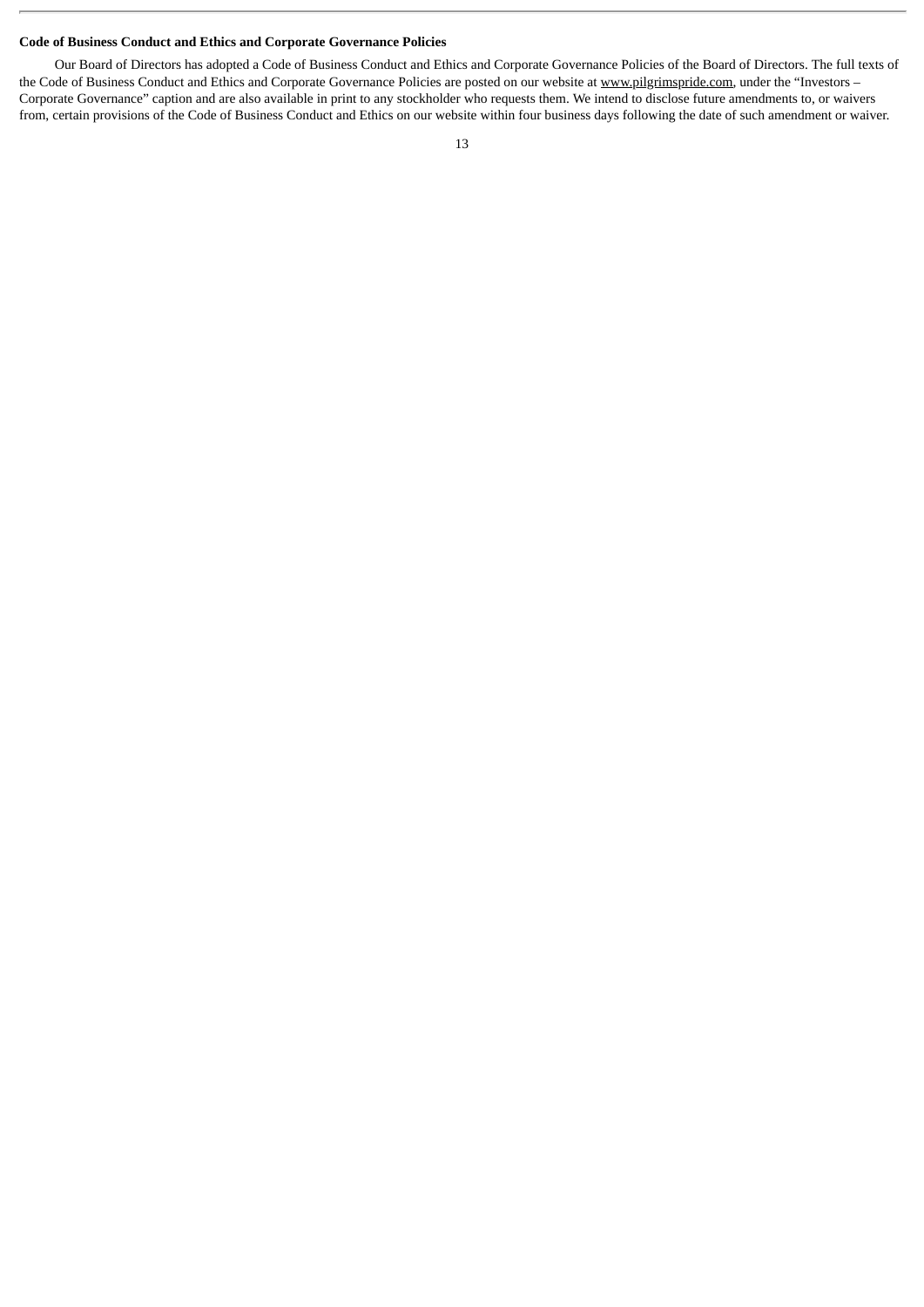# **REPORT OF THE COMPENSATION COMMITTEE**

The Compensation Committee of the board of Directors of Pilgrim's Pride Corporation (the "Company") has reviewed and discussed with management the following Compensation Discussion and Analysis section of the Company's Proxy Statement for the fiscal year ended September 26, 2009 and the three-month period from September 27, 2009 to December 27, 2009 (the "Proxy Statement"). Based on our review and discussions, we have recommended to the Board of Directors that the Compensation Discussion and Analysis be included in the Proxy Statement to be filed with the Securities and Exchange Commission.

# Compensation Committee

Wesley Mendonça Batista Michael Cooper Wallim Cruz de Vasconcellos Junior

*The information contained in this report shall not be deemed to be "soliciting material" or "filed" or incorporated by reference in future filings with the Securities and Exchange Commission, or subject to the liabilities of Section 18 of the Securities Exchange Act of 1934, as amended, except to the extent that the Company specifically incorporates it by reference into a document filed under the Securities Act of 1933, as amended, or Securities Exchange Act of 1934, as amended.*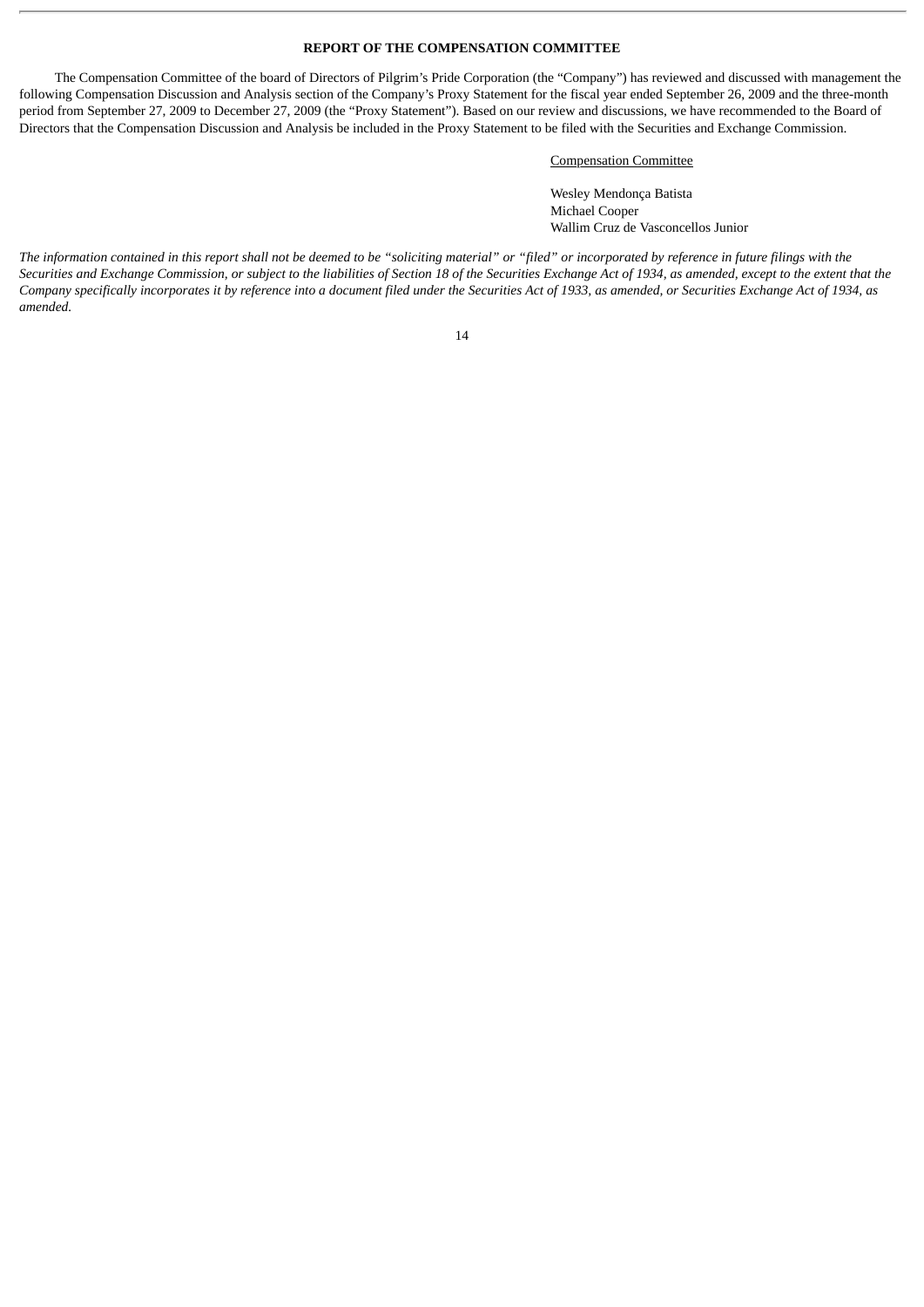# **COMPENSATION DISCUSSION AND ANALYSIS**

The following discusses the material elements of the compensation for our current and former principal executive officer, principal financial officer and four other most highly compensated executive officers listed in the "Summary Compensation Table" on page 26 (collectively, the "named executive officers") during our fiscal year ended September 26, 2009 ("2009 Fiscal Year") and the three-month period from September 27, 2009 to December 27, 2009 (the "Transition Period"). The Transition Period results from the change in the Company's fiscal year end from the Saturday nearest September 30 of each year to the last Sunday in December of each year. To assist in understanding compensation for the 2009 Fiscal Year and the Transition Period, we have included a discussion of our compensation policies and decisions for periods before and after the 2009 Fiscal Year and the Transition Period where relevant. For information concerning the compensation discussion and analysis of William K. Snyder, our former Chief Restructuring Officer, see "Chief Restructuring Officer" below.

We emerged from our Chapter 11 bankruptcy proceedings on December 28, 2009. The Compensation Committee prior to our emergence from bankruptcy consisted of Lonnie "Bo" Pilgrim, the co-founder and former Senior Chairman of the Board, his son, Lonnie Ken Pilgrim, and three independent directors, including Vance C. Miller, Sr., James G. Vetter, Jr. and Blake D. Lovette. All of the members of the Compensation Committee resigned from the committee on December 28, 2009. Effective on December 28, 2009, Wesley Mendonça Batista, Michael Cooper and Wallim Cruz de Vasconcellos Junior were appointed to the Compensation Committee. All actions, determinations and decisions made by the Compensation Committee during the 2009 Fiscal Year and the Transition Period were made by the prior Compensation Committee.

Prior to the commencement, and during the pendency of our Chapter 11 bankruptcy proceedings, our prior Compensation Committee had the overall responsibility for establishing executive compensation and overseeing the administration of our incentive plans and employee benefit plans. However, during our Chapter 11 bankruptcy proceedings, many of the prior Compensation Committee's actions (including its approval of the amended and restated employment agreement of Don Jackson, our President and Chief Executive Officer (the "Employment Agreement") and the 2009 Performance Bonus Plan (the "FY2009 Performance Bonus Plan") and its engagement of Mr. Snyder as the Company's Chief Restructuring Officer), were subject to the approval of the Bankruptcy Court. The Employment Agreement, the FY2009 Performance Bonus Plan, and certain other actions of the Compensation Committee during the 2009 Fiscal Year and the Transition Period were also subject to negotiations with the Company's statutory committees formed during the bankruptcy proceedings, the Unsecured Creditors' Committee, the Equity Committee, and other constituencies.

#### **Executive Compensation Philosophy and Objectives**

Prior to our Chapter 11 bankruptcy proceedings, the objectives of our compensation program were to attract, retain and motivate competent executive officers who had the experience and ability to contribute to the success of our business. Given the challenges faced by our Company and our industry during the 2009 Fiscal Year and the Transition Period, the Compensation Committee determined to motivate current senior executives, as well as attract and motivate new executives, to attain performance goals that would allow us to continue as a going concern and to develop a reorganization plan that would enable us to achieve an expedient and successful reorganization and emerge from bankruptcy positioned for long-term profitability and growth. Accordingly, our compensation program for the 2009 Fiscal Year and the Transition Period, was designed to reward effectiveness, efficiency, flexibility and commitment with the goal of retaining and motivating our executives and, as deemed appropriate, to attract new executives to achieve our corporate objectives.

As discussed above, during our reorganization proceedings, certain aspects of our executive compensation program were subject to the requirements of the Bankruptcy Code, as well as approval by the Bankruptcy Court, the statutory committees and other constituencies. Consequently, the Compensation Committee's philosophy and objectives were often affected by the requirements of the Bankruptcy Code and the Bankruptcy Court and the interests of the statutory committees.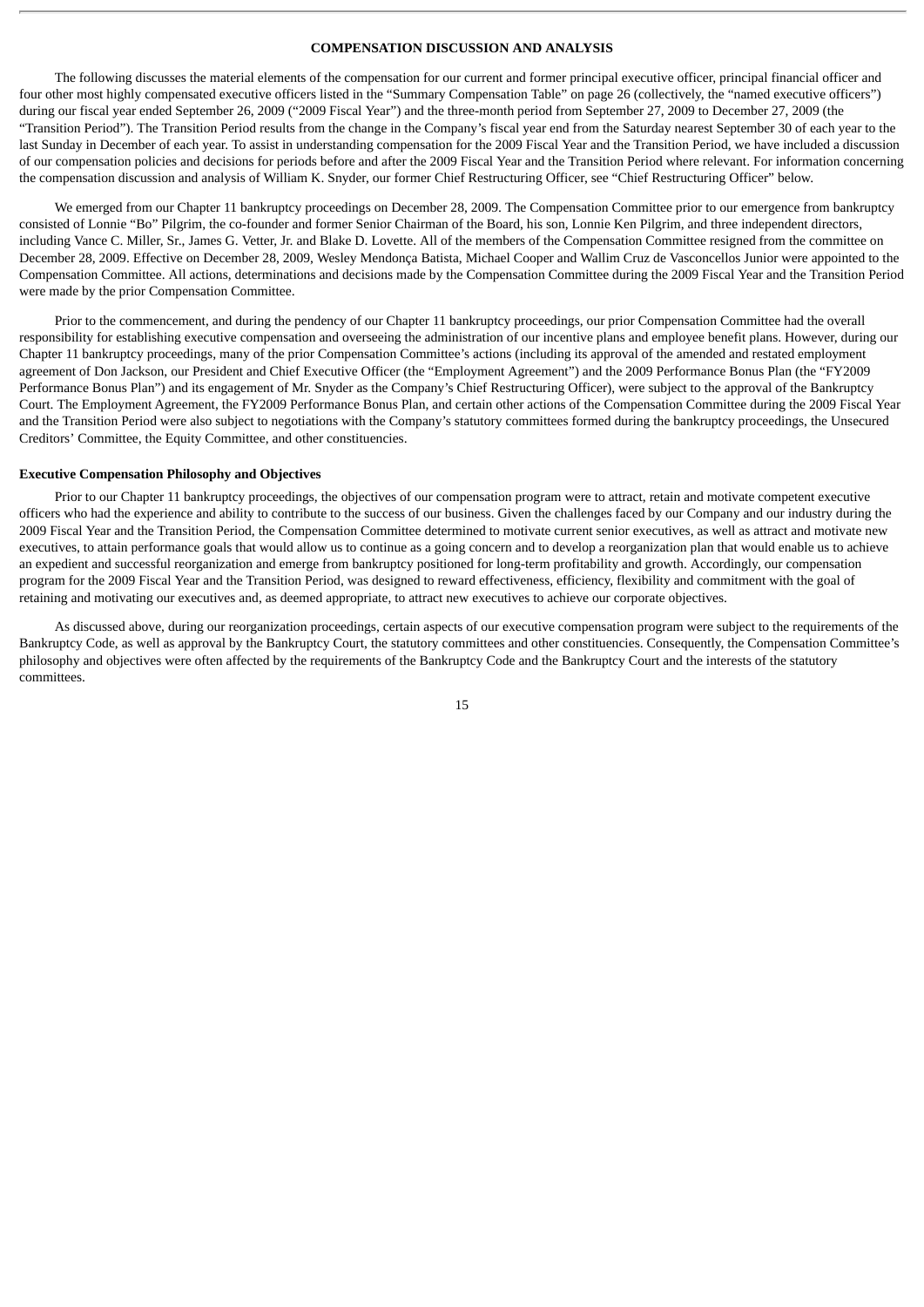#### **Role of the Compensation Committee and Executive Officers in Compensation Decisions**

The prior Compensation Committee was responsible for establishing and overseeing the overall compensation structure, policies and programs of the Company and assessing whether our compensation structure resulted in appropriate compensation levels and incentives for executive management of the Company. The Compensation Committee attempted to ensure that the total compensation paid to each executive officer was fair, reasonable, competitive and motivational. In making compensation decisions, the Compensation Committee considered, among other things, data provided by its outside compensation consultant, the recommendations of Lonnie "Bo" Pilgrim, our co-founder and former Senior Chairman, and during the pendency of the Chapter 11 bankruptcy proceedings, the input of the statutory committees and other constituencies.

Lonnie "Bo" Pilgrim annually reviewed the performance of all executive officers and key employees with the full Compensation Committee and made recommendations of base salaries and bonuses based on these reviews. The Committee considered these reviews and recommendations and then exercised its discretion in adopting or modifying any recommended salaries and bonuses.

# **Compensation Consultant**

During the 2009 Fiscal Year, the Company retained a compensation consultant, Hewitt Associates, LLC ("Hewitt Consulting"), to conduct a comprehensive assessment of our executive compensation program relative to competitive markets, as well as conduct an analysis of certain retention strategies for our senior management team. Hewitt Consulting sought input and feedback from management regarding its consulting work product in order to confirm alignment with the Company's business strategy and identify data questions or other similar issues, if any, prior to its presentations to the Compensation Committee.

Prior to the commencement of our Chapter 11 bankruptcy proceedings, Hewitt Consulting provided our Compensation Committee with advice and analysis relating to an overall assessment of our executive compensation program. Hewitt Consulting compared our executive compensation levels and the relationship between our compensation levels to companies with operations and lines of business comparable to ours, including Campbell Soup Company, ConAgra Foods, Inc., Corn Products International, Inc., Del Monte Foods Company, General Mills, Inc., H.J. Heinz Company, The Hershey Company, Hormel Foods Corporation, Kellogg Company, Land O'Lakes, Sara Lee Corporation, Tyson Foods, Inc. and Wm. Wrigley Jr. Company. Executive positions were individually benchmarked with the peer group companies' data using a review of the job responsibilities and scope for each executive role as defined by their job descriptions. The survey provided by Hewitt Consulting showed that our total executive compensation levels ranked below market levels, which was in part due to the lack of equity incentive compensation programs. After consideration of this assessment, the Compensation Committee and the Board of Directors approved an enhanced, multifaceted executive compensation program consisting of (1) base salaries, (2) cash incentive compensation, (3) long-term incentive compensation consisting of both restricted stock grants and stock options, (4) change in control agreements and (5) certain perquisites and other personal benefits. However, given the challenges faced by our Company in the 2009 Fiscal Year and our Chapter 11 bankruptcy proceedings, the proposed compensation program, including the longterm incentive compensation component, was not implemented in the 2009 Fiscal Year.

Throughout the 2009 Fiscal Year and the Transition Period, Hewitt Consulting continued to provide recommendations to our Compensation Committee for improvement of our compensation program, including competitive change-in-control severance recommendations based on the practices of our industry peers, the adoption of new incentive compensation and retention plans and the modification of certain existing compensation plans.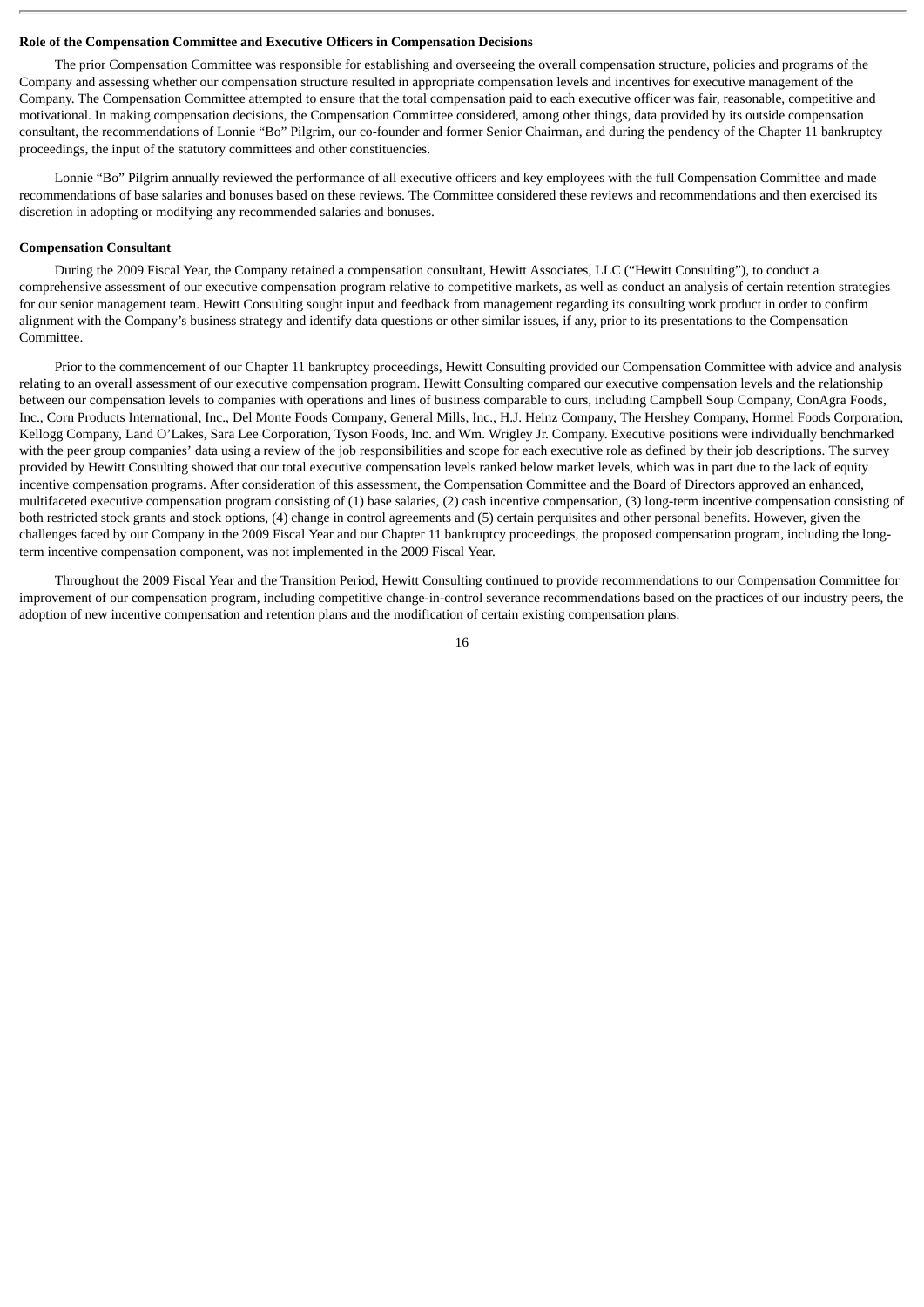We also engaged Hewitt Consulting to assist us in the design and assessment of the structure of the FY2009 Performance Bonus Plan. Hewitt Consulting analyzed the competitiveness of the award opportunities and concluded that target awards under the FY2009 Performance Bonus Plan were consistent with market target award opportunities. In connection with the approval of the Employment Agreement, Hewitt Consulting also provided to the Compensation Committee a survey conducted in May 2008 of chief executive officer compensation of industry peers that included ConAgra Foods, Inc., Dean Foods Co., Seaboard Corporation, Smithfield Foods, Inc., Hormel Foods Inc. and Tyson Foods, Inc.

#### **Components of Compensation**

During the 2009 Fiscal Year and the Transition Period, the principal elements of compensation for our executive officers were (1) base salaries, (2) cash incentive compensation and (3) certain perquisites and other personal benefits. We do not have a formal stock ownership requirement for our executive officers and, historically, we have had no equity-based incentive compensation. However, on January 27, 2009, after approval by our Compensation Committee and the Bankruptcy Court, we granted a restricted stock award (described below under "Restricted Stock Grant") to Dr. Jackson in connection with entering into the Employment Agreement, to attract Dr. Jackson to serve as the Company's President and Chief Executive Officer.

We also made matching contributions to the Company's 401(k) salary deferral plan during the 2009 Fiscal Year and the Transition Period, including matching contributions of our common stock. In addition, we made contributions to the Employee Stock Investment Plan for purchases of our common stock under the plan. However, matching contributions of common stock to these plans were permanently suspended in November 2008.

#### *Base Salary*

We provide our named executive officers and other employees with a base salary to provide a fixed amount of compensation for services during the fiscal year. Base salaries have historically been subjectively determined by the Compensation Committee for each of the executive officers on an individual basis, taking into consideration a subjective assessment of individual contributions to Company performance, length of tenure, compensation levels for comparable positions, internal equities among positions and the recommendations of our former Senior Chairman. The Compensation Committee completed its annual compensation review with respect to the executive officers of the Company on September 24, 2008, and, given the challenges faced by the Company and the industry, determined that compensation levels would remain substantially unchanged for the 2009 Fiscal Year and the Transition Period. During the 2009 Fiscal Year and the Transition Period, Dr. Jackson's base compensation was governed by the Employment Agreement, which was entered into on January 27, 2009 and is discussed below under "Jackson Employment Agreement." Lonnie Ken Pilgrim's salary declined during the 2009 Fiscal Year and Transition Period due to a decrease in Mr. Pilgrim's responsibilities after the commencement of the Company's Chapter 11 bankruptcy proceedings.

### *Cash Incentive Compensation*

Historically, under the Pilgrim's Pride Corporation Senior Executive Performance Bonus Plan (the "Bonus Plan"), we awarded annual cash bonuses to executive officers and other management personnel based on our performance and profitability in the year with respect to which bonuses were awarded. The Bonus Plan was not approved by the Bankruptcy Court and no bonuses were paid to executive officers under the Bonus Plan with respect to the 2009 Fiscal Year or the Transition Period performance.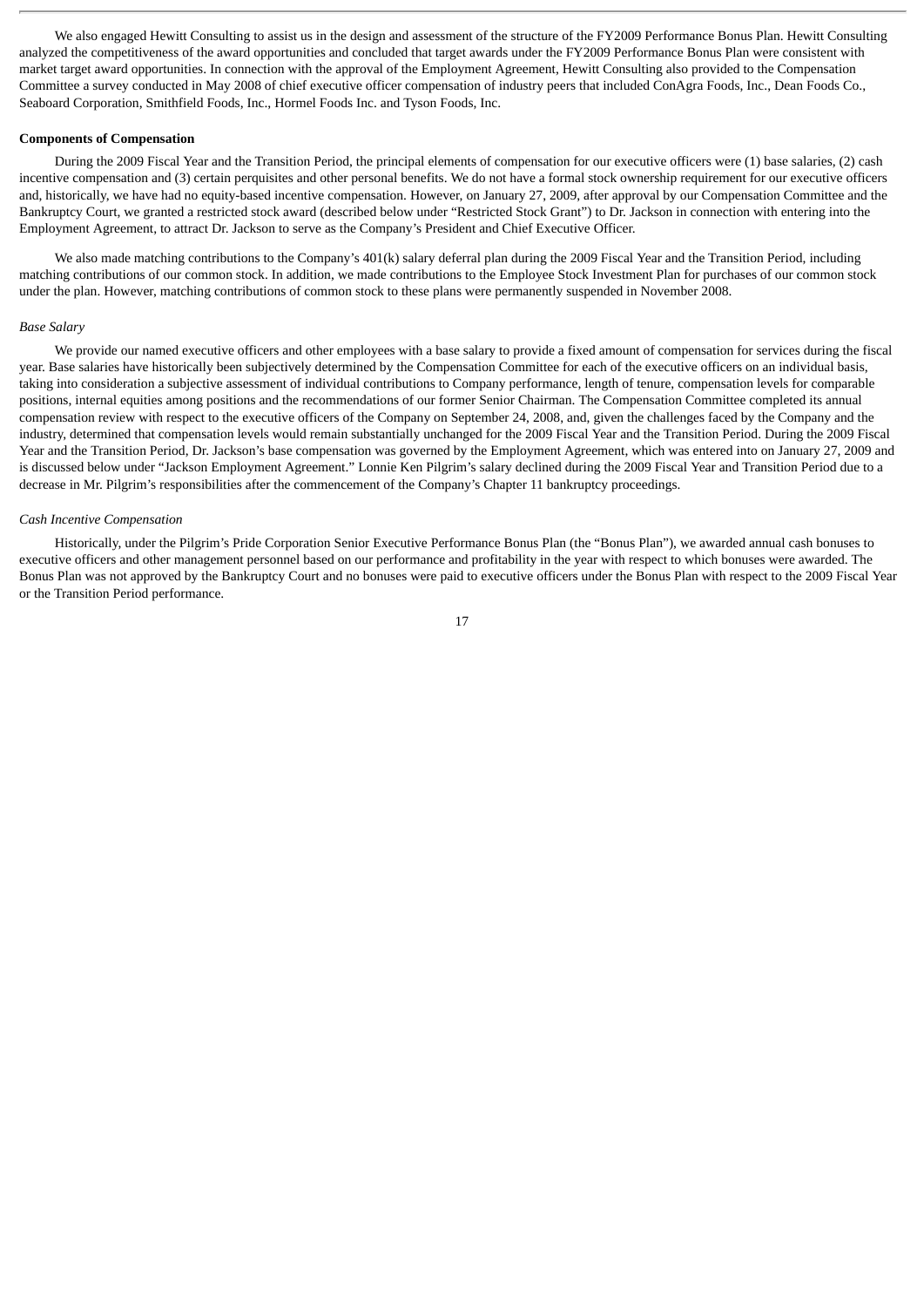Bonuses paid to executives for the 2009 Fiscal Year performance were made under the FY 2009 Performance Bonus Plan. No bonuses were paid with respect to performance during the Transition Period. In addition to its assistance with the design and assessment of the structure of the FY2009 Performance Bonus Plan, Hewitt Consulting also analyzed the competitiveness of the award opportunities. Hewitt Consulting concluded that target awards under the FY2009 Performance Bonus Plan were consistent with market target award opportunities. The FY2009 Performance Bonus Plan was presented to, negotiated with, and approved by, the Unsecured Creditors' Committee and the Equity Committee. Following meetings in May and August 2009, our Board approved, subject to Bankruptcy Court approval, the FY2009 Performance Bonus Plan. On September 29, 2009, the Bankruptcy Court entered an order approving the FY2009 Performance Bonus Plan.

The FY2009 Performance Bonus Plan was an incentive plan for approximately 80 key employees and executives, including our named executive officers, tasked with assisting us in the Chapter 11 proceedings. In approving the FY2009 Performance Bonus Plan, the Compensation Committee considered the significant efforts of employees and executives required, in addition to performance of their day to day responsibilities, for the preparation and negotiation of a confirmable plan of reorganization and with respect to the analysis and resolution of thousands of claims filed in the Chapter 11 proceedings. The goals of the FY2009 Performance Bonus Plan were to:

- motivate the Company's executive officers and other key employees who were not eligible to receive any form of performance-based incentive compensation since the beginning of the Chapter 11 proceedings;
- align all such executives' and employees' interests with the goals of the stockholders and creditors that the Company become profitable and emerge from bankruptcy;
- provide an incentive for all such executives and employees to achieve profit goals; and
- fill the gap in the lack of retention programs for the executive officers and key employees while in bankruptcy.

The awards paid under the FY2009 Performance Bonus Plan were linked to our earnings before interest, taxes, depreciation, amortization and restructuring costs ("EBITDAR") in the third and fourth quarters of the 2009 Fiscal Year and the successful emergence from bankruptcy. The Committee approved the EBITDAR threshold performance level of at least \$225 million in EBITDAR below which no awards were earned. In addition to remain eligible for an award under the FY2009 Performance Bonus Plan, a participant had to be employed by the Company through its emergence from bankruptcy.

Each participant that was eligible for an award under the FY2009 Performance Bonus Plan received a cash bonus equal to such participant's pro rata share of a pool equal to the sum of (1) \$2.6 million, plus (2) 4% of any portion of the Company's EBITDAR for the third and fourth quarters of the 2009 Fiscal Year that exceeded \$225 million. Each participant's pro rata share of the total pool available to all participant's under the FY2009 Performance Bonus Plan was based on the factor of such individual's target bonus percentage, as set by our Board, multiplied by the amount of such participant's annualized base salary accrued with respect to FY2009 (the "Bonus Factor"). Notwithstanding the foregoing, the FY2009 Performance Bonus Plan provided that if our EBITDAR for the third and fourth quarters of the 2009 Fiscal Year met or exceeded \$325 million, each award pursuant to the plan would be equal to an amount that is at least 100% of the applicable participant's Bonus Factor. The awards earned in the 2009 Fiscal Year under the FY2009 Performance Bonus Plan and paid to our named executive officers are disclosed in the Summary Compensation Table and in the 2009 Fiscal Year Grants of Plan-Based Awards table below.

The FY2009 Performance Bonus Plan was administered by the Compensation Committee. The Compensation Committee had the discretion to reduce, increase or eliminate a bonus payable to any participant and to pay bonuses in excess of the total bonus pool amount. The FY2009 Performance Bonus Plan did not satisfy the requirements of Section 162(m) of the Code regarding executive compensation.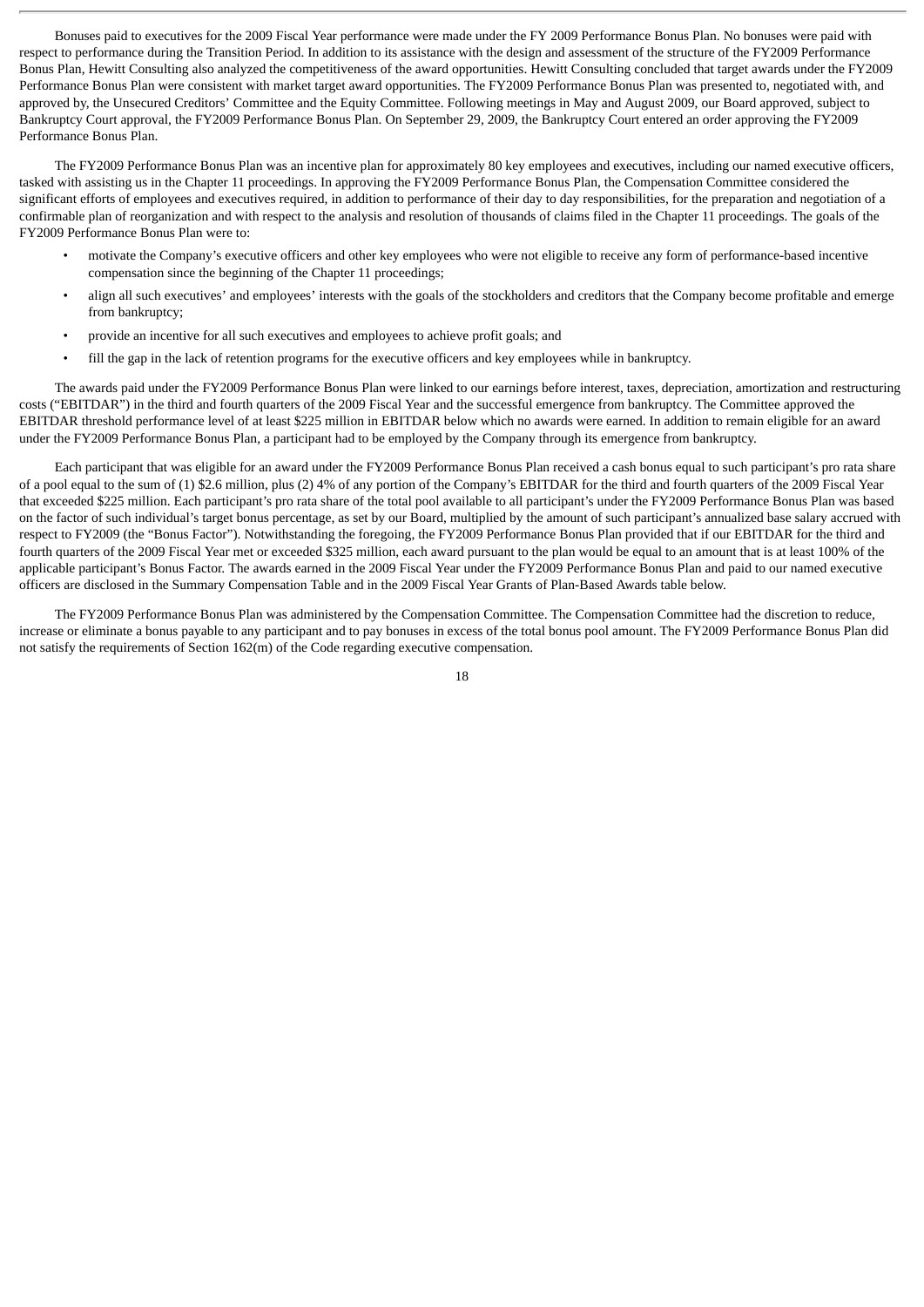#### *Other Compensation*

Our executive officers receive no special employee benefits. During our Chapter 11 bankruptcy proceedings, our executive officers were able to participate on the same basis as other employees in the provisions of the Company's 401(k) salary deferral plan. Contributions to the Company's 401(k) salary deferral plan are made up of a 30% matching contribution on the first 6% of pay and an additional matching contribution on up to 6% of an executive's compensation, subject to an overall contribution limit for all employees 401(k) and other profit sharing plans of 5% of domestic income before taxes. In November 2008, the Company notified its employees advising each person that any matching contributions to the Company's 401(k) salary deferral plan that he had previously elected to be invested in Company common stock would be automatically invested in the plan's default investment option unless the employee elected a different investment. All full-time employees in the U.S. are eligible to participate in the 401(k) salary deferral plan. We do not have any other pension plan for our executive officers.

The Company has also historically maintained an Employee Stock Investment Plan pursuant to which we contributed an amount equal to 33 1/3% of an officer's payroll deduction for purchases of our common stock under the plan. In November 2008, matching contributions that employees had previously elected to be invested in our common stock were permanently suspended. In December 2009, we terminated the Employee Stock Investment Plan. Contributions to named executive officers made in the 2009 Fiscal Year under our 401(k) salary deferral plan and under the Employee Stock Investment Plan are reported in the Summary Compensation Table.

During our Chapter 11 bankruptcy proceedings, we also maintained and continue to maintain the Pilgrim's Pride Corporation 2005 Deferred Compensation Plan (the "Deferred Compensation Plan") to help provide for the long-term financial security of our US employees who meet the Internal Revenue Service definition of a "highly compensated employee," which include all of our named executive officers and certain other key personnel. Under the Deferred Compensation Plan, participants may elect to defer up to 80% of their base salary and/or up to 100% of their annual cash bonus payments as part of their personal retirement or financial planning. Executive officers who elect to defer compensation in the Deferred Compensation Plan must do so annually prior to the beginning of each calendar year and may direct the investment of the amount deferred and retained by us. The Deferred Compensation Plan is administered by the administrative committee appointed by our Board, and deferred compensation may be invested in authorized funds which are similar to the investment options available under our 401(k) salary deferral plan. Additional information regarding deferred compensation is reported below in the Nonqualified Deferred Compensation Table.

We also provide a variety of health and welfare programs to all eligible employees to offer employees and their families, protection against catastrophic loss and to encourage healthy lifestyles. The health and welfare programs we offer include medical, wellness, pharmacy, dental, vision, life insurance and accidental death and disability. Our executive officers and management generally are eligible for the same benefit programs on the same basis as our other domestic employees.

# *Perquisites and Other Personal Benefits*

During our Chapter 11 bankruptcy proceedings, we provided our named executive officers with perquisites and other personal benefits that we believed to be reasonable and consistent with our overall compensation program to better enable us to attract and retain competent executives for key positions. The Compensation Committee periodically reviewed the levels of perquisites and other personal benefits that we provided to our named executive officers. During the 2009 Fiscal Year and the Transition Period, our executive officers received perquisites involving items such as personal use of automobiles. In addition, our executive officers had access to the personal use of corporate aircraft, which was suspended following the commencement of our bankruptcy proceedings, and they were also eligible to receive company-paid or company-subsidized life insurance and disability coverage on the same basis as our other domestic payroll employees. Information regarding these perquisites is reported below in the Summary Compensation Table. Additionally, as described under "Compensation Committee Interlocks and Insider Participation" and "Certain Transactions," certain relatives of our executive officers were employed by the Company during the 2009 Fiscal Year and the Transition Period and had business transactions with the Company. In establishing the compensation of the executive officers, the prior Compensation Committee considered all perquisites and other personal benefits.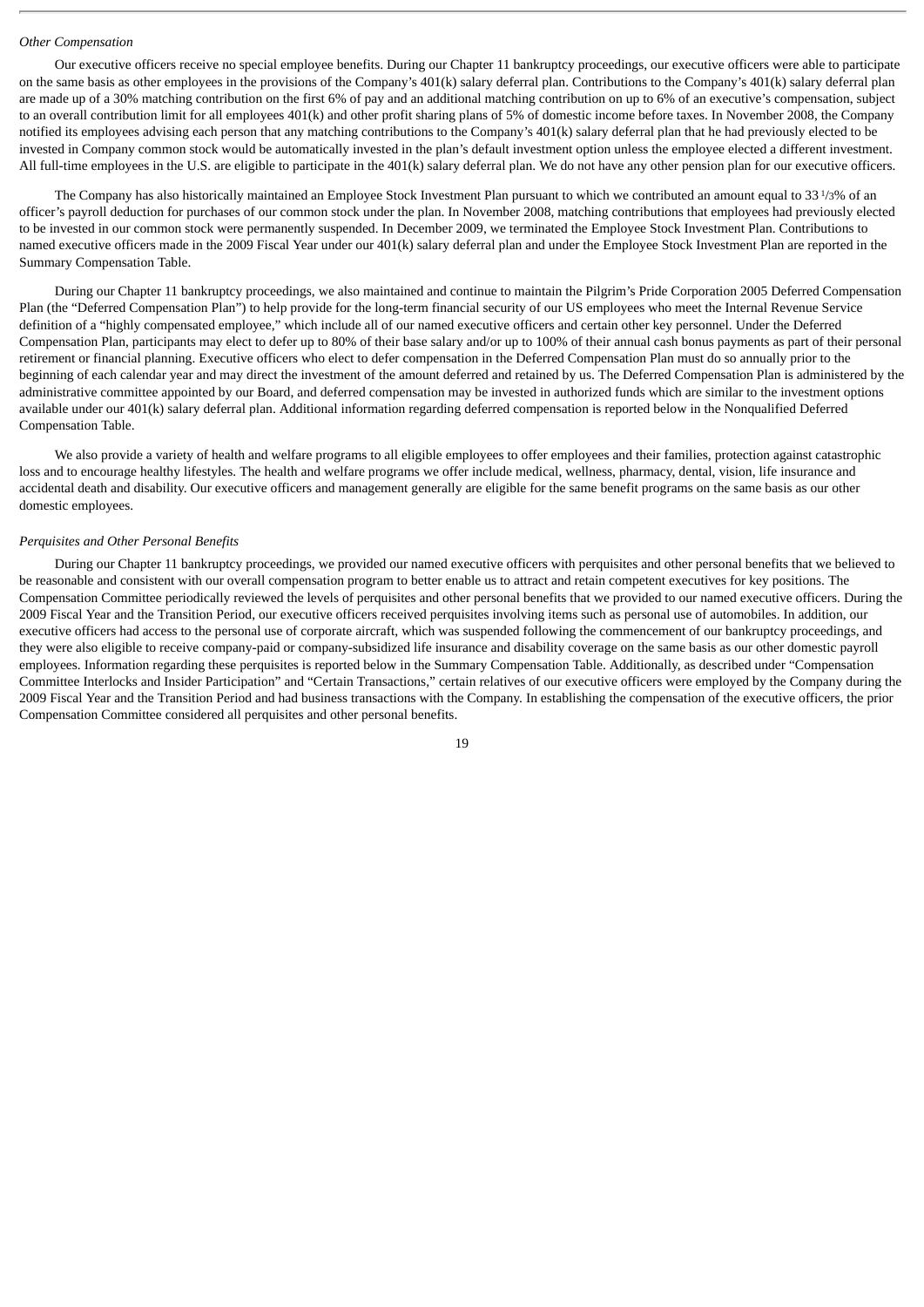#### *Short Term Management Incentive Plan and Long Term Incentive Plan*

In September 2009, our Board approved, subject to confirmation of the Plan of Reorganization by the Bankruptcy Court and the approval of our stockholders, the Short Term Management Incentive Plan, a new annual incentive program for use following the Company's exit from bankruptcy, providing for the grant of bonus awards payable upon achievement of specified performance goals (the "STIP"). The Bankruptcy Court and the stockholders approved the STIP in connection with the confirmation of the Plan of Reorganization in December 2009. The STIP permits the grant of 162(m) awards and bonus awards that are not intended to so qualify. Full-time salaried, exempt employees of the Company and its affiliates who are selected by the administering committee will be eligible to participate in the STIP. No awards were granted under the STIP prior to our emergence from the Chapter 11 bankruptcy proceedings.

In September 2009, our Board also approved, subject to confirmation of the Plan of Reorganization by the Bankruptcy Court and stockholder approval, a new, performance-based, omnibus long-term incentive plan (the "LTIP"). The LTIP provides for the grant following the Company's exit from its Chapter 11 proceedings of a broad range of long-term equity-based and cash-based awards to the Company's officers and other employees, members of the Board and any consultants. The Bankruptcy Court and the stockholders approved the LTIP in connection with the confirmation of the Plan of Reorganization in December 2009. The equity-based awards that may be granted under the LTIP include "incentive stock options," within the meaning of the Code, non-qualified stock options, stock appreciation rights, restricted stock awards and restricted stock units. No awards were granted under the LTIP prior to our emergence from the Chapter 11 bankruptcy proceedings.

# **Change in Control Agreements**

In October 2008, we entered into change in control agreements with Lonnie "Ken" Pilgrim and Richard A. Cogdill, and in September 2009 we entered into a change in control agreement with Don Jackson (collectively, the "Change in Control Agreements"). Lonnie "Bo" Pilgrim was not party to a Change of Control Agreement. Upon our emergence from the Chapter 11 bankruptcy proceedings effective on December 28, 2009, Richard A. Cogdill was terminated as the Chief Financial Officer, Secretary, Treasurer and Principal Accounting Officer of the Company, and Lonnie Ken Pilgrim was terminated as the Senior Vice President, Transportation of the Company. For information concerning the payments made under their Change of Control Agreement, see "Executive Compensation – Summary Compensation Table." In October 2008, we also entered into a change in control agreement with Gary D. Tucker, who was appointed as the Company's Principal Financial Officer on December 28, 2009. On June 1, 2010, Mr. Tucker entered into a letter agreement with the Company relating to his employment. In connection with the letter agreement, Mr. Tucker's change in control agreement was terminated. For further information concerning the letter agreement, see "Tucker Letter Agreement" below.

The Company believes that the Change in Control Agreements were critical to our ability to attract and retain highly qualified employees who provide essential services for our successful emergence from bankruptcy and continued long-term profitability and growth. Such agreements reduce personal uncertainty that arises from the possibility of a future business combination or restructuring. Moreover, the Change in Control Agreements were designed to offset the uncertainty of executives regarding their own futures if a change in control or termination actually occurs. In addition, we believe that the Change in Control Agreements increase stockholder value by encouraging the executives to consider change in control transactions that are in the best interest of the Company and its stockholders, even if the transaction may ultimately result in their termination of employment.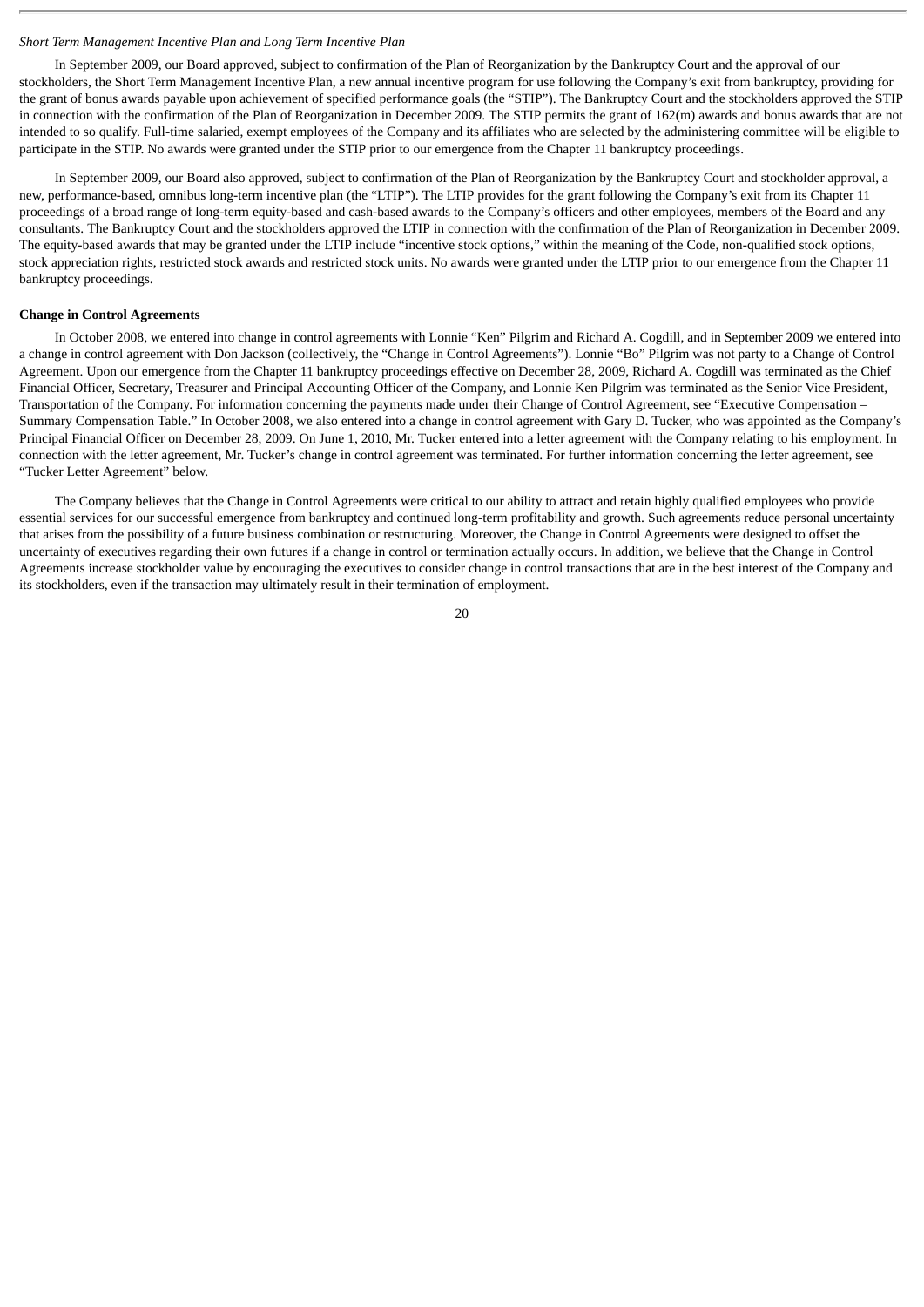The Change in Control Agreements had an initial term of three years. The Change in Control Agreements had two triggers: (1) a change in control (the "Change in Control") and (2) separation from the Company. The change of ownership of the Company pursuant to the Plan of Reorganization qualified as the first trigger for the first two years following confirmation of the Plan of Reorganization.

Generally, the Change in Control Agreements provide that, except in the case of Dr. Jackson, any stock options and other equity awards held by the executives will become fully vested and exercisable upon a Change in Control (however, no such awards will be outstanding as of the Change in Control) and that, if the Company terminates an executive's employment for reasons other than "cause" or if the executive resigns for "good reason" (as these terms are defined in the Change in Control Agreements) within a specified time period following a Change in Control, then the executive will be entitled to certain severance benefits. The employment period is 24 months in the case of Mr. Pilgrim and Dr. Jackson and 18 months in the case of Mr. Cogdill. Upon the termination of an executive's employment during the employment period, the Change in Control Agreements provides:

- For a lump sum severance payment that includes the executive's target annual bonus for the fiscal year in which the termination occurs, prorated through the date of termination, and an amount based on the sum of the executive's annual base salary and target annual bonus, multiplied by 3.0 in the case of Mr. Pilgrim and Dr. Jackson and by 2.5 in the case of Mr. Cogdill.
- That the executives may be entitled to receive a tax gross-up payment to compensate them for specified excise taxes, if any, imposed on the severance payment.
- Up to 18 months of the Company-paid COBRA premiums.
- In the case of Dr. Jackson, any stock options and other equity awards held by him will become fully vested and exercisable.

In addition, the Change in Control Agreements provide that, for a period of 24 months in the case of Mr. Pilgrim and Dr. Jackson and 18 months in the case of Mr. Cogdill, from the date of any termination of the executive's employment that results in a severance payment under the executive's Change in Control Agreement, the executive will not (a) divulge confidential information regarding the Company, (b) solicit or induce employees of the Company to terminate their employment with the Company, or (c) seek or obtain any employment or consulting relationship with any specified competitor of the Company. See discussion below under "Potential Payments Upon Termination or Change In Control," for additional information regarding compensation and benefits that Dr. Jackson is entitled to receive upon the Change in Control.

# **Jackson Employment Agreement**

In December 2008, in an effort to bring a fresh perspective to the Company and to maximize the opportunities available to the Company through its restructuring, the Board approved the appointment of Dr. Jackson as our Chief Executive Officer and President. Dr. Jackson replaced the former Chief Executive Officer and the Chief Operating Officer of the Company. As an inducement to join the Company, as well as to create an incentive for Dr. Jackson to forego other career opportunities, the committee determined it was necessary to offer an employment agreement to Dr. Jackson, setting forth specific elements of compensation, termination, and other arrangements.

As discussed above, Hewitt Consulting provided the Compensation Committee a survey conducted in May 2008 of chief executive officer compensation of industry peers that included ConAgra Foods, Inc., Dean Foods Co., Seaboard Corporation, Smithfield Foods, Inc., Hormel Foods, Inc. and Tyson Foods, Inc. The Company negotiated the terms of the Employment Agreement with the Unsecured Creditors' Committee. On January 27, 2009, the Bankruptcy Court approved, and we entered into the Employment Agreement with Dr. Jackson. Dr. Jackson's compensation is largely dictated by the Employment Agreement.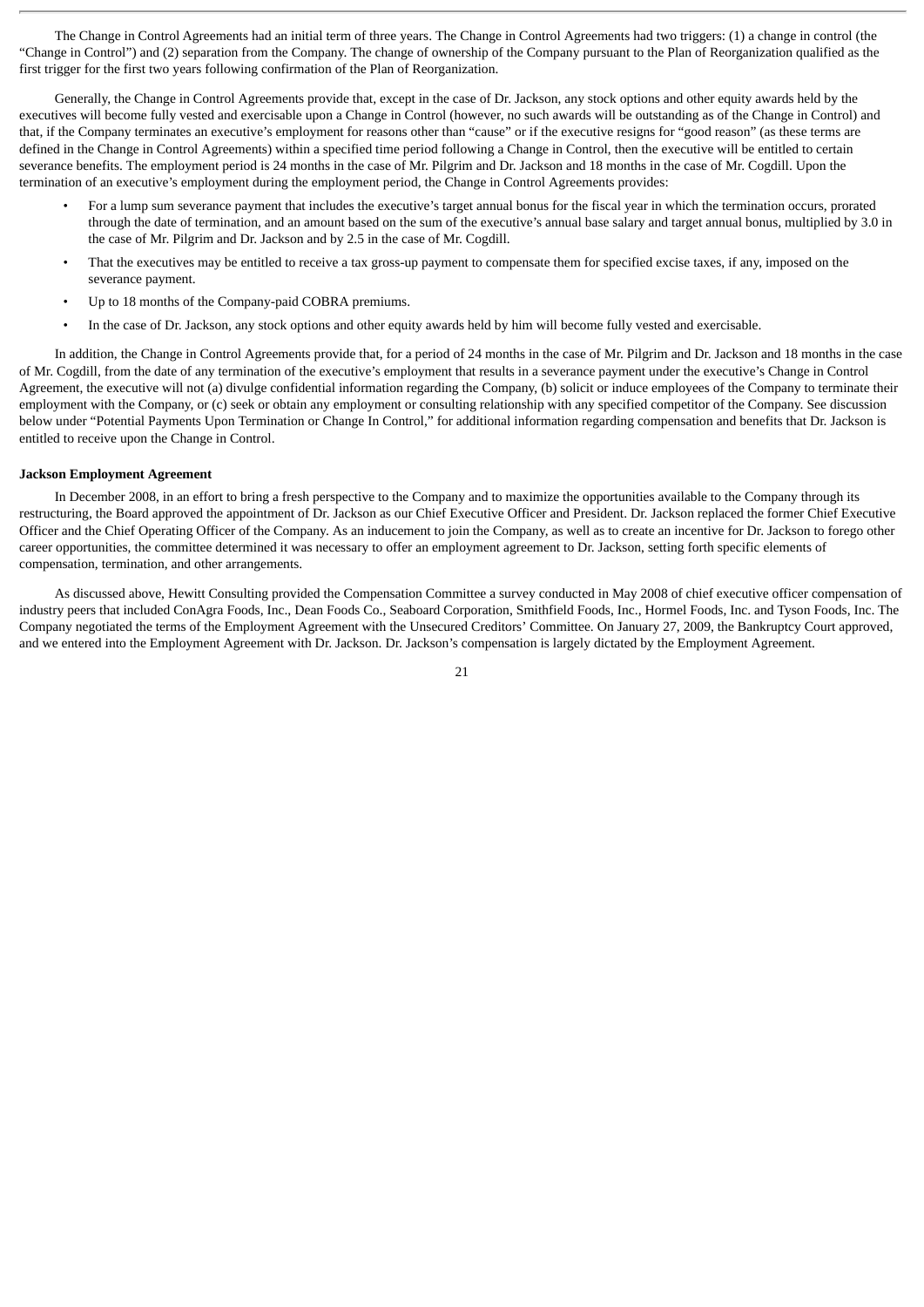In determining Dr. Jackson's compensation, the Compensation Committee primarily took into account: (1) input and data provided by Hewitt Consulting, as described above; (2) a comparison to competitive pay practices for other senior level executive positions; (3) the challenges inherent in inducing Dr. Jackson to leave his then current place of employment and attracting him to a company subject to Chapter 11 bankruptcy proceedings; (4) the input provided by, and approval of, the Unsecured Creditors Committee and other constituencies; (5) the qualifications and experience of Dr. Jackson; and (6) the nature of Dr. Jackson's service as Chief Executive Officer and President.

# *Base Salary and Incentive Compensation*

Under the Employment Agreement, Dr. Jackson has an annual base salary of not less than \$1,500,000. Dr. Jackson received a bonus of \$3,000,000 ("Sign on Bonus"), which is subject to repayment on a pro-rata basis over a three year period in the event his employment is terminated under specified circumstances.

Additionally, Dr. Jackson earned \$2,000,000 as a reorganization bonus, which was determined based upon the Company achieving certain performance targets. Under the terms of the Employment Agreement, the restructuring bonus is payable as follows:

- \$2,000,000 is earned upon occurrence of the following conditions (i) confirmation of the Plan of Reorganization (as defined in the Employment Agreement), (ii) EBITDAR is at least \$300 million for the third and fourth fiscal quarters of the Company's fiscal year ended 2009, and (iii) the annualized operational improvements of the Company and its subsidiaries are at least \$100 million for the Company's fiscal year ended 2009 compared to the Company's fiscal year ended 2008; and
- if the above conditions are not satisfied, then \$1,000,000 is earned upon the occurrence of the following conditions: (i) confirmation of the Plan of Reorganization, (ii) EBITDAR is at least \$200 million for the third and fourth fiscal quarters of the Company's fiscal year ended 2009, and (iii) the annualized operational improvements of the Company and its subsidiaries are at least \$50 million for the Company's fiscal year ended 2009 compared to the Company's fiscal year ended 2008.

No reorganization bonus is payable under the Employment Agreement if the EBITDAR is less than \$200 million for the third and fourth fiscal quarters of the Company's fiscal year ended 2009, or if the annualized operational improvements of the Company and its subsidiaries are less than \$50 million.

Under the Employment Agreement, Dr. Jackson is also eligible to participate in all incentive plans, practices, policies and programs applicable generally to other executive personnel of the Company, including, but not limited to, the FY2009 Performance Bonus Plan. Accordingly, Dr. Jackson is also entitled to participate in the FY2009 Performance Bonus Plan.

# *Restricted Stock Grant*

On January 27, 2009, under the terms of the Employment Agreement, Dr. Jackson was granted a restricted stock award of 3,085,656 of the Company's common stock (the "Shares"), vesting when certain conditions and performance targets are met. Under the terms of the Employment Agreement, one-half of the Shares vests upon the occurrence of the following conditions: (1) confirmation of the Plan of Reorganization and, (2) the EBITDAR is at least an aggregate of \$300 million for the third and fourth fiscal quarters of 2009. The remaining one-half of the Shares vests if the EBITDAR for the last 12 months ending on the last day of the fiscal month immediately preceding substantial consummation of the Company's plan of reorganization is at least an aggregate of \$500 million. In connection with the confirmation of the Plan of Reorganization, the emergence of the Company from Chapter 11 bankruptcy proceedings and the satisfaction of the performance targets, the Shares vested in December 2009.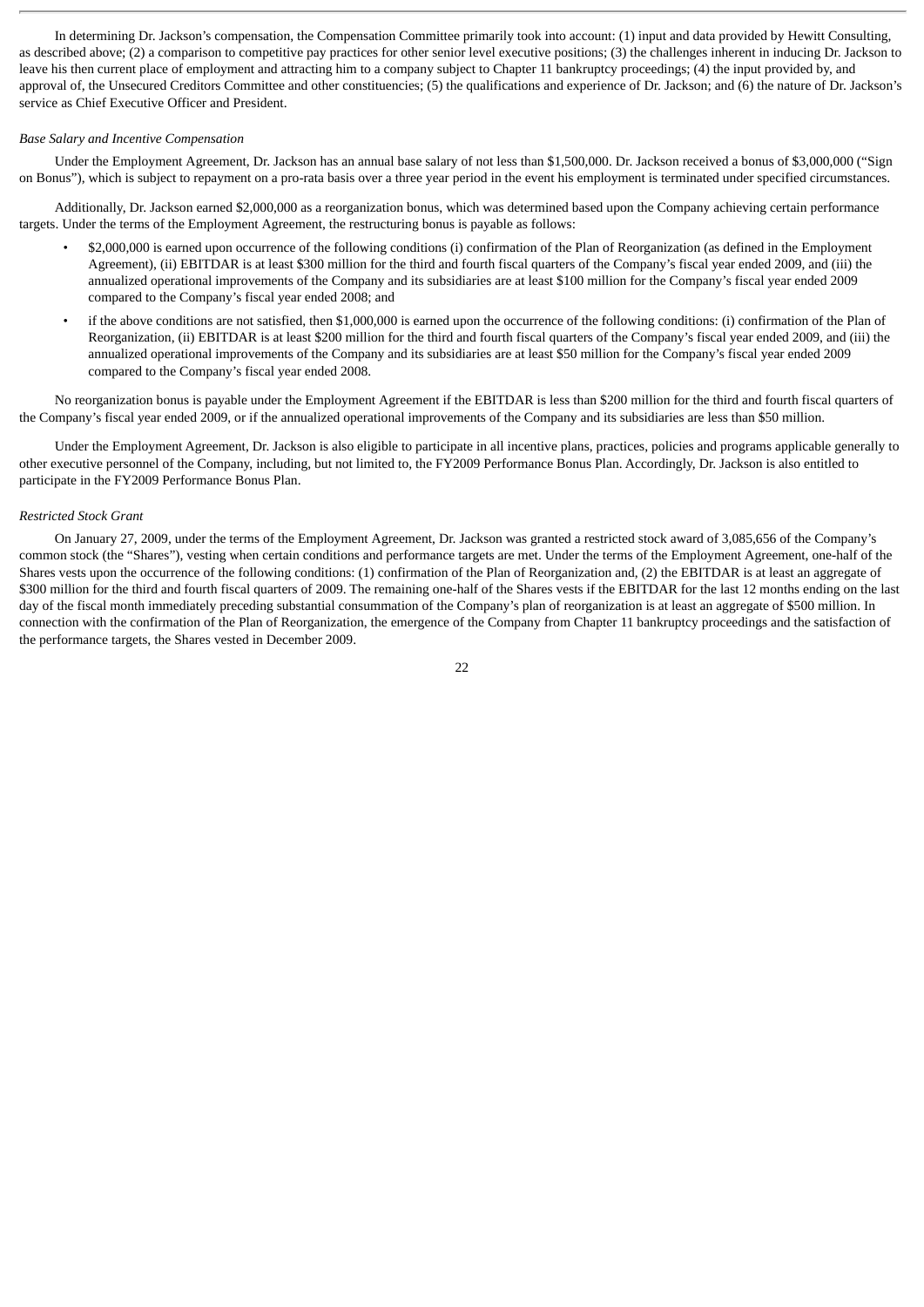#### *Perquisites and Other Personal Benefits*

Under the Employment Agreement, Dr. Jackson is entitled to participate in the Company's savings and retirement plans, practices and programs generally applicable to other executive personnel of the Company. Dr. Jackson is also eligible to participate in all group benefits plans and programs the Company has established or may establish for its executive employees, including the Company's executive relocation policy and repayment agreement, which provides moving and other relocation related expenses, including assistance selling a home and temporary housing. Any amounts under the executive relocation policy and repayment agreement must be repaid if employment is terminated within one year from the hire date.

#### **Separation Agreements**

On December 16, 2008, our board of directors accepted the resignations of J. Clinton Rivers, the Company's former Chief Executive Officer and President, and Robert A. Wright, the Company's former Chief Operating Officer. In connection with the resignations, the Company entered into a separation agreement and consulting agreement with Mr. Wright on December 22, 2008, and a separation agreement and consulting agreement with Mr. Rivers December 24, 2008. Under the terms of the separation agreements, each of them resigned as an officer, director, employee and any other capacity of the Company and its subsidiaries and agreed to terminate their change in control agreements with the Company. The Company agreed to pay a severance payment of \$143,242 to each of Mr. Rivers and Mr. Wright. Pursuant to the terms of the consulting agreements, each agreed to provide consulting services to the Company on an as-requested basis for a fee of (a) \$83,500 per month, for a term of four months, in the case of Mr. Rivers, and (b) \$50,000 per month, for a term of three months, in the case of Mr. Wright. The consulting agreements also included non-competition covenants for the duration of the agreements. The amounts paid under the separation agreements were limited by provisions of the Bankruptcy Code. The separation agreements were approved by the Bankruptcy Court in January 2009 and the consulting agreements were approved by the Bankruptcy Court in March 2009.

#### **Severance Plan**

Prior to our emergence from the Chapter 11 bankruptcy proceedings, we maintained the Pilgrim's Pride Corporation Severance Plan (the "Severance Plan"), pursuant to which we provided severance payments to eligible employees, including our named executive officers, if their employment was terminated "without cause," as defined in the Severance Plan. The Severance Plan did not cover termination due to death, disability, retirement, termination for cause or termination at the end of the leave of absence that exceeded the maximum permitted by the Company. Under the Severance Plan, in exchange for signing an enforceable waiver and release agreement, upon termination without cause, a named executive officer was entitled to receive as severance pay an amount equal to: one week per year of service with the Company, plus a minimum of 16 supplemental weeks (in addition to years of service amount), with a total maximum of 52 weeks of pay. In addition, if the Company provided less than two weeks notice of termination without cause, an executive officer would have been entitled up to two additional weeks of severance in lieu of notice. Additional benefits available to eligible employees under the Severance Plan included career transition services as determined by the Company, including without limitation, written materials, company sponsored training and job fairs.

# **Chief Restructuring Officer**

On November 7, 2008, our board of directors appointed Mr. Snyder as the Chief Restructuring Officer of the Company. As Chief Restructuring Officer, Mr. Snyder assisted the Company in capitalizing on cost reduction initiatives, developing restructuring plans and exploring opportunities to improve its long-term liquidity.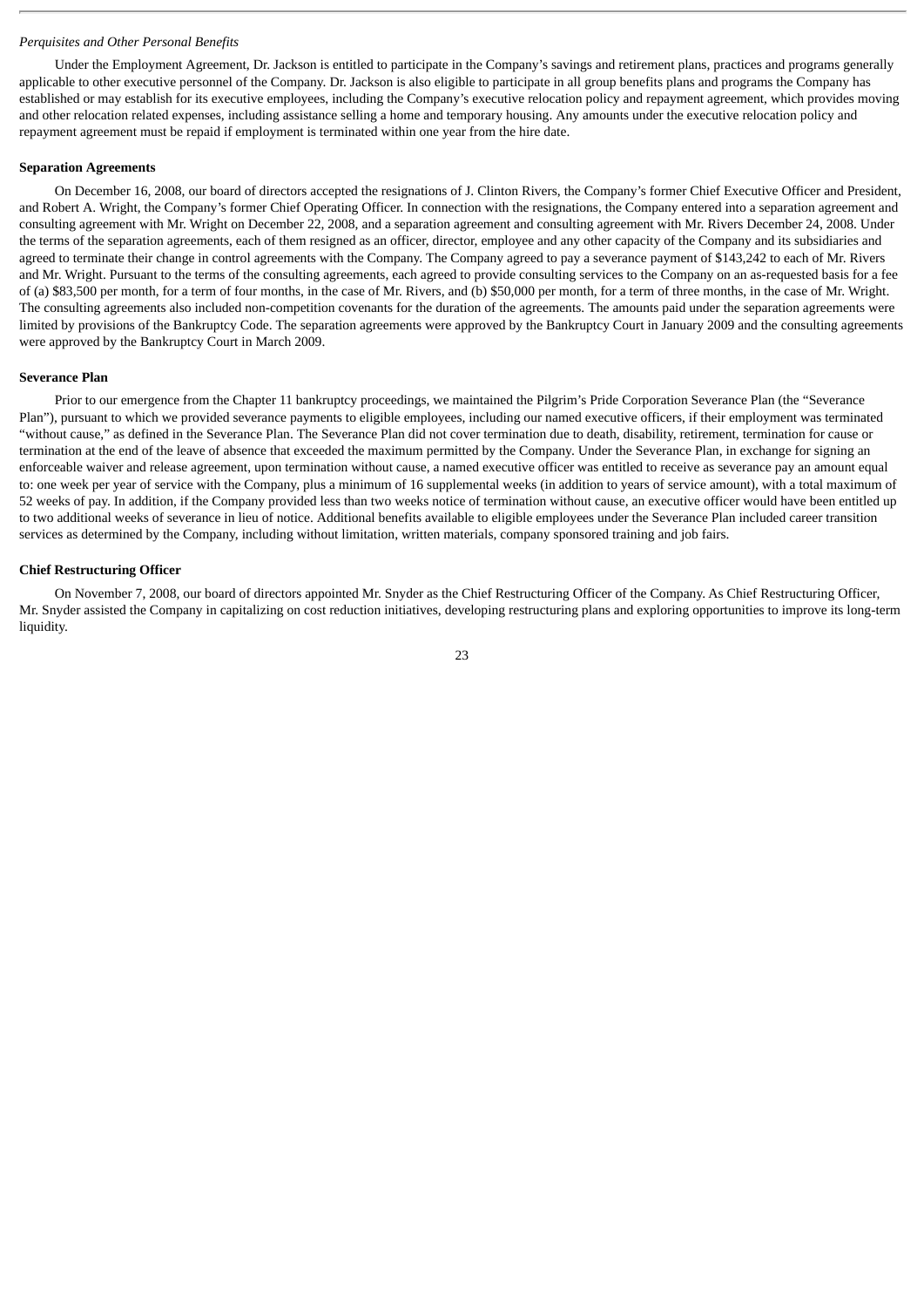Mr. Snyder, a Managing Partner of CRG Partners Group, LLC ("CRG"), a provider of corporate turnaround and restructuring services, was employed by CRG and performed services as Chief Restructuring Officer of the Company through CRG. As a result, Mr. Snyder did not receive any compensation directly from the Company and did not participate in any of the Company's employee benefits plans. The Company compensated CRG for Mr. Snyder's services at a rate of \$550 per hour. CRG's engagement with the Company and Mr. Snyder's services as Chief Restructuring Officer were terminated upon the Company's emergence from the Chapter 11 bankruptcy proceedings.

# **Tax Considerations**

Section 162(m) of the Internal Revenue Code imposes limitations on the deductibility for federal income tax purposes of compensation over \$1,000,000 paid to each of our five most highly paid executive officers in a taxable year. Compensation above \$1,000,000 may only be deducted if it is "performance-based compensation" within the meaning of the Code. Amounts payable under the Bonus Plan are intended to be performance-based compensation meeting these requirements and, as such, be fully deductible. However, the Company has not adopted a policy requiring all compensation to be deductible. For the 2009 Fiscal Year and the Transition Period, certain amounts paid (including bonuses to certain executive officers under the FY2009 Performance Bonus Plan) did not qualify as performance-based compensation and were not deductible.

# **Tucker Letter Agreement**

As discussed above, Gary D. Tucker was appointed as the Company's Principal Financial Officer upon the Company's emergence from the Chapter 11 bankruptcy proceedings effective on December 28, 2009. Mr. Tucker has served as the Company's Senior Vice President, Corporate Controller since June 1, 2003 and continues to also hold this position. On June 1, 2010, Gary D. Tucker entered into a letter agreement with us (the "Letter Agreement") pursuant to which Mr. Tucker's annual base salary was increased from \$250,215 to \$300,000, effective June 1, 2010. The Letter Agreement provides that Mr. Tucker will be eligible to receive a target bonus equal to 50% of his annual base salary, contingent upon Mr. Tucker's continued employment through the 2010 calendar year, as well as the Company making a threshold earnings goal. The potential bonus award was granted under the STIP. For additional information regarding Mr. Tucker's bonus award, see "Changes in Incentive Compensation for Fiscal 2010."

In addition, under the Letter Agreement, Mr. Tucker will receive a one-time cash payment equal to \$650,000 payable upon the earliest of (i) the mandatory exchange transaction (the "Mandatory Exchange Transaction") of the Company's common stock for shares of common stock of JBS USA Holdings, Inc. ("JBS USA"), (ii) any similar event to the Mandatory Exchange Transaction whereby the Company would cease to be deemed a publicly-traded company or would merge with JBS USA and (iii) the date of termination of Mr. Tucker's employment for any reason other than "Cause" (as defined in the change in control agreement dated October 10, 2008 between Mr. Tucker and the Company). Mr. Tucker's change in control agreement was terminated in connection with the Company and Mr. Tucker entering into the Letter Agreement.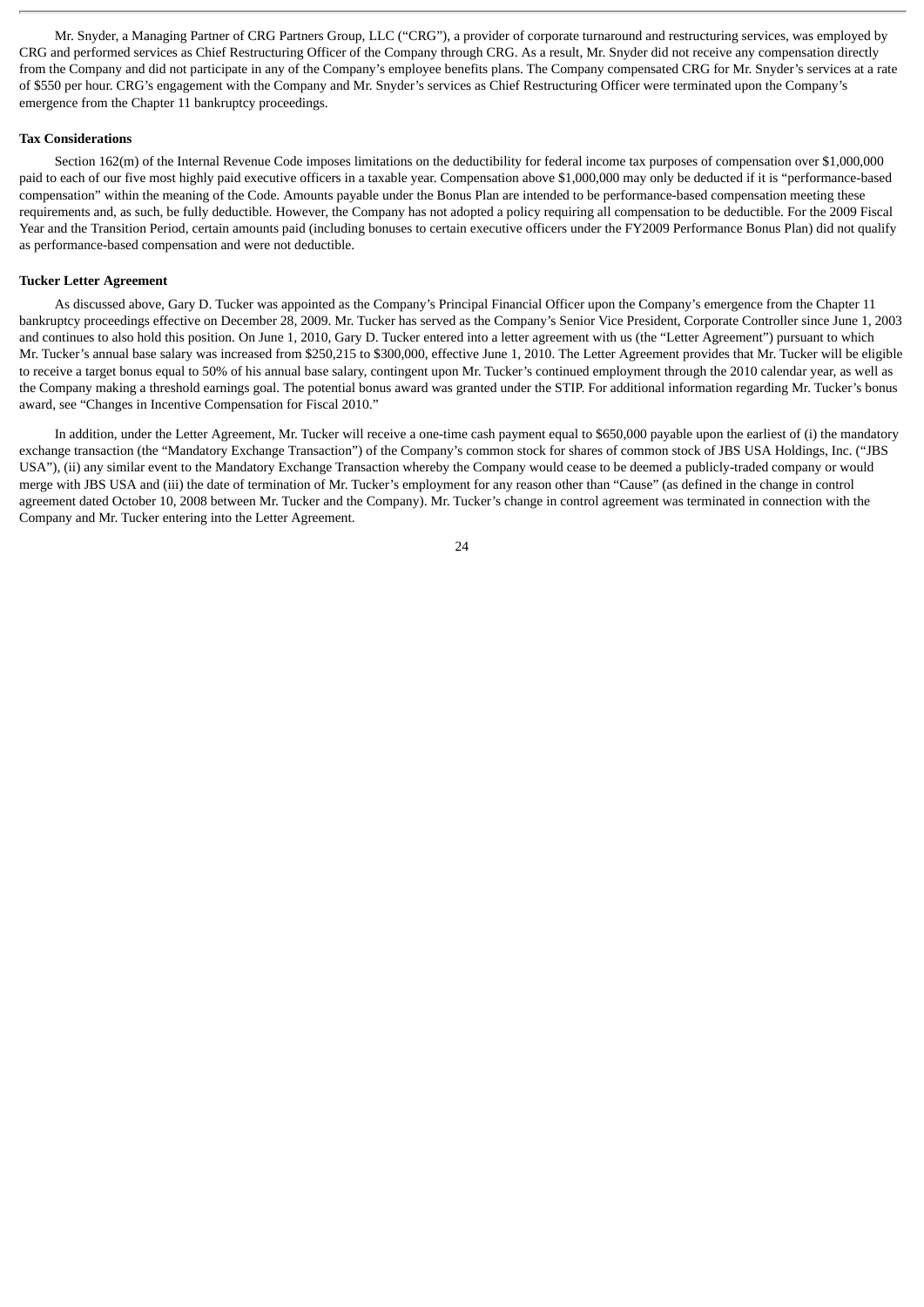#### **Changes in Incentive Compensation for Fiscal Year 2010**

As part of developing the Company's compensation strategy for the fiscal year ending December 26, 2010, the Compensation Committee established new annual performance goals and target payout amounts under the STIP for Dr. Jackson, our President and Chief Executive Officer, and Mr. Tucker, our Principal Financial Officer. The committee determined to establish the 2010 fiscal year performance measure under STIP solely based on income (loss) from continuing operations plus interest, taxes, depreciation and amortization ("EBITDA"). The Compensation Committee elected to use EBITDA as our sole performance measure under the STIP because EBITDA is a common analytical indicator within our industry and it provides a simple and understandable measure of our liquidity. For Dr. Jackson and Mr. Tucker, the committee approved the target EBITDA amount of \$500 million and a threshold EBITDA amount of \$425 million (85% of the EBITDA target). No bonus will be paid to participants under the STIP for 2010 fiscal year performance if EBITDA for the fiscal year is below the \$425 million threshold.

The Compensation Committee established a sliding scale to determine the amount of annual cash bonus. Dr. Jackson and Mr. Tucker are each eligible to receive a bonus payout of 50% of their base salary if the Company achieves 85% of target EBITDA. Dr. Jackson is eligible to receive a bonus payout of (1) 50% of his base salary if the Company achieves 85% of target EBITDA, (2) between 50% and 100% of his base salary if the Company achieves over 85% and less than 100% of target EBITDA, (3) 100% of his base salary if the Company achieves 100% of target EBITDA and (4) 100% of his base salary plus a percentage of EBITDA in excess of \$500 million if the Company achieves over 100% of target EBITDA. The maximum bonus that Dr. Jackson is eligible to receive under the STIP for fiscal year 2010 performance is \$9.0 million.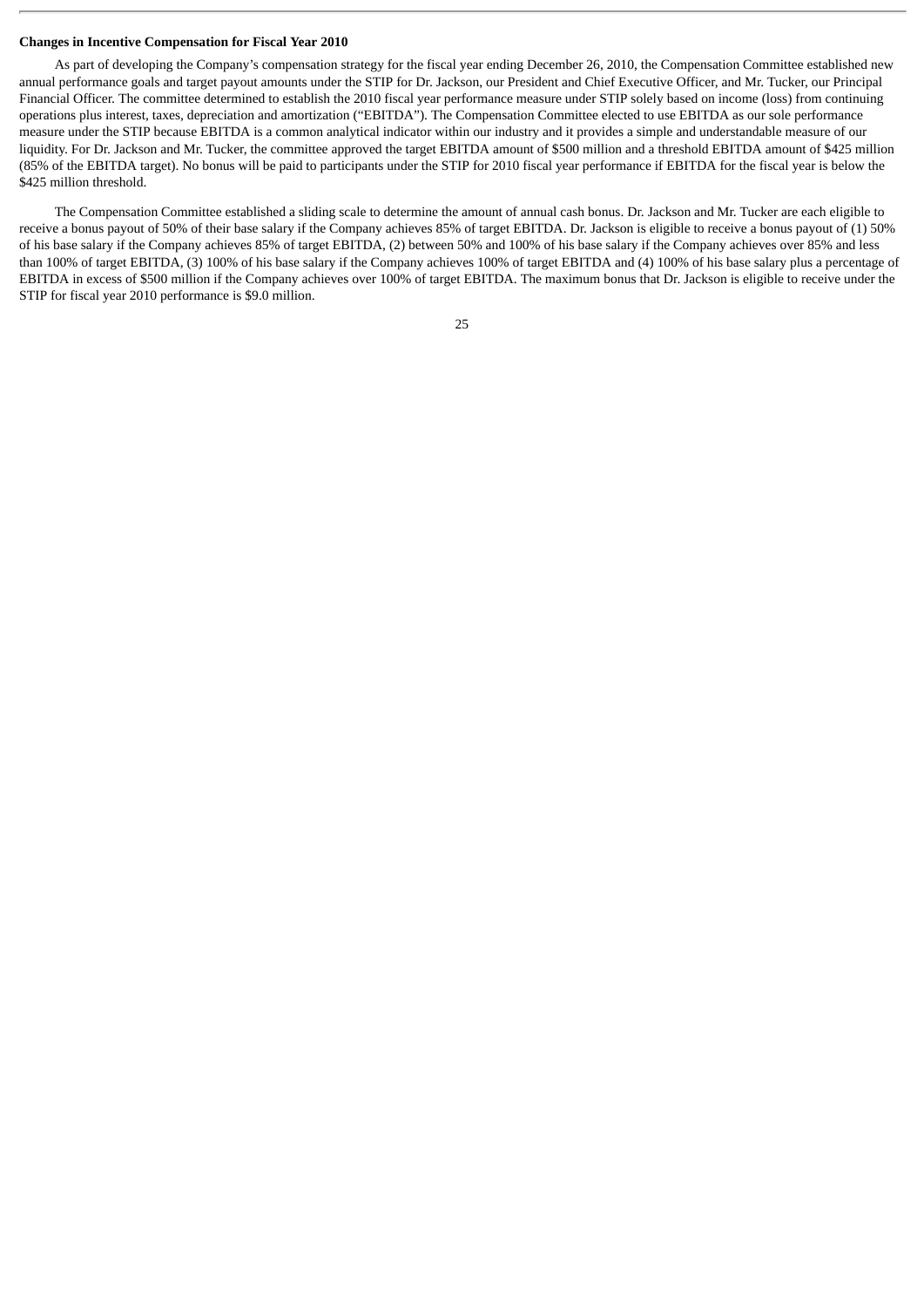# **EXECUTIVE COMPENSATION**

The table below summarizes compensation paid to or earned by our named executive officers including our Chief Executive Officer, Chief Financial Officer and our three other most highly compensated executive officers serving at the end of 2009 Fiscal Year and the Transition Period, as well as certain other former executive officers for whom disclosure is required for 2009 Fiscal Year and the Transition Period. Except for Don Jackson, none of the executive officers listed in the table currently serve as our executive officers. For purposes of the tables below, the Transition Period is listed as "2009T."

# **SUMMARY COMPENSATION TABLE**

| <b>Name and Principal Position</b>        | Year  | Salary $(a)$<br>(S) | Bonus <sup>(b)</sup><br>$($)$ | <b>Stock</b><br>Awards <sup>(f)</sup> | <b>Non-Equity</b><br><b>Incentive</b><br>Plan<br>Compensation <sup>(c)</sup><br>$($ \$ | Change in<br>Nonqualified<br><b>Deferred</b><br>Compensation<br><b>Earnings</b> | <b>All Other</b><br>$\displaystyle \underset{(d)(e)}{\text{Comparison}}$<br>$($)$ | <b>Total</b><br>$($ \$) |
|-------------------------------------------|-------|---------------------|-------------------------------|---------------------------------------|----------------------------------------------------------------------------------------|---------------------------------------------------------------------------------|-----------------------------------------------------------------------------------|-------------------------|
| Lonnie "Bo" Pilgrim                       | 2009T | 375,000             | $-0-$                         | $-0-$                                 | $-0-$                                                                                  | $-0-$                                                                           | 6,924                                                                             | 381,924                 |
| Senior Chairman of the Board (g)          | 2009  | 1,500,000           | $-0-$                         | $-0-$                                 | $-0-$                                                                                  | $-0-$                                                                           | 44,498                                                                            | 1,544,498               |
|                                           | 2008  | 1,498,398           | $-0-$                         | $-0-$                                 | $-0-$                                                                                  | $-0-$                                                                           | 570,399                                                                           | 2,068,797               |
|                                           | 2007  | 1,415,899           | 390,118                       | $-0-$                                 | 484,052                                                                                | $-0-$                                                                           | 926,474                                                                           | 3,216,543               |
| Don Jackson                               | 2009T | 375,000             | $-0-$                         | 1,789,680                             | $-0-$                                                                                  | $-0-$                                                                           | 1,414                                                                             | 2,166,094               |
| President and Chief Executive Officer     | 2009  | 975,000             | 3,000,000                     | $-0-$                                 | 3,674,713                                                                              | $-0-$                                                                           | 5,484                                                                             | 7,655,197               |
| Richard A. Cogdill                        | 2009T | 200,000             | $-0-$                         | $-0-$                                 | $-0-$                                                                                  | 5,026                                                                           | 5,170,976                                                                         | 5,376,002               |
| Chief Financial Officer, Secretary and    | 2009  | 800,000             | $-0-$                         | $-0-$                                 | 893,181                                                                                | 12,818                                                                          | 5,053                                                                             | 1,711,052               |
| Treasurer <sup>(i)</sup>                  | 2008  | 797,491             | $-0-$                         | $-0-$                                 | $-0-$                                                                                  | (156, 358)                                                                      | 35,763                                                                            | 676,896                 |
|                                           | 2007  | 669,125             | 184,362                       | $-0-$                                 | 228,753                                                                                | 100,130                                                                         | 18,687                                                                            | 1,201,057               |
| Lonnie Ken Pilgrim                        | 2009T | 62,500              | $-0-$                         | $-0-$                                 | $-0-$                                                                                  | (11)                                                                            | 3,906,792                                                                         | 3,969,281               |
| Senior Vice President, Transportation (j) | 2009  | 341,346             | $-0-$                         | $-0-$                                 | 209,339                                                                                | (3)                                                                             | 3,014                                                                             | 553,696                 |
|                                           | 2008  | 496,326             | $-0-$                         | $-0-$                                 | $-0-$                                                                                  | 278                                                                             | 47,473                                                                            | 544,077                 |
|                                           | 2007  | 308,827             | 85,090                        | $-0-$                                 | 105,578                                                                                | 473                                                                             | 88,919                                                                            | 588,887                 |
| William K. Snyder                         | 2009T | 55,385              | $-0-$                         | $-0-$                                 | $-0-$                                                                                  | $-0-$                                                                           | 526,610                                                                           | 581,995                 |
| Chief Restructuring Officer (k)           | 2009  | 832,418             | $-0-$                         | $-0-$                                 | $-0-$                                                                                  | $-0-$                                                                           | 5,024,180                                                                         | 5,856,598               |
| J. Clinton Rivers                         | 2009T | $-0-$               | $-0-$                         | $-0-$                                 | $-0-$                                                                                  | $-0-$                                                                           | $-0-$                                                                             | $-0-$                   |
| Former President and Chief Executive      | 2009  | 296,154             | $-0-$                         | $-0-$                                 | $-0-$                                                                                  | 18,478                                                                          | 479,998                                                                           | 794,630                 |
| Officer <sup>(1)</sup>                    | 2008  | 907,491             | $-0-$                         | $-0-$                                 | $-0-$                                                                                  | (135, 857)                                                                      | 26,505                                                                            | 798,139                 |
|                                           | 2007  | 669,125             | 184,362                       | $-0-$                                 | 228,753                                                                                | 78,569                                                                          | 4,842                                                                             | 1,165,651               |
| Robert A. Wright                          | 2009T | $-0-$               | $-0-$                         | $-0-$                                 | $-0-$                                                                                  | $-0-$                                                                           | $-0-$                                                                             | $-0-$                   |
| Former Chief Operating Officer(m)         | 2009  | 177,692             | $-0-$                         | $-0-$                                 | $-0-$                                                                                  | (2, 294)                                                                        | 294,842                                                                           | 470,240                 |
|                                           | 2008  | 547,776             | $-0-$                         | $-0-$                                 | $-0-$                                                                                  | (342, 967)                                                                      | 25,050                                                                            | 229,859                 |

(a) The amounts disclosed in the "Salary" column include amounts deferred under the Deferred Compensation Plan as disclosed in the Nonqualified Deferred Compensation Table.

(b) Bonuses paid to Don Jackson with respect to his 2009 Fiscal Year performance included a sign on bonus of \$3,000,000 under the Employment Agreement. No bonuses were paid during the Transition Period.

(c) Reflects (i) the amounts earned under the FY2009 Performance Bonus Plan for 2009 performance and paid in connection with the Company's emergence from bankruptcy in December 2009 and (ii) a restructuring bonus of \$2,000,000 under the Employment Agreement paid in connection with the Company's emergence from bankruptcy in December 2009. During the Transition Period there were no compensation amounts classified under the Non-Equity Incentive Plan.

(d) For the 2009 Fiscal Year, the "All Other Compensation" column includes the following items of compensation:

i. Personal use of corporate aircraft by the named individual: Lonnie "Bo" Pilgrim, \$5,189. During 2008 and early 2009, we owned and operated airplanes to facilitate business travel of certain of our employees in as safe a manner as possible with the best use of their time. Certain of the named executive officers use the corporate aircraft for business travel and on a limited basis for personal travel. The value of personal aircraft usage reported above is based on the direct operating cost to us. The methodology calculates our incremental cost based on the average weighted cost of fuel, aircraft maintenance, landing fees, trip-related hangar and parking costs, and smaller variable costs. Since the corporate aircraft is used primarily for business travel, the methodology excludes fixed costs, which do not change based on usage, such as pilots' and other employees' salaries, purchase cost of the aircraft and non-trip related hangar expenses. On certain occasions, an employee's spouse or other family member may accompany the employee on a flight. No additional direct operating cost is incurred in such situations under the foregoing methodology.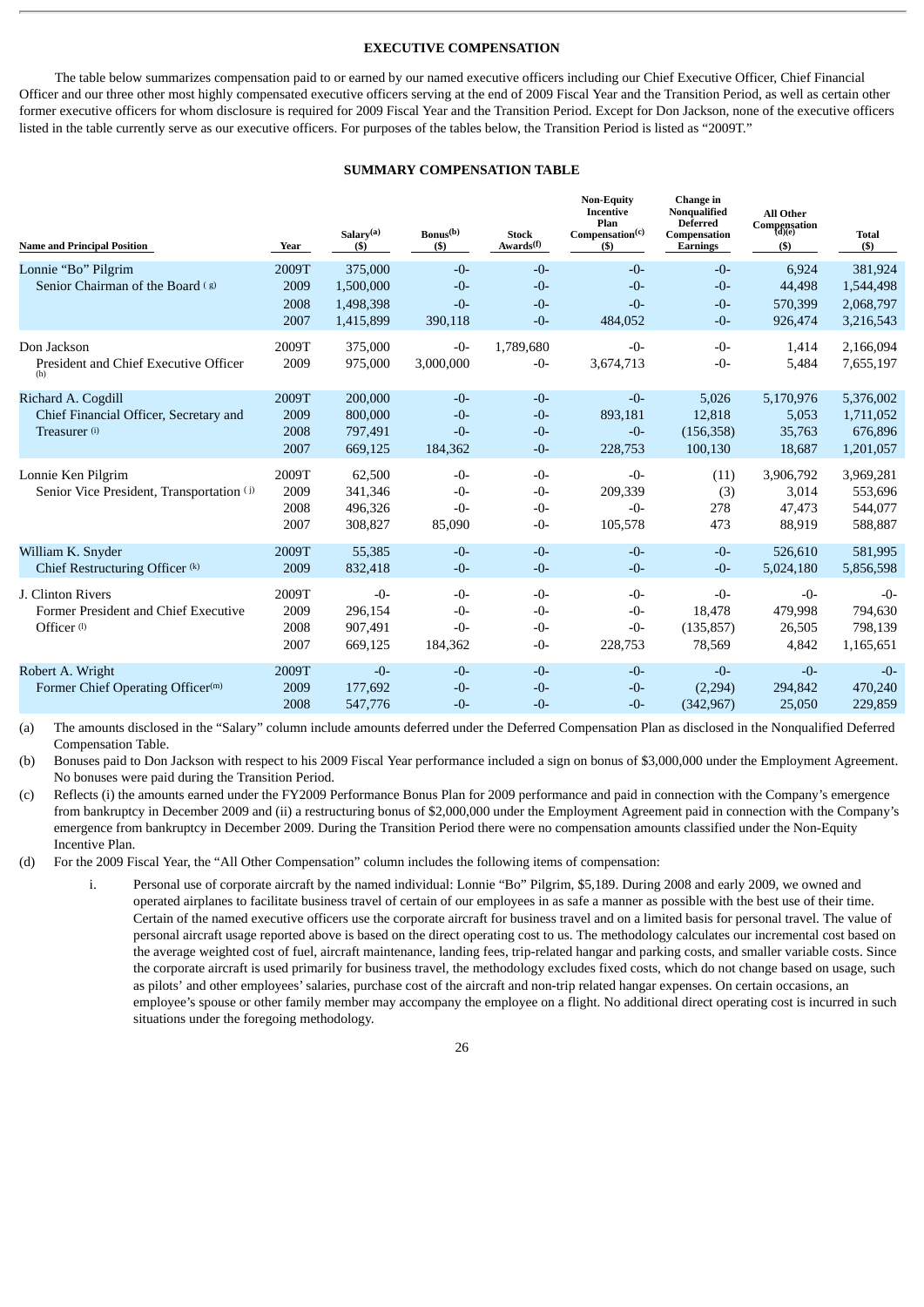- ii. Personal use of corporate automobile by the named individuals: Lonnie "Bo" Pilgrim, \$24,951 and Don Jackson, \$297.
- iii. Our contributions to the named individuals under our Employee Stock Investment Plan in the following amounts: Lonnie "Bo" Pilgrim, \$0; Lonnie Ken Pilgrim, \$0; J. Clinton Rivers, \$1,923; Richard A. Cogdill, \$1,537; and Robert A. Wright, \$1,154.
- iv. Our contributions to the named individuals under our 401(k) Salary Deferral Plan in the following amounts: Lonnie "Bo" Pilgrim, \$0; Don Jackson, \$0; Richard A. Cogdill, \$1,764; Lonnie Ken Pilgrim, \$1,558; J. Clinton Rivers, \$0; and Robert A. Wright, \$0.
- v. Section 79 income to the named individuals due to group term life insurance in the following amounts: Lonnie "Bo" Pilgrim, (\$2,569); Don Jackson, \$3,118; Richard A. Cogdill, \$1,152; Lonnie Ken Pilgrim, \$1,224; J. Clinton Rivers, \$688; and Robert A. Wright, \$301.
- vi. The Company reimburses employees for a portion of their long-term disability premium cost. The named individuals' reimbursements for a portion their long-term disability premium cost in the following amounts: Lonnie "Bo" Pilgrim, \$599; Don Jackson, \$386; Richard A. Cogdill, \$599; Lonnie Ken Pilgrim, \$232; J. Clinton Rivers, \$145; and Robert A. Wright, \$145.
- vii. In addition to Lonnie Ken Pilgrim, certain other members of the family of Lonnie "Bo" Pilgrim were employed by us in 2009, including his son, Pat Pilgrim, and his daughter, Greta Pilgrim-Owens, who received total compensation for 2009 of \$4,212 and \$12,116, respectively. Pat Pilgrim's and Greta Pilgrim-Owens' employment with the Company terminated on September 28, 2008.
- viii. The Company paid severance payments of \$143,242 to each of J. Clinton Rivers and Robert A. Wright. The Company also entered into consulting agreements with J. Clinton Rivers and Robert A. Wright, who received total compensation of \$334,000 and \$150,000 respectively under the agreements.
- ix. The amount reported for Mr. Snyder represents fees of \$5,024,180 paid to CRG. See note (k) below.
- x. Dr. Jackson received \$1,683 in relocation expenses.
- For the Transition Period, the "All Other Compensation" column includes the following items of compensation:
	- i. Personal use of corporate automobile by the named individuals: Lonnie "Bo" Pilgrim, \$6,661 and Don Jackson, \$62.
	- ii. Our contributions to Lonnie Ken Pilgrim of \$206 under our 401(k) Salary Deferral Plan.
	- iii. Section 79 income to the named individuals due to group term life insurance in the following amounts: Lonnie "Bo" Pilgrim, \$114; Don Jackson, \$1,203; Richard A. Cogdill, \$284; Lonnie Ken Pilgrim, \$305.
	- iv. The Company reimburses employees for a portion of their long-term disability premium cost. The named individuals' reimbursements for a portion of their long-term disability premium cost were as follows: Lonnie "Bo" Pilgrim, \$149; Don Jackson, \$149; Richard A. Cogdill, (\$408); Lonnie Ken Pilgrim, \$149.
	- v. The amount reported for Mr. Snyder represents fees of \$526,610 paid to CRG. See note (k) below.
	- vi. The Company paid severance, severance gross-up for taxes, pro-rata bonus and health benefits to the following employees on December 28, 2009:
		- a. Lonnie "Ken" Pilgrim received \$3,127,397 in severance, \$758,770 in gross-up for taxes, and \$19,965 for health benefits.
		- b. Rick A. Cogdill received \$4,203,836 in severance, \$947,299 in gross-up for taxes, and \$19,965 for health benefits.
- (f) Dr. Jackson received 3,085,656 shares of restricted stock as detailed in his Employment Agreement. The value of the stock award at date of grant was \$1,789,680.
- (g) Mr. Pilgrim ceased serving as Senior Chairman effective immediately following our emergence from bankruptcy, but remained as a Director of the Company.
- (h) Don Jackson was appointed as President and Chief Executive Officer of the Company on December 16, 2008. The Bankruptcy Court approved the Employment Agreement and Dr. Jackson began serving as President and Chief Executive Officer on January 27, 2009.
- (i) Mr. Cogdill's employment with the Company terminated on December 28, 2009.
- (j) Lonnie Ken Pilgrim has served as Senior Vice President, Transportation since February 2009. He also served as Chairman of the Board from July 2007 to January 2009 and as interim President from December 2008 to January 2009. Mr. Pilgrim's employment with the Company terminated on December 28, 2009.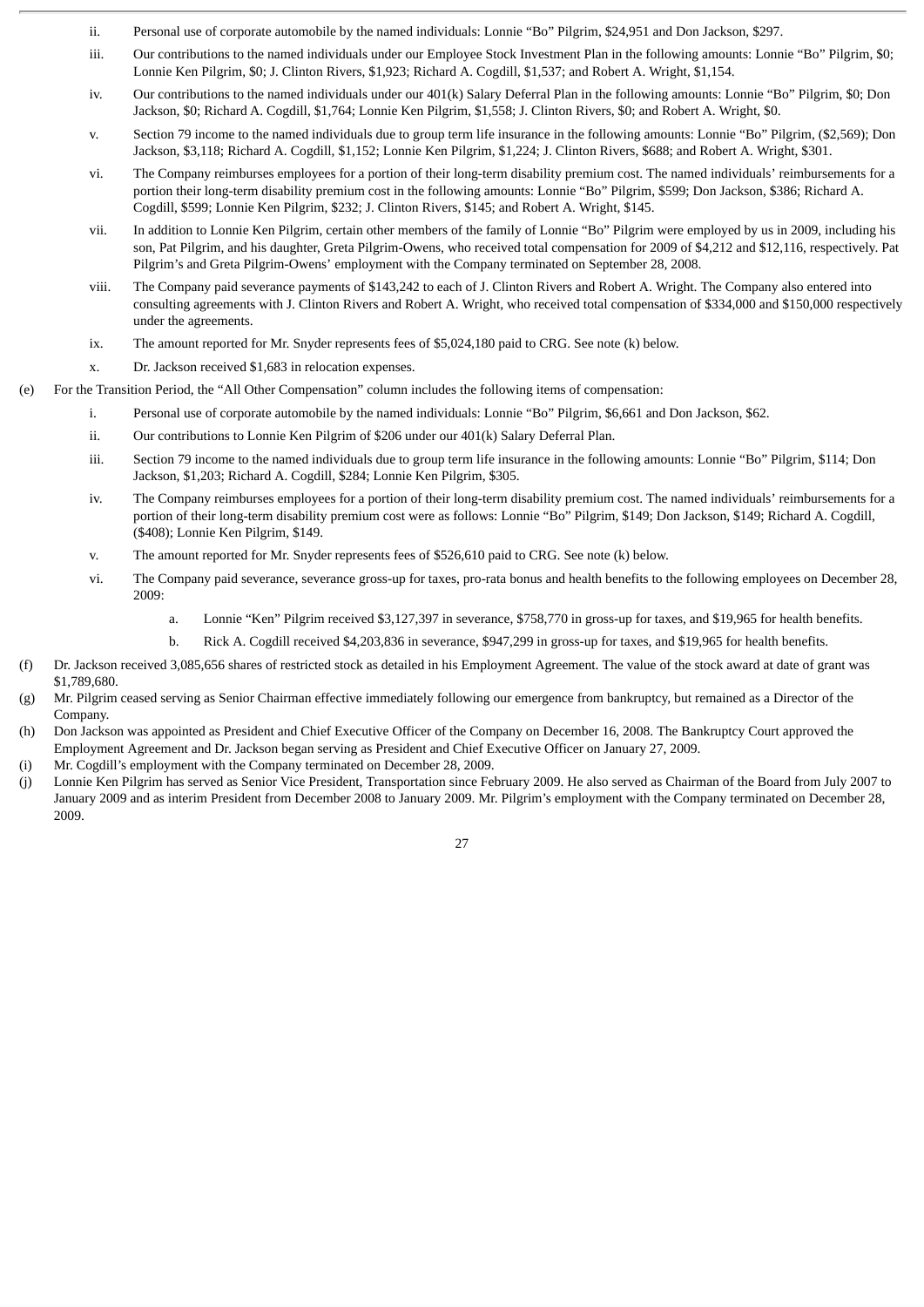- (k) Mr. Snyder, a Managing Partner of CRG, was appointed as the Chief Restructuring Officer of the Company on November 7, 2008. The Company compensated CRG for Mr. Snyder's services at a rate of \$550 per hour. CRG's engagement with the Company and Mr. Snyder's services as Chief Restructuring Officer were terminated upon the Company's emergence from the Chapter 11 bankruptcy proceedings.
- (l) Mr. Rivers was appointed President, Chief Executive Officer and Director on March 4, 2008. Mr. Rivers resigned as an officer and director of the Company on December 16, 2008.
- (m) Mr. Wright was appointed Chief Operating Officer on March 26, 2008. Mr. Wright resigned as an officer of the Company on December 16, 2008.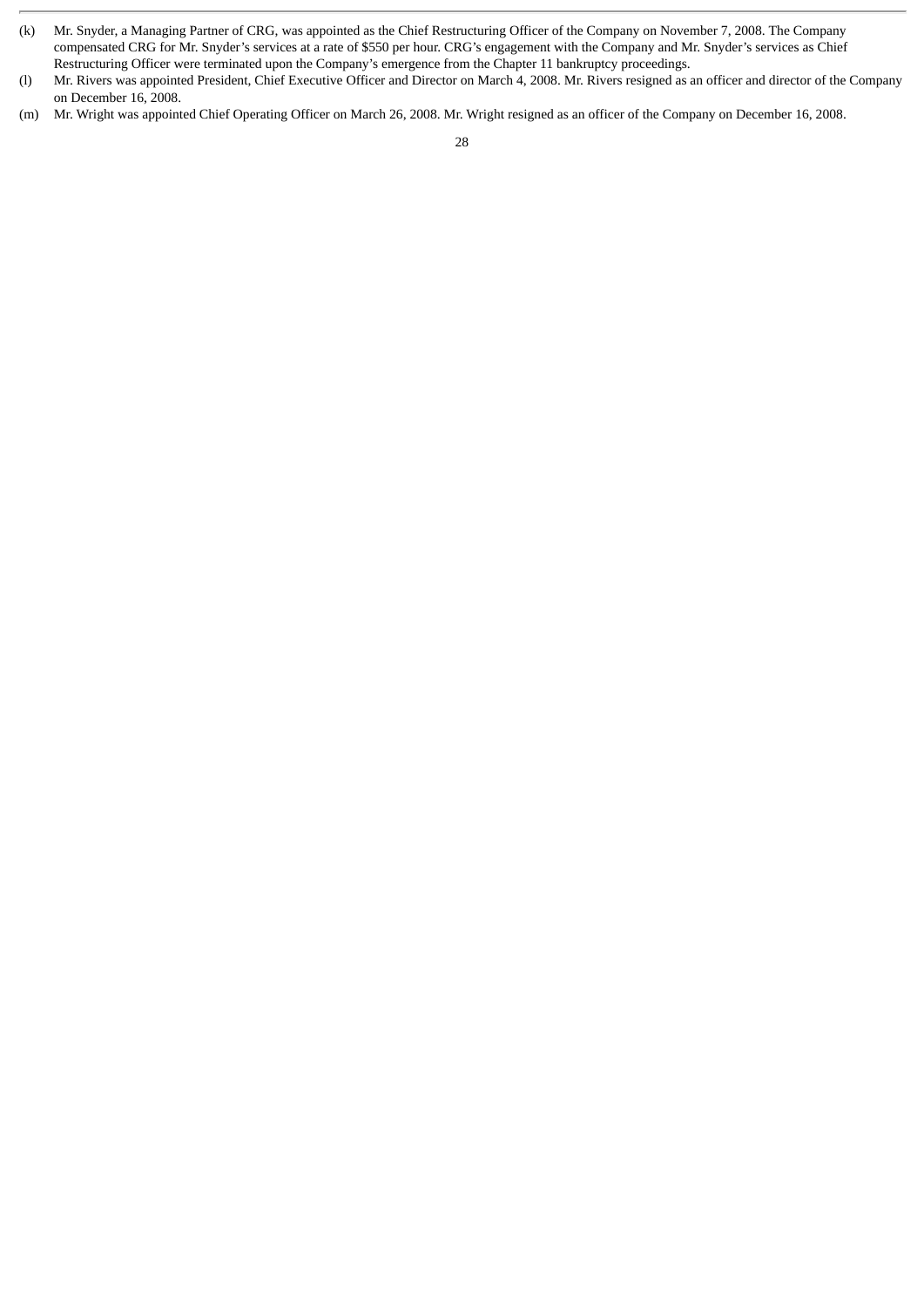# **2009 FISCAL YEAR AND TRANSITION PERIOD GRANTS OF PLAN-BASED AWARDS TABLE**

| <b>Name</b>        | Grant<br>Approval<br>Date<br>Date |             | <b>Estimated Future</b><br><b>Payouts Under Non- Equity</b><br>Incentive Plan Awards <sup>(a)</sup> |                      |         | <b>Estimated Future</b><br><b>Payouts Under Equity</b><br>Incentive Plan Awards <sup>(b)</sup> |                       |                     | <b>Full Grant</b><br>Date Fair<br>Value<br>(s) |
|--------------------|-----------------------------------|-------------|-----------------------------------------------------------------------------------------------------|----------------------|---------|------------------------------------------------------------------------------------------------|-----------------------|---------------------|------------------------------------------------|
|                    |                                   |             | Threshold                                                                                           | <b>Target</b><br>(S) | Maximum | Threshold                                                                                      | <b>Target</b><br>(# ) | Maximum<br>$^{(#)}$ |                                                |
| Lonnie Ken Pilgrim |                                   |             |                                                                                                     | 209,339              |         |                                                                                                |                       |                     |                                                |
| Don Jackson        | 1/27/09 <sup>(d)</sup>            | 12/16/08(c) |                                                                                                     | 3,674,713            |         |                                                                                                | 3,085,656             |                     | 1,789,680(e)                                   |
| Richard A. Cogdill |                                   |             |                                                                                                     | 893,181              |         |                                                                                                |                       |                     |                                                |

(a) Reflects (i) the amounts earned under the FY2009 Performance Bonus Plan for 2009 performance and paid in connection with the Company's emergence from bankruptcy in December 2009 and (ii) a \$2,000,000 restructuring bonus.

- (b) On January 27, 2009, under the terms of the Employment Agreement, Dr. Jackson was granted a restricted stock award of 3,085,656 of the shares of the Company's restricted stock which vested based on the satisfaction of certain conditions and performance targets. For information concerning the terms of vesting, see "Jackson Employment Agreement" below.
- (c) On December 16, 2008, the Board of Directors and the Compensation Committee approved the grant of shares under the Employment Agreement, subject to the approval by the Bankruptcy Court.
- (d) On January 27, 2009, the Bankruptcy Court approved the Employment Agreement and the grant of shares of restricted stock.
- (e) No amount was recognized for financial statement reporting purposes with respect to 2009 Fiscal Year in accordance with FASB ASC Topic 718.

# **Jackson Employment Agreement**

In December 2008, the Board approved the appointment of Dr. Jackson, as our Chief Executive Officer and President. On January 27, 2009, the Bankruptcy Court approved, and we entered into the Employment Agreement with Dr. Jackson. The Employment Agreement will expire on January 27, 2012, unless otherwise terminated pursuant to the terms of same.

#### *Base Salary and Incentive Compensation*

Under the Employment Agreement, Dr. Jackson has an annual base salary of not less than \$1,500,000. Dr. Jackson also received a bonus of \$3,000,000 ("Sign on Bonus"), which is subject to repayment on a pro-rata basis over a three year period in the event his employment is terminated under specified circumstances.

Additionally, Dr. Jackson earned \$2,000,000 as a reorganization bonus, which was determined based upon the Company achieving certain performance targets. Under the terms of the Employment Agreement, the restructuring bonus is payable as follows:

• \$2,000,000 is earned upon occurrence of the following conditions (i) confirmation of the Plan of Reorganization (as defined in the Employment Agreement), (ii) EBITDAR is at least \$300 million for the third and fourth fiscal quarters of the 2009 Fiscal Year, and (iii) the annualized operational improvements of the Company and its subsidiaries are at least \$100 million for the Company's 2009 Fiscal Year compared to the Company's fiscal year ended 2008; and

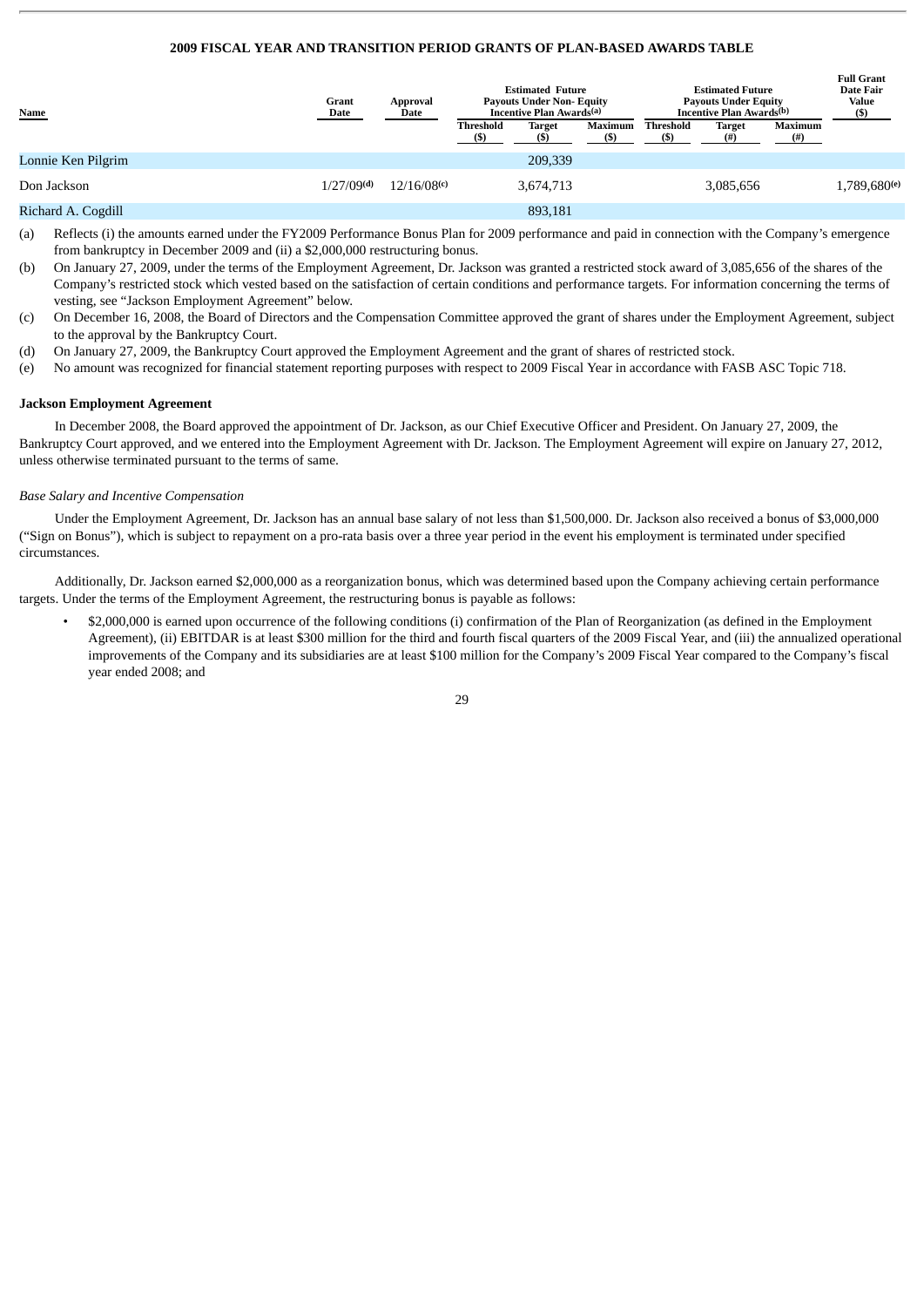• if the above conditions are not satisfied, then \$1,000,000 is earned, upon the occurrence of the following conditions (i) confirmation of the Plan of Reorganization, (ii) EBITDAR is at least \$200 million for the third and fourth fiscal quarters of the Company's 2009 Fiscal Year, and (iii) the annualized operational improvements of the Company and its subsidiaries are at least \$50 million for the 2009 Fiscal Year compared to the Company's fiscal year ended 2008.

No reorganization bonus is payable under the Employment Agreement if the EBITDAR is less than \$200 million for the third and fourth fiscal quarters of the Company's 2009 Fiscal Year, or if the annualized operational improvements of the Company and its subsidiaries are less than \$50 million. Dr. Jackson earned \$2,000,000 of the restructuring bonus with respect to the 2009 Fiscal Year, which is disclosed in the Summary Compensation Table and in the 2009 Fiscal Year Grants of Plan-Based Awards table above.

Under the Employment Agreement, Dr. Jackson is also eligible to participate in all incentive plans, practices, policies and programs applicable generally to other executive personnel of the Company. Accordingly, Dr. Jackson was entitled to participate in the FY2009 Performance Bonus Plan and the Severance Plan, as described below.

#### *Restricted Stock Grant*

On January 27, 2009, under the terms of the Employment Agreement, Dr. Jackson was granted a restricted stock award of 3,085,656 shares of the Company's common stock (the "Shares"), vesting when certain conditions and performance targets are met. Under the terms of the Employment Agreement, onehalf of the Shares vests upon the occurrence of the following conditions: (1) confirmation of the Plan of Reorganization and, (2) the EBITDAR is at least an aggregate of \$300 million for the third and fourth fiscal quarters of 2009 Fiscal Year. The remaining one-half of the Shares vests if the EBITDAR for the last 12 months ending on the last day of the fiscal month immediately preceding substantial consummation of the Company's plan of reorganization is at least an aggregate of \$500 million. In connection with the confirmation of the Plan of Reorganization, the emergence of the Company from Chapter 11 bankruptcy proceedings and the satisfaction of the performance targets, the Shares vested in December 2009. The grant of Shares is disclosed in the Summary Compensation table, the 2009 Fiscal Year and Transition Period Grants of Plan-Based Awards table above and the 2009 Fiscal Year and Transition Period Options Exercises and Stock Vested table below.

## *Perquisites and Other Personal Benefits*

Under the Employment Agreement, Dr. Jackson is entitled to participate in the Company's savings and retirement plans, practices and programs generally applicable to other executive personnel of the Company. Dr. Jackson is also eligible to participate in all group benefits plans and programs the Company has established or may establish for its executive employees, including the Company's executive relocation policy and repayment agreement, which provides moving and other relocation related expenses, including assistance selling a home and temporary housing. Any amounts under the executive relocation policy and repayment agreement must be repaid if employment is terminated within one year from the hire date.

#### *Termination*

If the Employment Agreement is terminated for "cause" by the Company during the term of the Employment Agreement, (1) Dr. Jackson will be paid or receive all accrued but unpaid compensation and benefits, (2) any remaining unforgiven amount of the Sign on Bonus will be immediately forgiven, and (3) the unvested Shares would be forfeited.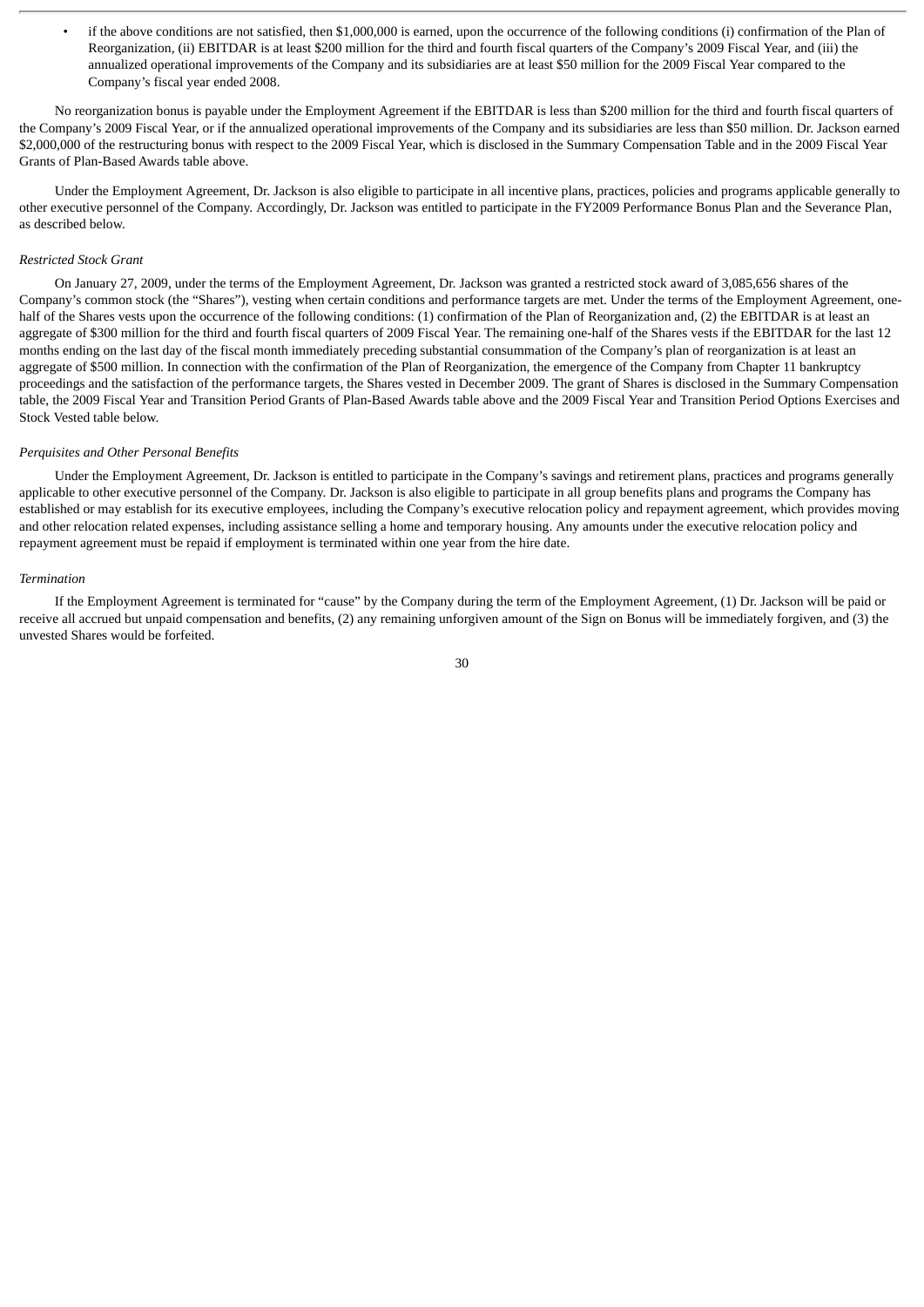If Dr. Jackson terminates the Employment Agreement without "good reason" during the term of the Employment Agreement:

- Dr. Jackson will be paid or receive all accrued but unpaid compensation and benefits,
- Dr. Jackson will be required to repay the Company any remaining unforgiven amount of the Sign on Bonus, and
- the unvested Shares would be forfeited.

If the Employment Agreement is terminated for death or "disability" or other than for "cause" by the Company or with "good reason" by Dr. Jackson during the term of the Employment Agreement, Dr. Jackson will receive all accrued but unpaid compensation and benefits, and any remaining unforgiven amount of the Sign on Bonus will be immediately forgiven. See the discussion below under "Potential Payments upon Termination or Change in Control," for additional information regarding compensation and benefits that Dr. Jackson is entitled to receive upon termination of his employment.

## **Separation and Consulting Agreements**

On December 16, 2008, our Board accepted the resignations of J. Clinton Rivers, the Company's former Chief Executive Officer and President, and Robert A. Wright, the Company's former Chief Operating Officer. In connection with the resignations, the Company entered into a separation agreement and consulting agreement with Mr. Wright on December 22, 2008, and a separation agreement and consulting agreement with Mr. Rivers on December 24, 2008. Under the terms of the separation agreements, each of them resigned as an officer, director, employee and any other capacity of the Company and its subsidiaries and agreed to terminate their change in control agreements with the Company. The Company agreed to pay a severance payment of \$143,242 to each of Mr. Rivers and Mr. Wright. Pursuant to the terms of the consulting agreements, each agreed to provide consulting services to the Company on an as-requested basis for a fee of (a) \$83,500 per month, for a term of four months, in the case of Mr. Rivers, and (b) \$50,000 per month, for a term of three months, in the case of Mr. Wright. The consulting agreements also included non-competition covenants for the duration of the agreements. The amounts paid under the separation agreements were limited by provisions of the Bankruptcy Code. The separation agreements were approved by the Bankruptcy Court in January 2009 and the consulting agreements were approved by the Bankruptcy Court in March 2009. The amounts paid to Messrs. Rivers and Wright under the separation and consulting agreements are disclosed in the Summary Compensation Table above.

#### **Performance Bonus Plan**

Following meetings in May and August 2009, our Board approved, subject to Bankruptcy Court approval, the FY2009 Performance Bonus Plan. On September 29, 2009, the Bankruptcy Court entered an order approving the FY2009 Performance Bonus Plan. The awards to be paid under the FY2009 Performance Bonus Plan are linked to our EBITDAR (as defined in the FY2009 Performance Bonus Plan) in the third and fourth quarters of 2009 Fiscal Year and the successful emergence from bankruptcy. The Compensation Committee approved the EBITDAR threshold performance level of at least \$225 million in EBITDAR below which no awards are earned. In addition, to remain eligible for an award under the FY2009 Performance Bonus Plan, a participant must have been employed by the Company through its emergence from bankruptcy.

Each participant that was eligible for an award under the FY2009 Performance Bonus Plan received a cash bonus equal to such participant's pro rata share of a pool equal to the sum of (1) \$2.6 million, plus (2) 4% of any portion of the Company's EBITDAR for the third and fourth fiscal quarters that exceeds \$225 million. Each participant's pro rata share of the total pool available to all participant's under the FY2009 Performance Bonus Plan will be based on the factor of such individual's target bonus percentage, as set by our Board, multiplied by the amount of such participant's annualized base salary accrued with respect to FY2009 (the "Bonus Factor"). Notwithstanding the foregoing, the FY2009 Performance Bonus Plan provides that if our EBITDAR for the third and fourth quarters of 2009 meets or exceeds \$325 million, each award pursuant to the plan will be equal to an amount that is at least 100% of the applicable participant's Bonus Factor. The awards earned in 2009 Fiscal Year under the FY2009 Performance Bonus Plan and payable to our named executive officers are disclosed in the Summary Compensation Table and in the 2009 Fiscal Year Grants of Plan-Based Awards table above. For further information regarding the FY2009 Performance Plan, see "Compensation Discussion and Analysis" above.

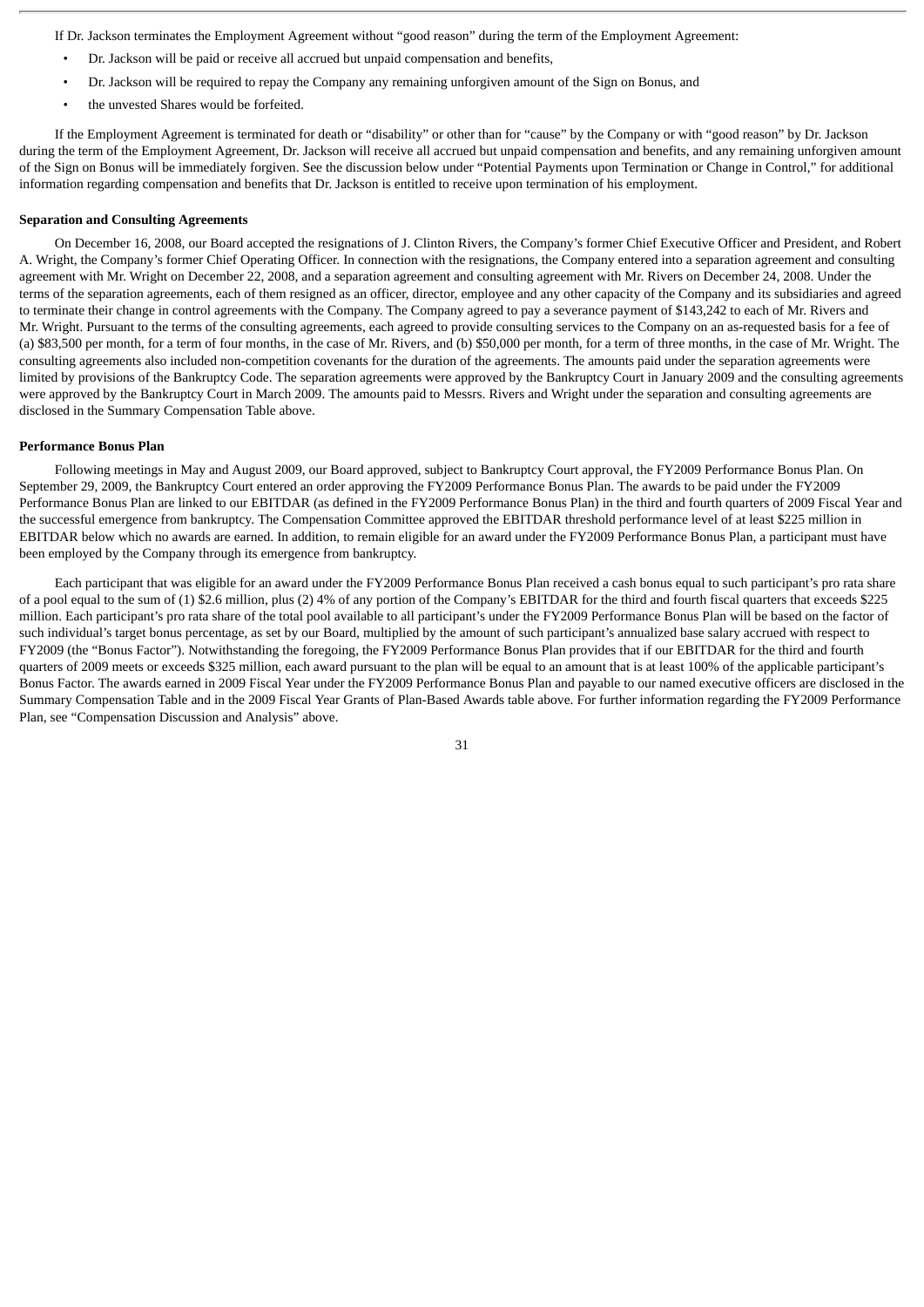# **401(k) Salary Deferral Plan and Employee Stock Investment Plan**

Our executive officers receive no special employee benefits. During our Chapter 11 bankruptcy proceedings, our executive officers were able to participate on the same basis as other employees in the provisions of the Company's 401(k) salary deferral plan. Contributions to the Company's 401(k) salary deferral plan are made up of a 30% matching contribution on the first 6% of pay and an additional matching contribution on up to 6% of an executive's compensation, subject to an overall contribution limit for all employees 401(k) and other profit sharing plans of 5% of domestic income before taxes. In November 2008, the Company notified its employees that any matching contributions to the Company's 401(k) salary deferral plan that he or she had previously elected to be invested in Company's common stock would be automatically invested in the plan's default investment option unless the employee elected a different investment. All fulltime employees in the U.S. are eligible to participate in the 401(k) salary deferral plan. We do not have any other pension plan for our executive officers.

The Company has also historically maintained an Employee Stock Investment Plan pursuant to which we contributed an amount equal to 33 1/3% of an officer's payroll deduction for purchases of our common stock under the plan. In November 2008, matching contributions that employees had previously elected to be invested in Company common stock were permanently suspended. In December 2009, we terminated the Employee Stock Investment Plan.

Contributions to named executive officers made in 2009 Fiscal Year under our 401(k) salary deferral plan and under the Employee Stock Investment Plan are reported in the Summary Compensation Table above.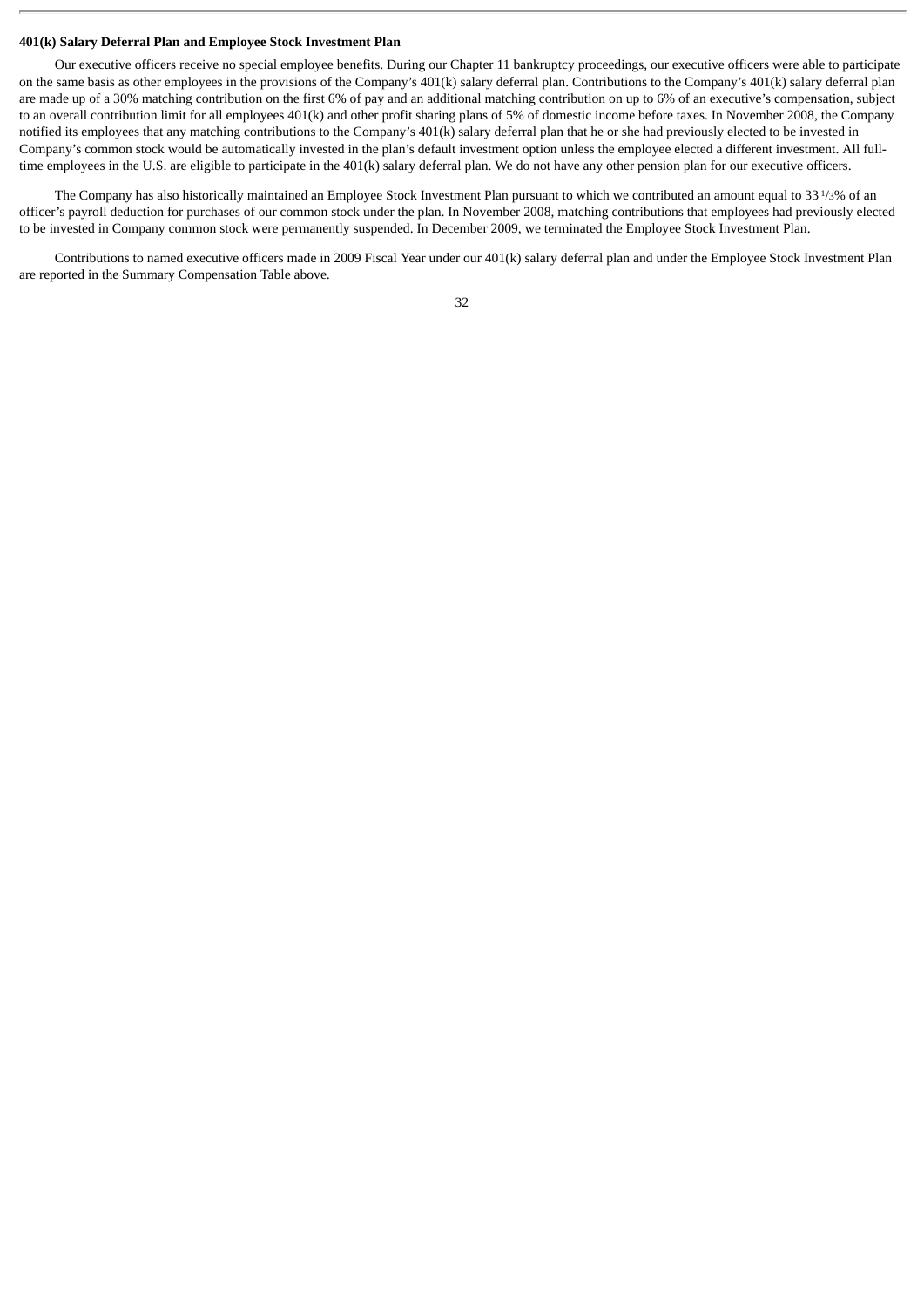# **2009 FISCAL YEAR AND TRANSITION PERIOD NONQUALIFIED DEFERRED COMPENSATION TABLE**

During our Chapter 11 proceedings, we also maintained and continue to maintain the Deferred Compensation Plan to help provide for the long-term financial security of our US employees who meet the Internal Revenue Service definition of a "highly compensated employee," which include all of our named executive officers and certain other key personnel. Under the Deferred Compensation Plan, participants may elect to defer up to 80% of their base salary and/or up to 100% of their annual cash bonus payments as part of their personal retirement or financial planning. Executive officers who elect to defer compensation in the Deferred Compensation Plan must do so annually prior to the beginning of each calendar year and may direct the investment of the amount deferred and retained by us. The Deferred Compensation Plan is administered by the administrative committee appointed by our Board, and deferred compensation may be invested in authorized funds which are similar to the investment options available under our 401(k) salary deferral plan. The following table sets forth information regarding the activity in each named executive officer's Deferred Compensation Plan account for the 2009 Fiscal Year and Transition Period:

| Name                 | Executive<br>Contributions<br>in<br><b>Transition</b><br>Period(a)<br>(S) | Executive<br>Contributions<br>in<br><b>Last Fiscal</b><br>Year(a)<br>(S) | Registrant<br>Contributions<br>in<br><b>Transition</b><br>Period<br>(S) | Registrant<br><b>Contributions</b><br>in<br><b>Last Fiscal</b><br>Year<br>(S) | Aggregate<br>Earnings<br>in<br><b>Transition</b><br>Period(b) | Aggregate<br>Earnings<br>in Last<br>Fiscal<br>Year(b)<br>(S) | Aggregate<br>Withdrawals/<br><b>Distributions</b><br>in Transition<br>Period<br>(S) | Aggregate<br>Withdrawals/<br><b>Distributions</b><br>in<br><b>Last Fiscal</b><br>Year(c)<br>(S) | Aggregate<br><b>Balance</b> at<br>end of<br><b>Transition</b><br>Period<br>(S) |
|----------------------|---------------------------------------------------------------------------|--------------------------------------------------------------------------|-------------------------------------------------------------------------|-------------------------------------------------------------------------------|---------------------------------------------------------------|--------------------------------------------------------------|-------------------------------------------------------------------------------------|-------------------------------------------------------------------------------------------------|--------------------------------------------------------------------------------|
| Lonnie "Bo" Pilgrim  | $-0-$                                                                     | $-0-$                                                                    | $-0-$                                                                   | $-0-$                                                                         | $-0-$                                                         | $-0-$                                                        | $-0-$                                                                               | $-0-$                                                                                           | $-0-$                                                                          |
| Don Jackson          | $-0-$                                                                     | $-0-$                                                                    | $-0-$                                                                   | $-0-$                                                                         | $-0-$                                                         | $-0-$                                                        | $-0-$                                                                               | $-0-$                                                                                           | $-0-$                                                                          |
| Richard A. Cogdill   | $-0-$                                                                     | 39,690                                                                   | $-0-$                                                                   | $-0-$                                                                         | 5,025                                                         | 12,818                                                       | $-0-$                                                                               | (389, 561)                                                                                      | 252,249                                                                        |
| Lonnie "Ken" Pilgrim | $-0-$                                                                     | $-0-$                                                                    | $-0-$                                                                   | $-0-$                                                                         | (11)                                                          | (3)                                                          | $-0-$                                                                               | $-0-$                                                                                           | 11,142                                                                         |
| William K. Snyder    | $-0-$                                                                     | $-0-$                                                                    | $-0-$                                                                   | $-0-$                                                                         | $-0-$                                                         | $-0-$                                                        | $-0-$                                                                               | $-0-$                                                                                           | $-0-$                                                                          |
| J. Clinton Rivers    | $-0-$                                                                     | 58,265                                                                   | -0-                                                                     | $-0-$                                                                         | 12,558                                                        | 18,478                                                       | -0-                                                                                 | (96, 947)                                                                                       | 585,343                                                                        |
| Robert A. Wright     | $-0-$                                                                     | $-0-$                                                                    | $-0-$                                                                   | $-0-$                                                                         | 26,302                                                        | (2,294)                                                      | $-0-$                                                                               | (2,029)                                                                                         | 791,580                                                                        |

(a) The amounts disclosed in this column are included in the amounts reported in the "Salary" column for each of the named executive officers in the Summary Compensation Table.

(b) The amounts disclosed in this column represent earnings on invested funds in each individual Deferred Compensation Plan account.

(c) Upon emergence from bankruptcy, deferred compensation distributions were made on December 29, 2009 to the following individuals and in the following amounts: Richard A. Cogdill, \$252,249; J. Clinton Rivers, \$506,384; and Robert A. Wright, \$88,422.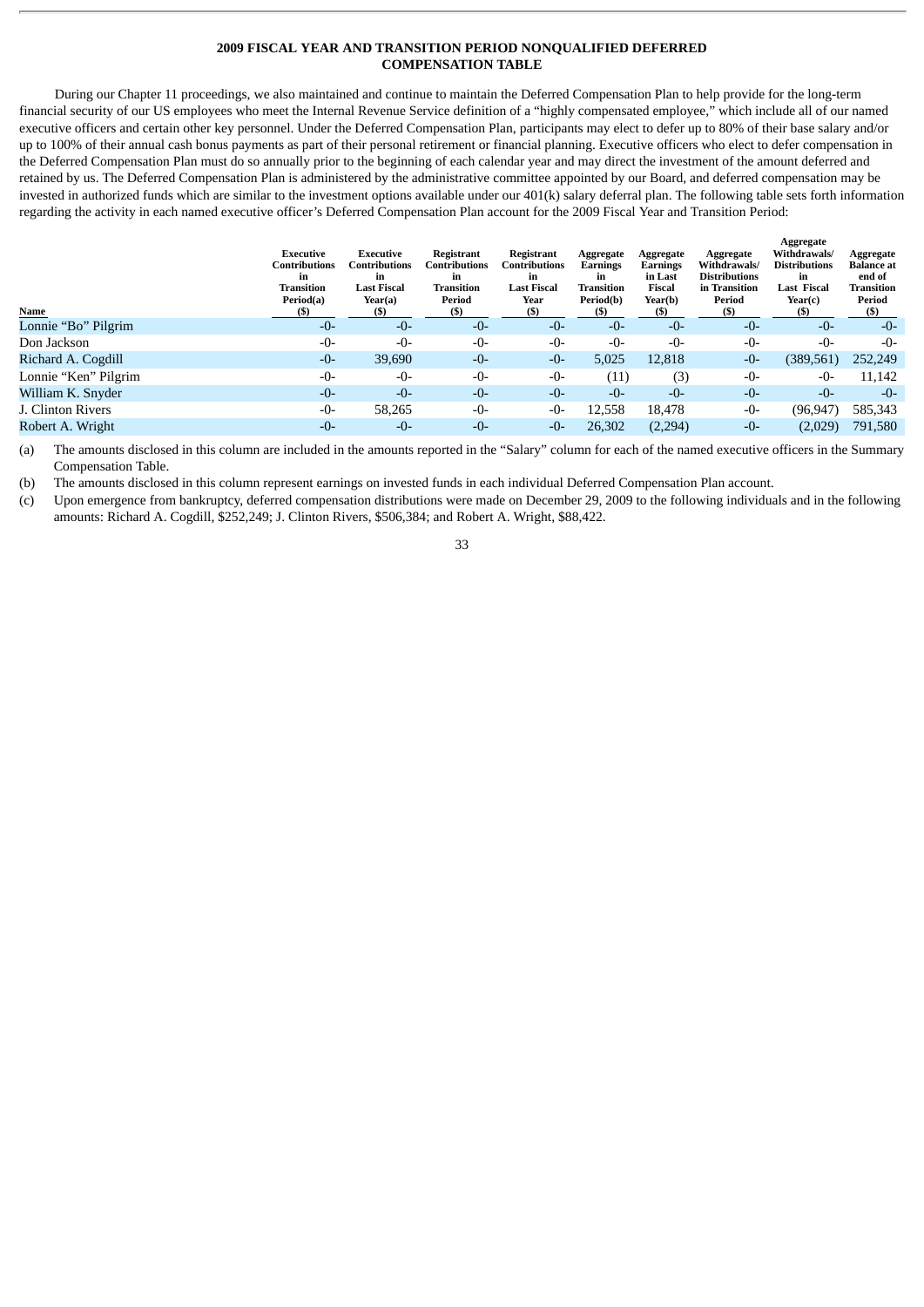# **2009 FISCAL YEAR AND TRANSITION PERIOD OPTIONS EXERCISES AND STOCK VESTED TABLE**

|                 | <b>Stock Awards</b>                                                     |                                     |
|-----------------|-------------------------------------------------------------------------|-------------------------------------|
| <u>Name</u>     | <b>Number of Shares</b><br><b>Acquired on</b><br><b>Vesting</b><br>(# ) | <b>Value Realized</b><br>on Vesting |
| Don Jackson (a) | 3,085,656                                                               | 23,990,975                          |

(a) On January 27, 2009, under the terms of the Employment Agreement, Dr. Jackson was granted a restricted stock award of 3,085,656 shares of the Company's common stock. In connection with the confirmation of the Plan of Reorganization, the emergence of the Company from Chapter 11 bankruptcy proceedings and the satisfaction of the performance targets, the restricted stock award vested in December 2009. See the 2009 Fiscal Year and Transition Period Grants of Plan-Based Awards table above.

| e v          | ۰. |
|--------------|----|
| ۰.<br>×<br>v |    |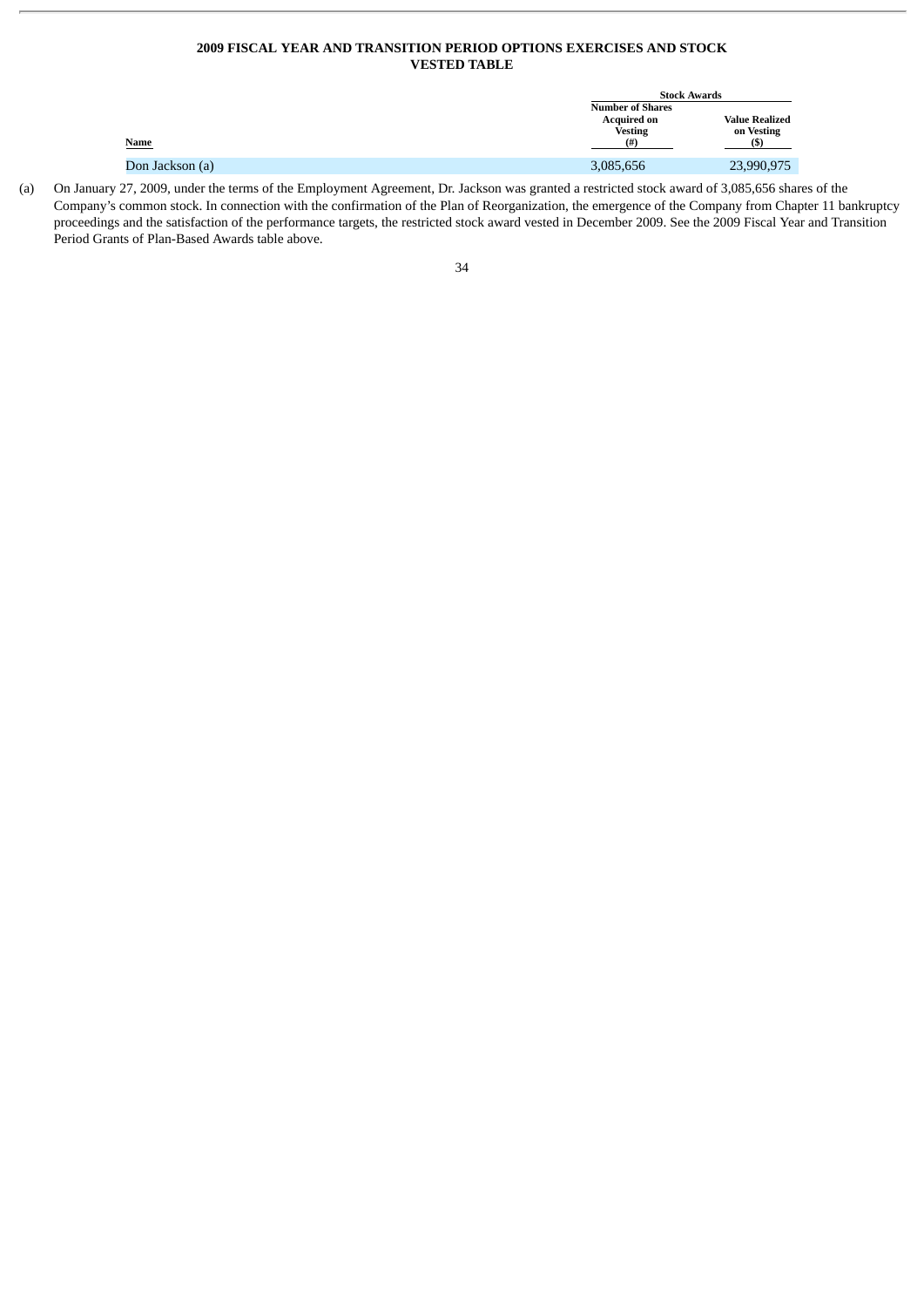# **2009 FISCAL YEAR AND TRANSITION PERIOD POTENTIAL PAYMENTS UPON TERMINATION OR CHANGE IN CONTROL**

The information below describes certain compensation that would be paid to our named executive officers in the event of a termination of their employment with the Company and/or change in control of the Company. The amounts shown in the table below assume that such a termination of employment and/or change in control occurred on December 27, 2009.

| <b>Executive Officer / Element of</b><br>Compensation | Termination for<br>Cause (\$) | <b>Termination</b><br>without Good<br>Reason (\$) | <b>Termination due</b><br>to Death or<br>Disability (\$) | <b>Termination Other</b><br>than for Cause.<br>Death or<br>Disability; or by<br><b>Executive for Good</b><br>Reason (\$) | <b>Termination</b><br>Other than for<br>Cause, Death or<br>Disability; within<br>24 Months<br><b>Following a</b><br><b>Change of</b><br>Control (\$) |
|-------------------------------------------------------|-------------------------------|---------------------------------------------------|----------------------------------------------------------|--------------------------------------------------------------------------------------------------------------------------|------------------------------------------------------------------------------------------------------------------------------------------------------|
| Don Jackson(a)                                        |                               |                                                   |                                                          |                                                                                                                          |                                                                                                                                                      |
| Severance Payment                                     | $-0-$                         | $-0-$                                             | 490,385                                                  | 490,385                                                                                                                  | 9,000,000                                                                                                                                            |
| Accrued vacation amount                               | 115,385                       | 115,385                                           | 115,385                                                  | 115,385                                                                                                                  | 115,385                                                                                                                                              |
| Health benefits                                       | $-0-$                         | $-0-$                                             | $-0-$                                                    | $-0-$                                                                                                                    | 19,446                                                                                                                                               |
| Tax gross-up                                          | $-0-$                         | $-0-$                                             | $-0-$                                                    | $-0-$                                                                                                                    | $-0-$                                                                                                                                                |
| Pro rata bonus                                        | $-0-$                         | $-0-$                                             | $-0-$                                                    | $-0-$                                                                                                                    | 1,500,000                                                                                                                                            |
| Total Mr. Jackson                                     | 115,385                       | $(1,967,948)$ <sup>(a)</sup>                      | 605,769                                                  | 605,769                                                                                                                  | 10,634,831                                                                                                                                           |

(a) Under the Employment Agreement, Dr. Jackson received a Sign on Bonus of \$3,000,000, which is subject to repayment on a pro-rata basis over a three year period in the event he terminates his employment without good reason. If Dr. Jackson terminated his employment without good reason on December 27, 2009, he would have been obligated to repay to the Company \$2,083,333 of the Sign on Bonus (for 25 of 36 months not worked).

#### **Change in Control Agreements**

In October 2008, we entered into change in control agreements with Lonnie "Ken" Pilgrim and Richard A. Cogdill, and in September 2009 we entered into a change in control agreement with Don Jackson (collectively, the "Change in Control Agreements"). Lonnie "Bo" Pilgrim was not party to a Change of Control Agreement.

Upon our emergence from the Chapter 11 bankruptcy proceedings effective on December 28, 2009, Richard A. Cogdill was terminated as the Chief Financial Officer, Secretary, Treasurer and Principal Accounting Officer of the Company, and Lonnie Ken Pilgrim was terminated as the Senior Vice President, Transportation of the Company. Upon termination we paid Richard A. Cogdill a total of \$5,171,100 and Lonnie "Ken" Pilgrim a total of \$3,906,132 in change in control payments. For information concerning the payments made under their Change of Control Agreement, see "Executive Compensation – Summary Compensation Table." In October 2008, we also entered into a change in control agreement with Gary D. Tucker, who was appointed as the Company's Principal Financial Officer on December 28, 2009. On June 1, 2010, Mr. Tucker entered into a letter agreement with the Company relating to his employment. In connection with the letter agreement, Mr. Tucker's change in control agreement was terminated. For further information concerning the letter agreement, see "Tucker Letter Agreement" above.

The Company believes that the Change in Control Agreements were critical to our ability to attract and retain highly qualified employees who provide essential services for our successful emergence from bankruptcy and continued long-term profitability and growth. Such agreements reduce personal uncertainty that arises from the possibility of a future business combination or restructuring. Moreover, the Change in Control Agreements were designed to offset the uncertainty of executives regarding their own futures if a change in control or termination actually occurs. In addition, we believe that the Change in Control Agreements increase stockholder value by encouraging the executives to consider change in control transactions that are in the best interest of the Company and its stockholders, even if the transaction may ultimately result in their termination of employment.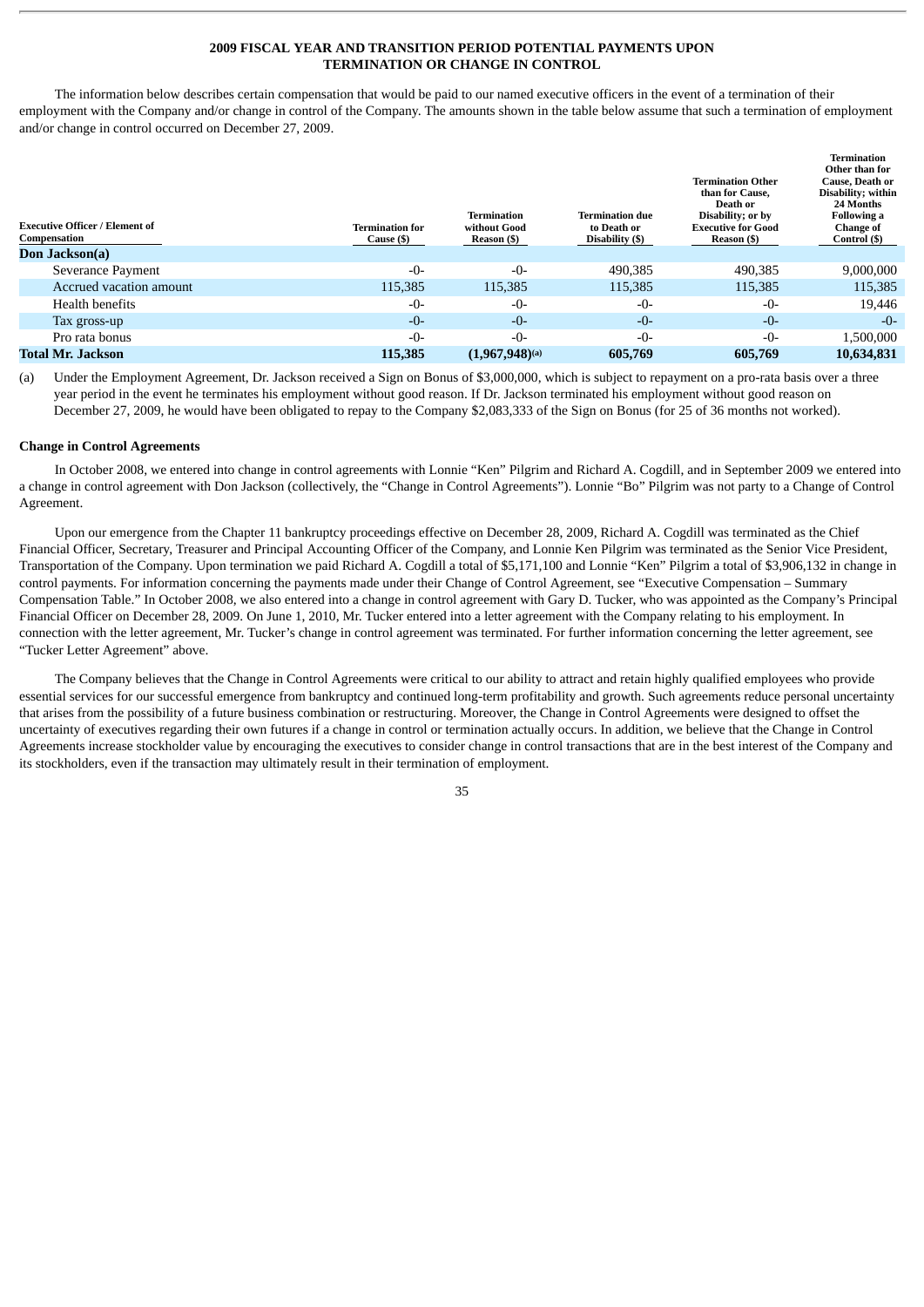The Change in Control Agreements had an initial term of three years. The Change in Control Agreements had two triggers: (1) a change in control (the "Change in Control") and (2) separation from the Company. The change of ownership of the Company pursuant to the Plan qualifies as the first trigger for the first two years following confirmation of the Plan of Reorganization.

Generally, the Change in Control Agreements provide that, except in the case of Dr. Jackson, any stock options and other equity awards held by the executives will become fully vested and exercisable upon a Change in Control (however, no such awards will be outstanding as of the Change in Control) and that, if the Company terminates an executive's employment for reasons other than "cause" or if the executive resigns for "good reason" (as these terms are defined in the Change in Control Agreements) within a specified time period following a Change in Control, then the executive will be entitled to certain severance benefits. The employment period is 24 months in the case of Mr. Pilgrim and Dr. Jackson and 18 months in the case of Mr. Cogdill. Upon the termination of an executive's employment during the employment period, the Change in Control Agreements provide:

- For a lump sum severance payment that includes the executive's target annual bonus for the fiscal year in which the termination occurs, prorated through the date of termination, and an amount based on the sum of the executive's annual base salary and target annual bonus, multiplied by 3.0 in the case of Mr. Pilgrim and Dr. Jackson and by 2.5 in the case of Mr. Cogdill.
- That the executives may be entitled to receive a tax gross-up payment to compensate them for specified excise taxes, if any, imposed on the severance payment.
- Up to 18 months of the Company-paid COBRA premiums.
- In the case of Dr. Jackson, any stock options and other equity awards held by him will become fully vested and exercisable.

In addition, the Change in Control Agreements provide that, for a period of 24 months in the case of Mr. Pilgrim and Dr. Jackson and 18 months in the case of Mr. Cogdill, from the date of any termination of the executive's employment that results in a severance payment under the executive's Change in Control Agreement, the executive will not (a) divulge confidential information regarding the Company, (b) solicit or induce employees of the Company to terminate their employment with the Company, or (c) seek or obtain any employment or consulting relationship with any specified competitor of the Company. See discussion below under "Potential Payments Upon Termination or Change In Control," for additional information regarding compensation and benefits that Lonnie "Ken" Pilgrim, Mr. Cogdill and Dr. Jackson are entitled to receive upon the Change in Control.

# **Severance Plan**

Prior to our emergence from the Chapter 11 bankruptcy proceedings, we maintained the Pilgrim's Pride Corporation Severance Plan (the "Severance Plan"), pursuant to which we provided severance payments to eligible employees, including our named executive officers, if their employment was terminated "without cause." Under the Severance Plan, in exchange for signing an enforceable waiver and release agreement, upon termination without cause, a named executive officer was entitled to receive as severance pay an amount equal to: one week per year of service with the Company, plus a minimum of 16 supplemental weeks (in addition to years of service amount), with a total maximum of 52 weeks of pay. In addition, if the Company provided less than two weeks notice of termination without cause, an executive officer would have been entitled up to two additional weeks of severance in lieu of notice. Additional benefits that are available to eligible employees under the Severance Plan included career transition services as determined by the Company, including without limitation, written materials, company sponsored training and job fairs.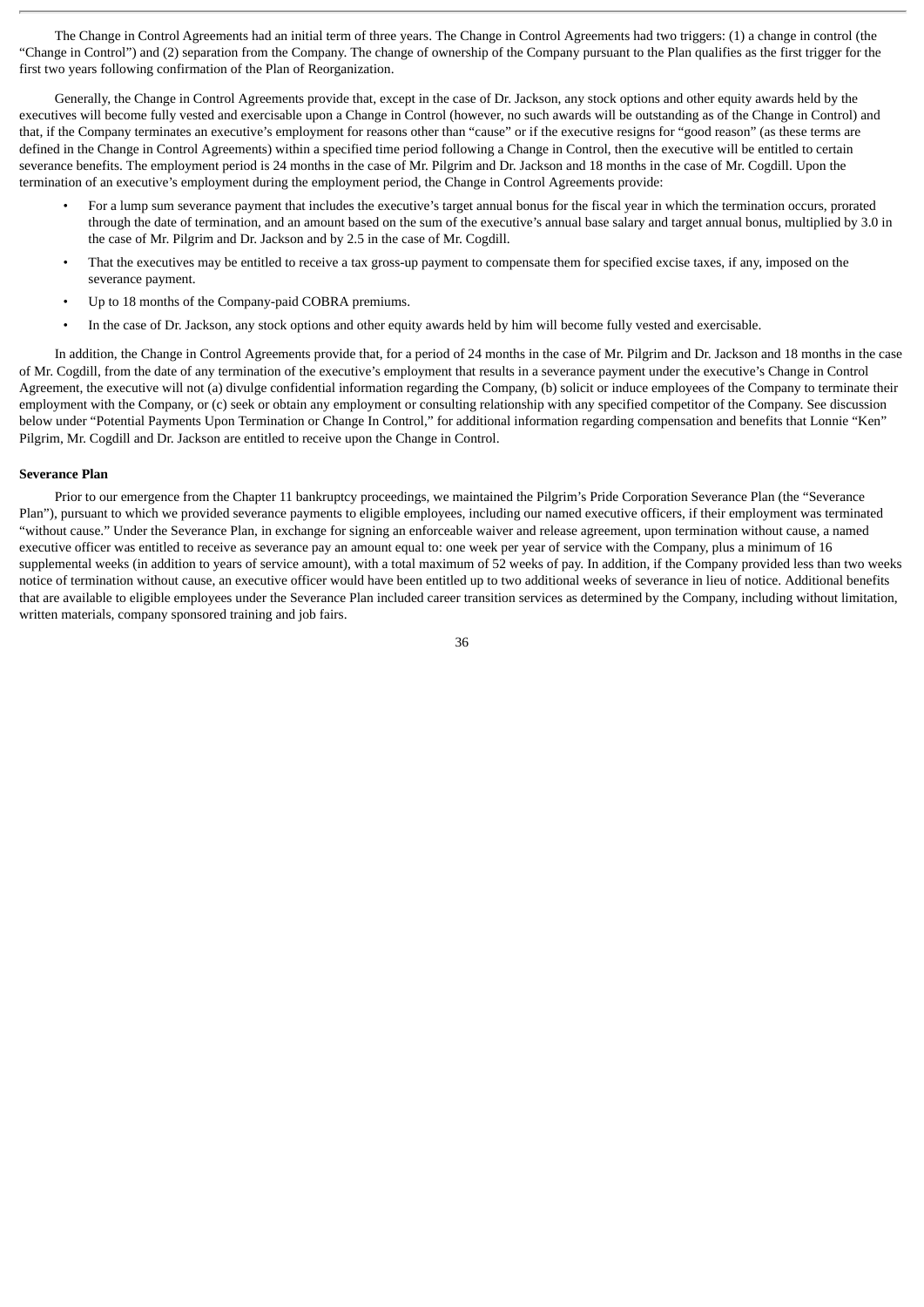Mr. Cogdill's employment with the Company terminated on December 28, 2009. In connection with his termination Mr. Cogdill received \$4,203,836 in severance, \$947,299 in gross-up for taxes, and \$19,965 for health benefits. For further information, see the Summary Compensation Table.

Lonnie Ken Pilgrim's employment with the Company terminated on December 28, 2009. In connection with his termination Mr. Pilgrim received \$3,127,397 in severance, \$758,770 in gross-up for taxes, and \$19,965 for health benefits. For further information, see the Summary Compensation Table.

Lonnie "Bo" Pilgrim ceased serving as Senior Chairman effective immediately following our emergence from bankruptcy. He remains as a Director of the Company. Mr. Pilgrim did not receive any severance payments under the Severance Plan as a result of his termination of service as Senior Chairman. For further information, see the Summary Compensation Table.

# **Jackson Employment Agreement**

If the Employment Agreement is terminated for "cause" by the Company during the term of the Employment Agreement, (1) Dr. Jackson will be paid or receive all accrued but unpaid compensation and benefits, (2) any remaining unforgiven amount of the Sign on Bonus will be immediately forgiven, and (3) the unvested Shares would be forfeited.

If Dr. Jackson terminates the Employment Agreement without "good reason" during the term of the Employment Agreement:

- Dr. Jackson will be paid or receive all accrued but unpaid compensation and benefits,
- Dr. Jackson will be required to repay the Company any remaining unforgiven amount of the Sign on Bonus, and
- the unvested Shares would be forfeited.

If the Employment Agreement is terminated for death or "disability" or other than for "cause" by the Company or with "good reason" by Dr. Jackson during the term of the Employment Agreement, Dr. Jackson will receive all accrued but unpaid compensation and benefits, and any remaining unforgiven amount of the Sign on Bonus will be immediately forgiven. For additional information concerning the terms of these agreements, see "Summary Compensation Table -Jackson Employment Agreement."

# **Separation and Consulting Agreements**

On December 16, 2008, our board of directors accepted the resignations of J. Clinton Rivers, the Company's former Chief Executive Officer and President, and Robert A. Wright, the Company's former Chief Operating Officer. In connection with the resignations, the Company entered into a separation agreement and consulting agreement with Mr. Wright on December 22, 2008, and a separation agreement and consulting agreement with Mr. Rivers on December 24, 2008. For additional information concerning the terms of these agreements, see "Summary Compensation Table — Separation and Consulting Agreements."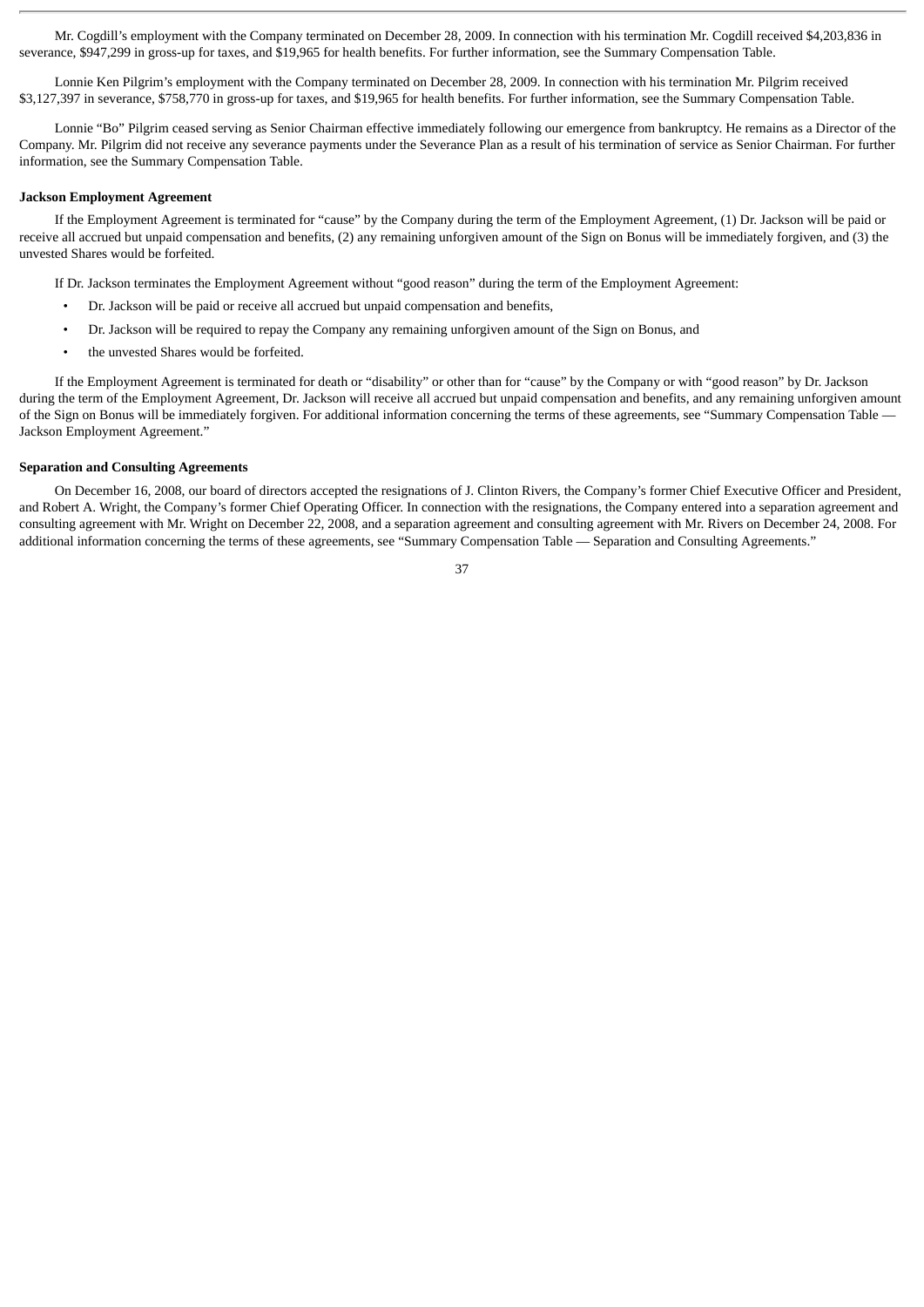# **2009 FISCAL YEAR AND TRANSITION PERIOD DIRECTOR COMPENSATION TABLE**

| <b>Director</b>         | Year          | <b>Fees Earned or</b><br>Paid in Cash | Non-equity<br><b>Incentive Plan</b><br>Compensation | <b>All Other</b><br>Compensation <sup>(a)</sup> | Total               |
|-------------------------|---------------|---------------------------------------|-----------------------------------------------------|-------------------------------------------------|---------------------|
| Charles L. Black        | 2009T<br>2009 | \$<br>13,000<br>128,000               | \$<br>$-0-$<br>$-0-$                                | \$<br>$-0-$<br>$-0-$                            | \$13,000<br>128,000 |
| Linda Chavez            | 2009T         | 19,000                                | $-0-$                                               | $-0-$                                           | 19,000              |
|                         | 2009          | 206,000                               | $-0-$                                               | $-0-$                                           | 206,000             |
| S. Key Coker            | 2009T         | 13,000                                | $-0-$                                               | $-0-$                                           | 13,000              |
|                         | 2009          | 176,000                               | $-0-$                                               | $-0-$                                           | 176,000             |
| Keith W. Hughes         | 2009T         | 19,000                                | $-0-$                                               | $-0-$                                           | 19,000              |
|                         | 2009          | 226,000                               | $-0-$                                               | -0-                                             | 226,000             |
| <b>Blake D. Lovette</b> | 2009T         | 13,000                                | $-0-$                                               | 45,770                                          | 58,770              |
|                         | 2009          | 150,000                               | $-0-$                                               | 170,046                                         | 320,046             |
| Vance C. Miller, Sr.    | 2009T         | 19,000                                | $-0-$                                               | $-0-$                                           | 19,000              |
|                         | 2009          | 204,000                               | $-0-$                                               | $-0-$                                           | 204,000             |
| James G. Vetter, Jr.    | 2009T         | 13,000                                | $-0-$                                               | $-0-$                                           | 13,000              |
|                         | 2009          | 132,000                               | $-0-$                                               | $-0-$                                           | 132,000             |
| Donald L. Wass, Ph.D.   | 2009T         | 13,000                                | $-0-$                                               | $-0-$                                           | 13,000              |
|                         | 2009          | 132,000                               | $-0-$                                               | $-0-$                                           | 132,000             |

(a) These amounts represent compensation paid by the Company to Blake Lovette's son-in-law, Ted Lankford, Complex Manager at Marshville, North Carolina, who was paid total compensation of \$170,046 during the 2009 Fiscal Year and \$45,770 during the Transition Period.

In the 2009 Fiscal Year and Transition Period we paid our non-employee Directors \$9,000 per meeting they attend in person, plus expenses, and \$4,000 and \$2,000 per telephonic meeting that they participate in that lasts at least 45 minutes or less than 45 minutes, respectively. Additionally, we paid the members of the Audit Committee \$6,000 for each Audit Committee meeting they attend in person, plus expenses, and \$4,000 and \$2,000 per telephonic Audit Committee meeting that they participate in that lasts at least 45 minutes or less than 45 minutes, respectively.

On December 28, 2009, upon the Company's emergence from Chapter 11 bankruptcy proceedings, the Board approved a new compensation program for Directors (the "Program"). Under the Program, directors who are employed by the Company following its emergence from bankruptcy or any of its subsidiaries will not receive any additional compensation for their services as directors. The Program provides that each non-employee Director will receive an annual retainer of \$140,000, paid quarterly in arrears, composed of \$70,000 in cash with the remainder consisting of a combination of cash and equity awards to be determined by the Board. In addition, non-employee directors will each receive \$1,500 per Board meeting they attend in person, plus expenses. The Chairmen of the Audit Committee and Compensation Committee will each receive \$15,000 supplemental annual compensation, and other members of those committees will each receive an additional \$10,000 per year. The Chairmen of other Board committees will each receive \$10,000 supplemental annual compensation, with other members of such committees each receiving an additional \$5,000 per year. Committee Chairmen and other committee members will each also receive \$1,500 and \$1,000, respectively, per committee meeting they attend in person, plus expenses.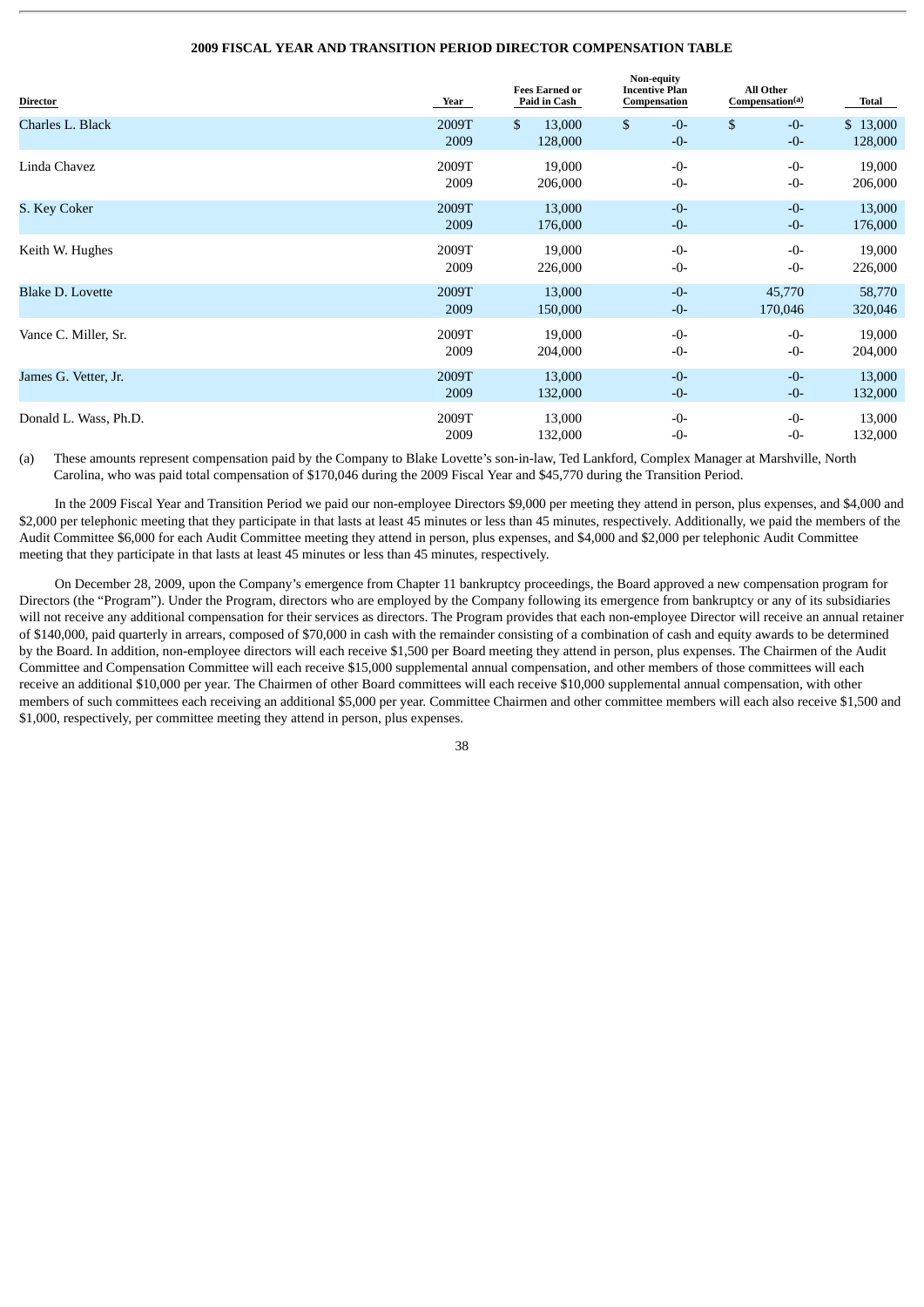# **Compensation Risks**

The Company has reviewed and assessed our compensation policies and practices to determine whether they are reasonably likely to have a material adverse effect on the Company. The Company's management reviews compensation policies for the presence of certain elements that could encourage employees to take unnecessary or excessive risks; the ratios and level of incentive to fixed compensation, annual to long-term compensation and cash to equity compensation; and the comparison of compensation expense to earnings of the Company. Management's assessment of the Company's compensation policies is reviewed by the Compensation Committee as part of its risk oversight function.

The Company believes that its compensation programs for employees and executive officers are appropriately tailored to encourage employees to grow our business, but not to encourage them to do so in a way that poses unnecessary or excessive material risk. In particular, following the Company's emergence from Chapter 11 bankruptcy proceedings the Company's compensation programs were designed to provide the following elements:

- elements that reward short-term and long-term performance,
- for our executive officers, incentive compensation that rewards performance based on individual and/or Company performance; and
- compensation with fixed and variable components.

As a result, the Company believes that executive officers and key employees receive a balance between competitive remuneration to encourage retention and compensation designed to provide opportunities to earn more by successfully executing our business strategy. The Company believes the design of these programs encourages our executive officers and key employees to perform at high levels and maximize Company performance without focusing exclusively on compensation performance metrics to the detriment of other important business metrics.

The Company also believes that its compensation program for the Chief Executive Officer does not encourage excessive risk taking because the above compensation elements coupled with his equity ownership in the Company provide a proper mix between long and short-term incentives. A significant portion of Dr. Jackson's total compensation is performance-based and tied to the profitability of the Company. Specifically, Dr. Jackson is eligible to receive an annual cash bonus payable in accordance with the STIP, based on the Company's earnings. Additionally, Dr. Jackson currently owns a level of equity that the Company believes provides sufficient long-term incentives. The Company believes that Dr. Jackson's significant beneficial ownership encourages long-term focus on sustainable performance, which aligns his interests with those of our stockholders.

Overall, the Company concluded that there were no risks arising from our compensation policies and practices that are reasonably likely to have a material adverse effect on the Company.

# **Related Party Transactions Policy**

During 2009 Fiscal Year and the Transition Period, in accordance with its Charter, our prior Audit Committee was responsible for reviewing and approving the terms and conditions of all proposed transactions between us and any of our officers or Directors, or relatives or affiliates of any such officers or Directors. Furthermore, we adopted a restated certificate of incorporation upon our emergence from Chapter 11 bankruptcy proceedings on December 28, 2009, which provides that all transactions required to be disclosed under Item 404 of Regulation S-K under the Exchange Act ("related-party transactions") must first be reviewed, evaluated and approved by the Audit Committee or other committee comprised solely of independent directors, such approval to be evidenced by a resolution stating that such committee has, in good faith, unanimously determined that such transaction complies with the provisions our certificate of incorporation governing related-party transactions. Any Audit Committee or other independent body member who was or is not independent with respect to a related party transaction under review has been required by our Audit Committee Charter to disclose his or her lack of independence to the remaining committee members and abstain from the review and approval of that transaction.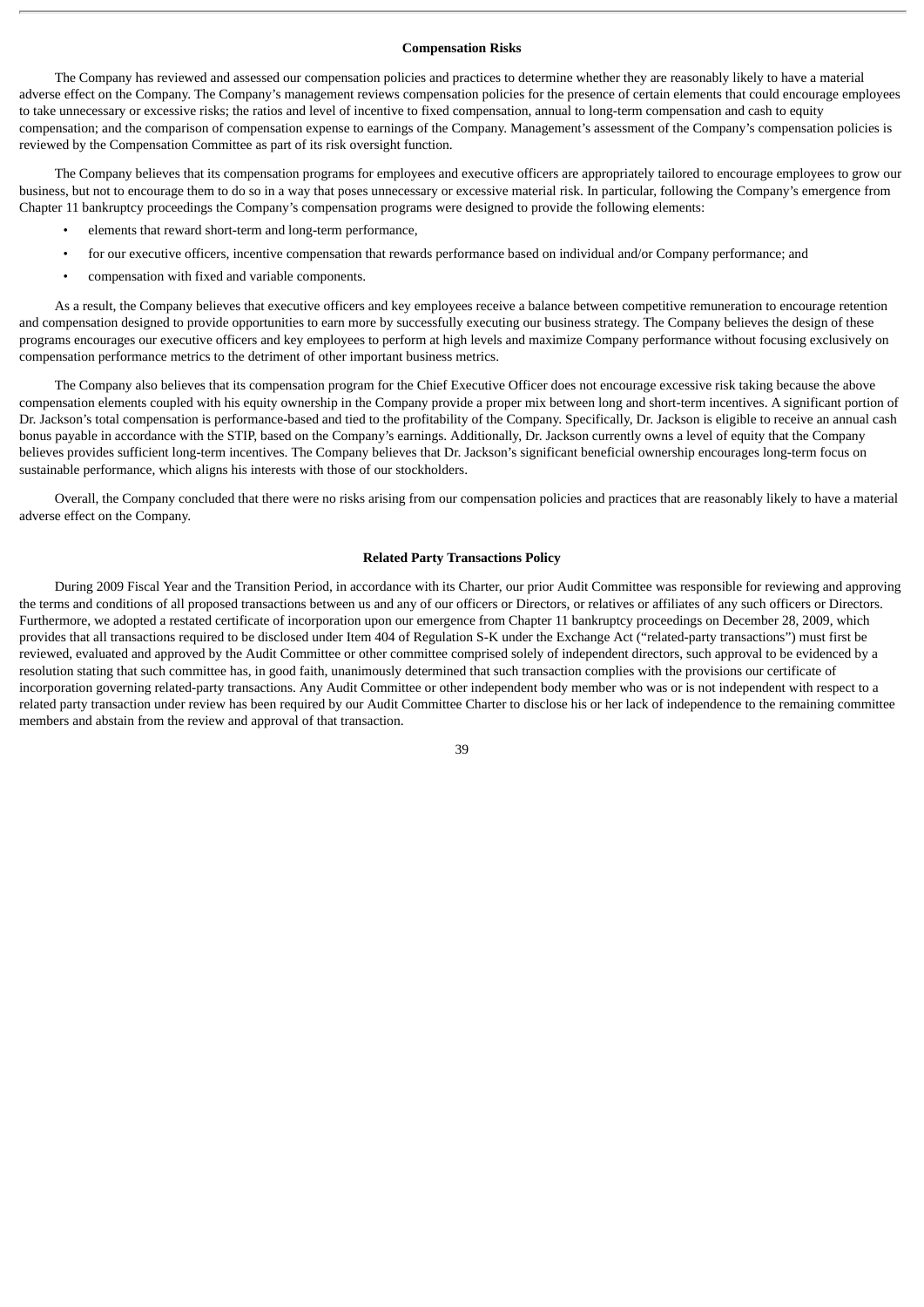See "Certain Transactions" for the description of the related party transactions in effect since the beginning of our 2009 Fiscal Year.

# **Compensation Committee Interlocks and Insider Participation**

During 2009 Fiscal Year and the Transition Period, the members of the Compensation Committee were Lonnie "Bo" Pilgrim, Lonnie Ken Pilgrim, Vance C. Miller, Sr., James G. Vetter, Jr. and Blake D. Lovette.

During 2009 Fiscal Year and the Transition Period, the Company was a party to certain transactions with Lonnie "Bo" Pilgrim and his children. These transactions, along with all other transactions between the Company and affiliated persons, required the prior approval of the prior and current Audit Committee of the Board of Directors, and the committee has approved each of these transactions.

See "Certain Transactions" for the description of the related party transactions in effect since the beginning of our 2009 Fiscal Year.

During 2009 Fiscal Year and the Transition Period, we employed Blake Lovette's son-in-law, Ted Lankford, as Complex Manager for our Marshville, NC live operations and processing complex. Mr. Lankford was paid total compensation of \$170,046 in 2009 Fiscal Year and \$45,770 during the Transition Period.

On January 19, 2010, we entered into an agreement with JBS USA in order to allocate costs associated with JBS USA's procurement of SAP licenses and maintenance services for its combined companies. Under this agreement, the fees associated with procuring SAP licenses and maintenance services are allocated between the Company and JBS USA in proportion to the percentage of licenses used by each company. The agreement expires on the date of expiration, or earlier termination, of each underlying SAP license agreement. As of October 24, 2010, we have paid JBS USA \$6,588,000 for such services.

On May 5, 2010, we also entered into an agreement with JBS USA in order to allocate the costs of supporting the business operations by one consolidated corporate team, which have historically been supported by their respective corporate teams. Expenditures paid by JBS USA on behalf of the Company will be reimbursed by the Company, and expenditures paid by the Company on behalf of JBS USA will be reimbursed by JBS USA. This agreement expires on May 5, 2015. As of October 24, 2010, JBS USA had incurred approximately \$14,119,809 in expenditures paid on our behalf. As of October 24, 2010, we had incurred approximately \$296,578 in expenditures paid on behalf of JBS USA.

We routinely enter transactions to purchase products from JBS USA and to sell our products to them. Subsequent to the Transition Period and through October 24, 2010, such purchases from JBS USA totaled \$33,895,216 and sales to them totaled \$2,933,240.

# **Certain Transactions**

Since the beginning of the 2009 Fiscal Year, we have been a party to certain transactions with our current and former Directors and executive officers. These transactions, along with all other transactions between us and affiliated persons, received the approval of the prior Audit Committee and our current Audit Committee, as applicable. Company management analyzed the terms of all contracts entered into with related parties and believed that they were substantially similar to, and contained terms not less favorable to us than, those obtainable from unaffiliated parties.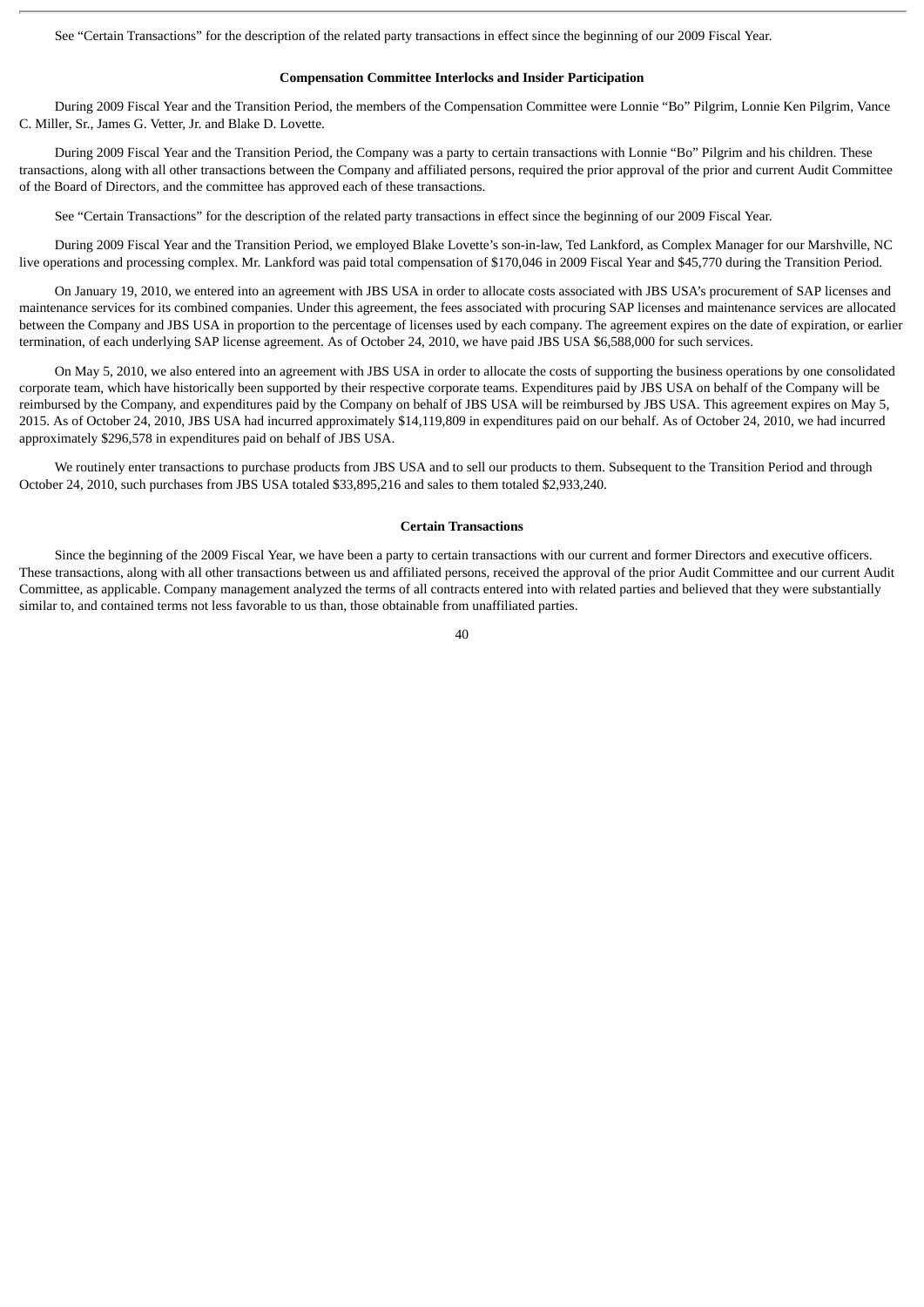In connection with the bankruptcy court order approving and confirming our joint plan of reorganization, the Company and Lonnie "Bo" Pilgrim entered into the Consulting Agreement, which became effective on December 28, 2009, the effective date of the Plan of Reorganization. The terms of the Consulting Agreement include, among other things, the following:

- Mr. Pilgrim will provide services to the Company that are comparable in the aggregate with the services provided by him to the Company prior to the effective date;
- Mr. Pilgrim will be appointed to the Board of Directors of the Company and during the term of the Consulting Agreement will be nominated for subsequent terms on the Board;
- Mr. Pilgrim will be compensated for services rendered to the Company at a rate of \$1.5 million a year for a term of 5 years;
- Mr. Pilgrim will be subject to customary non-solicitation and non-competition provision; and
- Mr. Pilgrim and his spouse will be provided with medical benefits (or will be compensated for medical coverage) that are comparable in the aggregate to the medical benefits afforded to employees of the Company.

We have entered into chicken grower contracts involving farms owned by certain of our officers, providing the placement of Pilgrim's Pride-owned flocks on their farms during the grow-out phase of production. These contracts are on terms substantially the same as contracts we enter into with unaffiliated parties and can be terminated by either party upon completion of the grow-out of each flock. The aggregate amount paid by us to Lonnie "Bo" Pilgrim under these grower contracts during 2009 Fiscal Year was \$1,307,304 and during the Transition Period was \$185,311. Subsequent to the Transition Period and through October 24, 2010, the amount paid under the grower contracts was \$927,444.

During 2009 Fiscal Year and the Transition Period, we processed the payroll for certain employees of Lonnie "Bo" Pilgrim and Pilgrim Poultry G.P. ("PPGP") as well as performed certain administrative bookkeeping services for Mr. Pilgrim's personal businesses. Lonnie "Bo" Pilgrim is the sole proprietor of PPGP. PPGP paid the Company \$685,894 during fiscal 2009 and \$85,081 during the Transition Period for general supplies and the services described above. Subsequent to the Transition Period and through October 24, 2010, the amount paid by PPGP was \$12,717.

PPGP also rented facilities to us for the production of eggs. On December 29, 2000, we entered into an agreement with PPGP to rent its egg production facilities for a monthly amount of \$62,500. We paid rental on the facilities of \$750,000 during fiscal 2009 and \$187,500 during the Transition Period to PPGP. Subsequent to the Transition Period and through October 24, 2010, the amount paid for rental of these facilities was \$125,000. On February 23, 2010, the Company purchased the commercial egg property from PPGP for \$12,000,000.

During 2009 Fiscal Year and the Transition Period, the Company maintained depository accounts with a financial institution of which Lonnie "Bo" Pilgrim is a major stockholder. Fees paid to this bank in 2009 Fiscal Year and the Transition Period were insignificant as of September 26, 2009 and December 27, 2009, we had bank balances at this financial institution of \$2,275,825 and \$4,853,265, respectively.

On June 9, 2010, the Company sold two airplane hangars and undeveloped land to Lonnie A. "Bo" Pilgrim for \$1.45 million. Since 1985, we also leased an airplane from Lonnie "Bo" Pilgrim under a lease agreement which provided for monthly lease payments of \$33,000 plus operating expenses. This lease was terminated effective November 18, 2008. During fiscal 2009, we incurred lease expenses of \$66,000 and operating expenses of \$1,500 associated with the use of this airplane. We incurred no expenses associated with the use of this airplane during the Transition Period.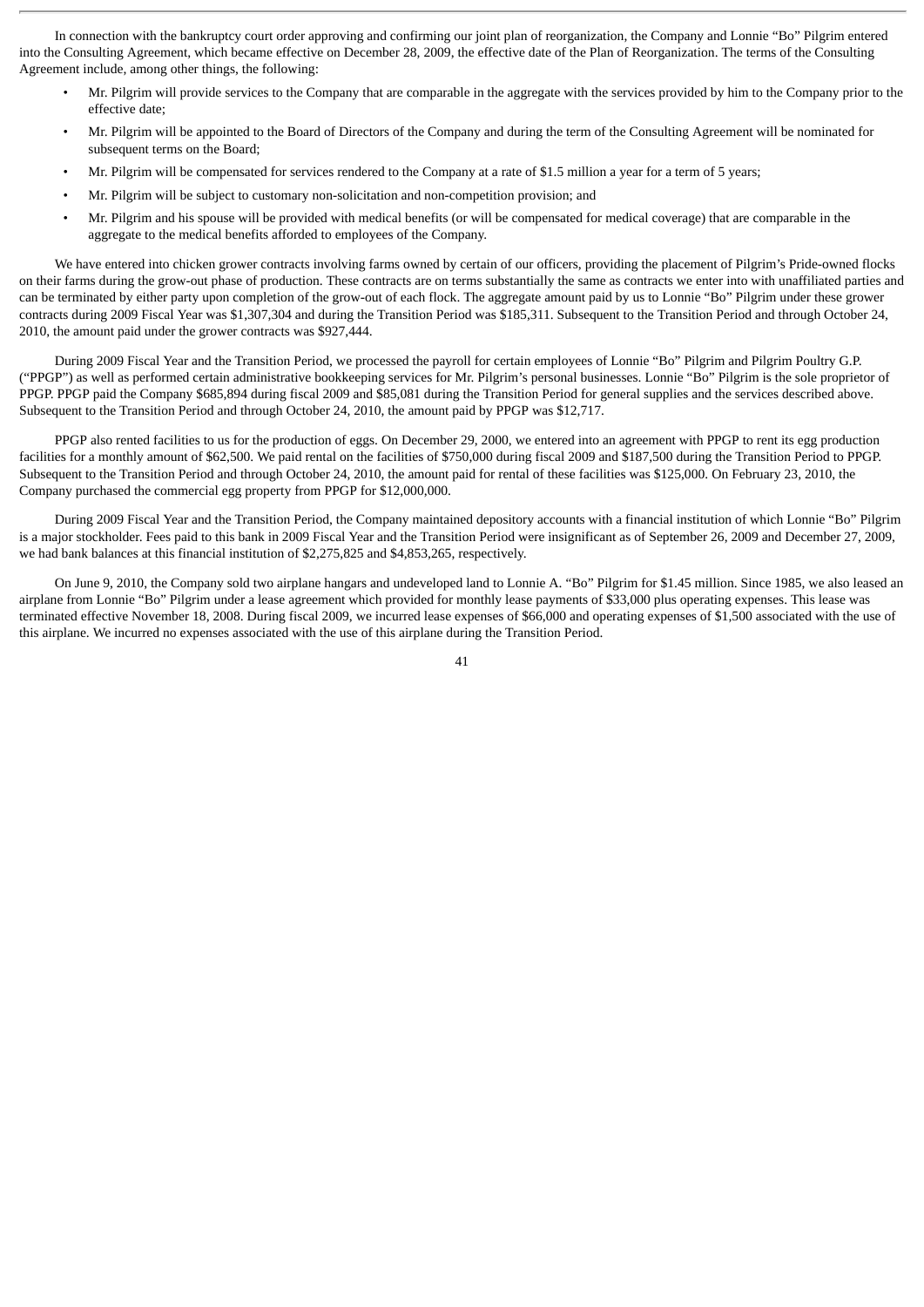During 2009 Fiscal Year and the Transition Period, a portion of the Company's debt obligations were guaranteed by Pilgrim Interests, Ltd., an entity related to Lonnie "Bo" Pilgrim. In consideration of such guarantees, the Company has paid Pilgrim Interests, Ltd. a quarterly fee equal to 0.25% of one-half of the average aggregate outstanding balance of such guaranteed debt. We paid \$1,143,179 during fiscal 2009 and we made no payments during the Transition Period to Pilgrim Interests, Ltd. However, pursuant to the terms of our Post-Petition Credit Agreement among the Company, as borrower, certain of its subsidiaries, as guarantors, Bank of Montreal, as agent, and the lenders party thereto entered into upon commencement of our Chapter 11 proceedings on December 1, 2008, the Company was unable to make any loan guarantee fees throughout the remainder of 2009 without the consent of the lenders thereunder. At December 27, 2009, the Company had classified accrued loan guaranty fees totaling \$8,927,764 as Liabilities subject to compromise. Following our emergence from bankruptcy, we paid Pilgrim Interests, Ltd. \$8,927,764, which included the amounts owed at December 27, 2009 plus the amount owing through December 28, 2009, the date of our emergence from bankruptcy. Pilgrim Interests, Ltd. no longer guarantees any of the Company's debt obligations.

During 2009 Fiscal Year and the Transition Period, certain members of the family of Lonnie "Bo" Pilgrim were employed by us, including: his son, Lonnie Ken Pilgrim, our former Senior Vice President, Transportation. Lonnie Ken Pilgrim was paid total compensation of \$344,360 in fiscal 2009 and \$4,501,234 during the Transition Period. Lonnie Ken Pilgrim also served as Chairman of the Board from January 2009 and as interim President from December 2008 to January 2009. Additionally, his son, Pat Pilgrim; and his daughter, Greta Pilgrim-Owens, were employed by the Company and received total compensation for fiscal 2009 of \$4,212 and \$12,116, respectively. Pat Pilgrim's and Greta Pilgrim-Owens' employment with the Company terminated on September 28, 2008.

From time to time, the Company has purchased grain from Pat Pilgrim, a son of Lonnie "Bo" Pilgrim, in transactions pre-approved by the Audit Committee. We paid him \$396,170 for such purchases in 2009 Fiscal Year and made no purchases during the Transition Period. Subsequent to the Transition Period and through October 24, 2010, we paid Pat Pilgrim \$338,060 for grain. Pat Pilgrim also provided hauling services to us in 2009 Fiscal Year and the Transition Period, for which he was paid \$34,211 and \$6,741, respectively. Subsequent to the Transition Period and through October 24, 2010, we paid Pat Pilgrim \$9,600 for hauling services. He also paid the Company \$26,278 on October 30, 2009, for land he leased from us during 2009 Fiscal Year. On November 30, 2005, the Audit Committee pre-approved our entering into three contracts with Pat Pilgrim, a general services agreement, a transportation agreement and a lease. On January 28, 2008, the Audit Committee approved the new ground lease agreement with Pat Pilgrim. In February 2008, we entered into the new ground lease agreement pursuant to which Pat Pilgrim rents 1,596 acres of land from the Company for annual lease payments totaling \$26,278. The lease agreement, which was for a one year initial term, renews for an additional year at the end of each term, but the agreement can be terminated by either party without cause.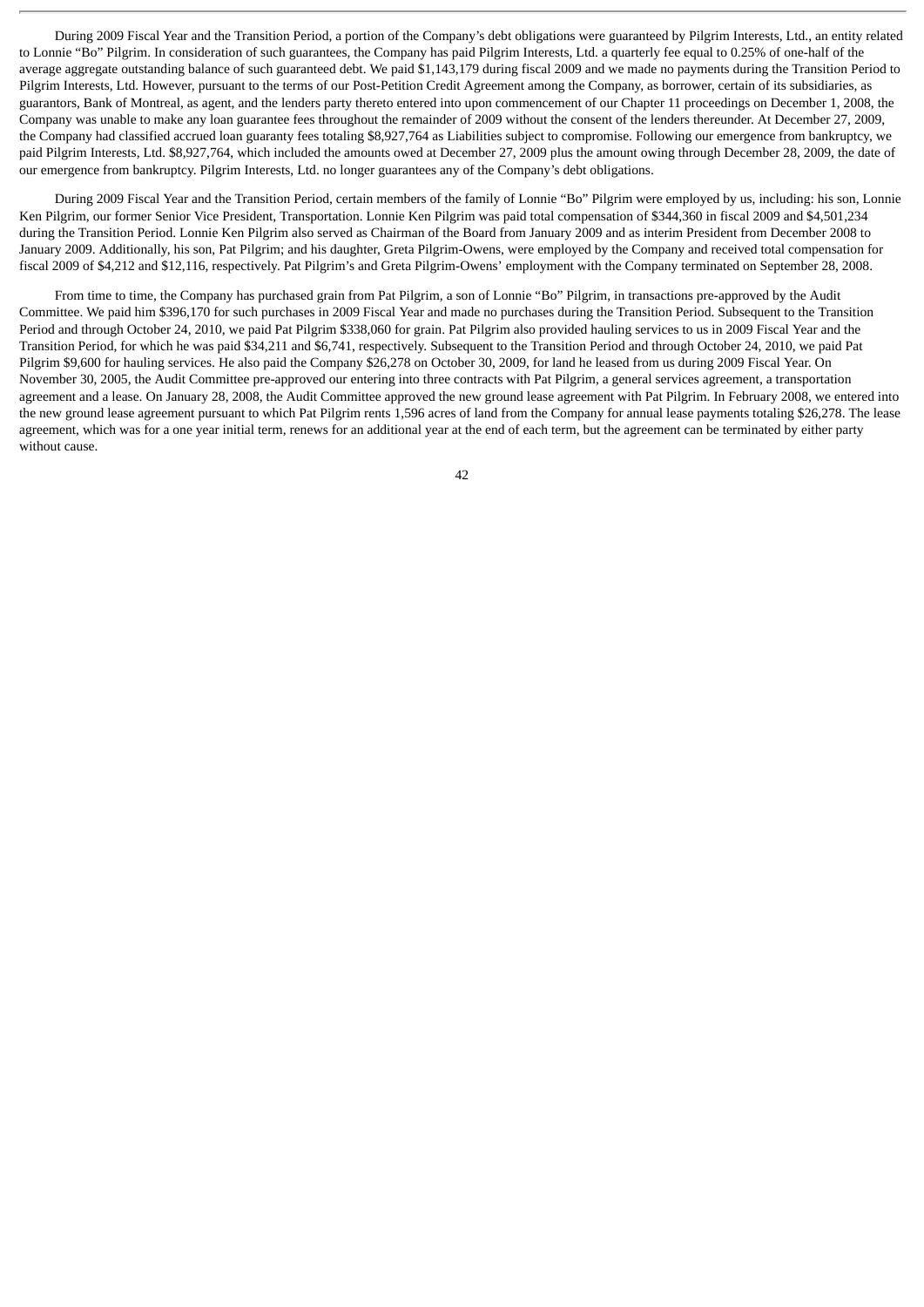# **Independent Registered Public Accounting Firm Fee Information**

# **Audit Fees**

Fees for audit services totaled \$2,084,739 in fiscal 2009, \$170,000 during the Transition Period and \$2,550,119 in fiscal 2008, including fees associated with the annual audit, the audit of internal controls over financial reporting (i.e., the Sarbanes-Oxley 404 Audit), the reviews of our quarterly reports on Form 10-Q, statutory audits required in Mexico and assistance with registration statements and accounting consultations.

# **Audit-Related Fees**

Fees for audit-related services totaled \$0 in 2009 Fiscal Year, \$0 during the Transition Period and \$515,862 in fiscal 2008. Audit-related services principally include transaction assistance, Sarbanes-Oxley 404 assistance and employee benefit plan audits.

# **Tax Fees**

Fees for tax services, including tax compliance, tax advice and tax planning, totaled \$383,894 in 2009 Fiscal Year, \$8,184 during the Transition Period and \$320,924 in fiscal 2008.

# **All Other Fees**

Fees for all other services not included above totaled \$0 in 2009 Fiscal Year, \$0 during the Transition Period and \$0 in 2008.

The Audit Committee has pre-approved all audit and non-audit fees of the independent registered public accounting firm during 2009 Fiscal Year, the Transition Period and fiscal 2008.

#### **Pre-Approval Policies and Procedures**

In accordance with its Charter, our Audit Committee has established policies and procedures by which it approves in advance any audit and permissible non-audit services to be provided by our independent registered public accounting firm. Under these procedures, prior to the engagement of the independent registered public accounting firm for pre-approved services, requests or applications for the auditors to provide services must be submitted to our Principal Financial Officer or his designee, and the Audit Committee and must include a detailed description of the services to be rendered. The Principal Financial Officer or his designee and the independent registered public accounting firm must ensure that the independent registered public accounting firm is not engaged to perform the proposed services unless those services are within the list of services that have received the Audit Committee's pre-approval and must cause the Audit Committee to be informed in a timely manner of all services rendered by the independent registered public accounting firm and the related fees.

Requests or applications for the independent registered public accounting firm to provide services that require additions or revisions to the 2009 preapproval will be submitted to the Audit Committee (or any Audit Committee members who have been delegated pre-approval authority) by the Principal Financial Officer or his designee. Each request or application must include:

- a recommendation by the Principal Financial Officer (or designee) as to whether the Audit Committee should approve the request or application; and
- a joint statement of the Principal Financial Officer (or designee) and the independent registered public accounting firm as to whether, in their view, the request or application is consistent with the SEC's regulations and the requirements for auditor independence of the Public Company Accounting Oversight Board.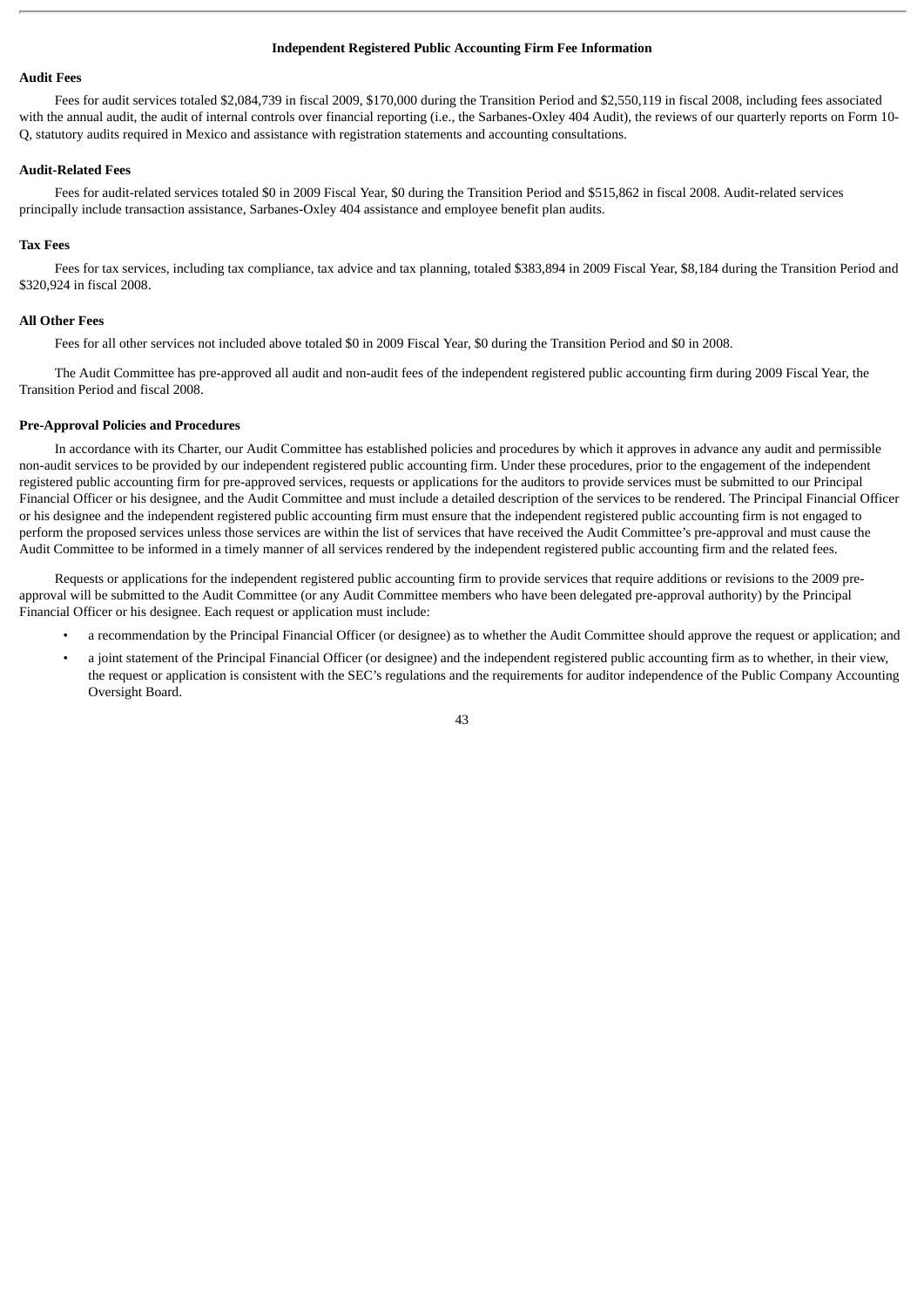The Audit Committee also will not permit the engagement to provide any services to the extent that the SEC has prohibited the provision of those services by independent registered public accounting firms.

The Audit Committee delegated authority to the Chairman of the Audit Committee to:

- pre-approve any services proposed to be provided by the independent registered public accounting firm and not already pre-approved or prohibited by this policy;
- increase any authorized fee limit for pre-approved services (but not by more than 30% of the initial amount that was pre-approved) before we or our subsidiaries engage the auditors to perform services for any amount in excess of the fee limit; and
- investigate further the scope, necessity or advisability of any services as to which pre-approval is sought.

The Chairman of the Audit Committee is required to report any pre-approval or fee increase decisions to the Audit Committee at the next committee meeting. The Audit Committee did not delegate to management any of the Audit Committee's authority or responsibilities concerning the services of the independent registered public accounting firm.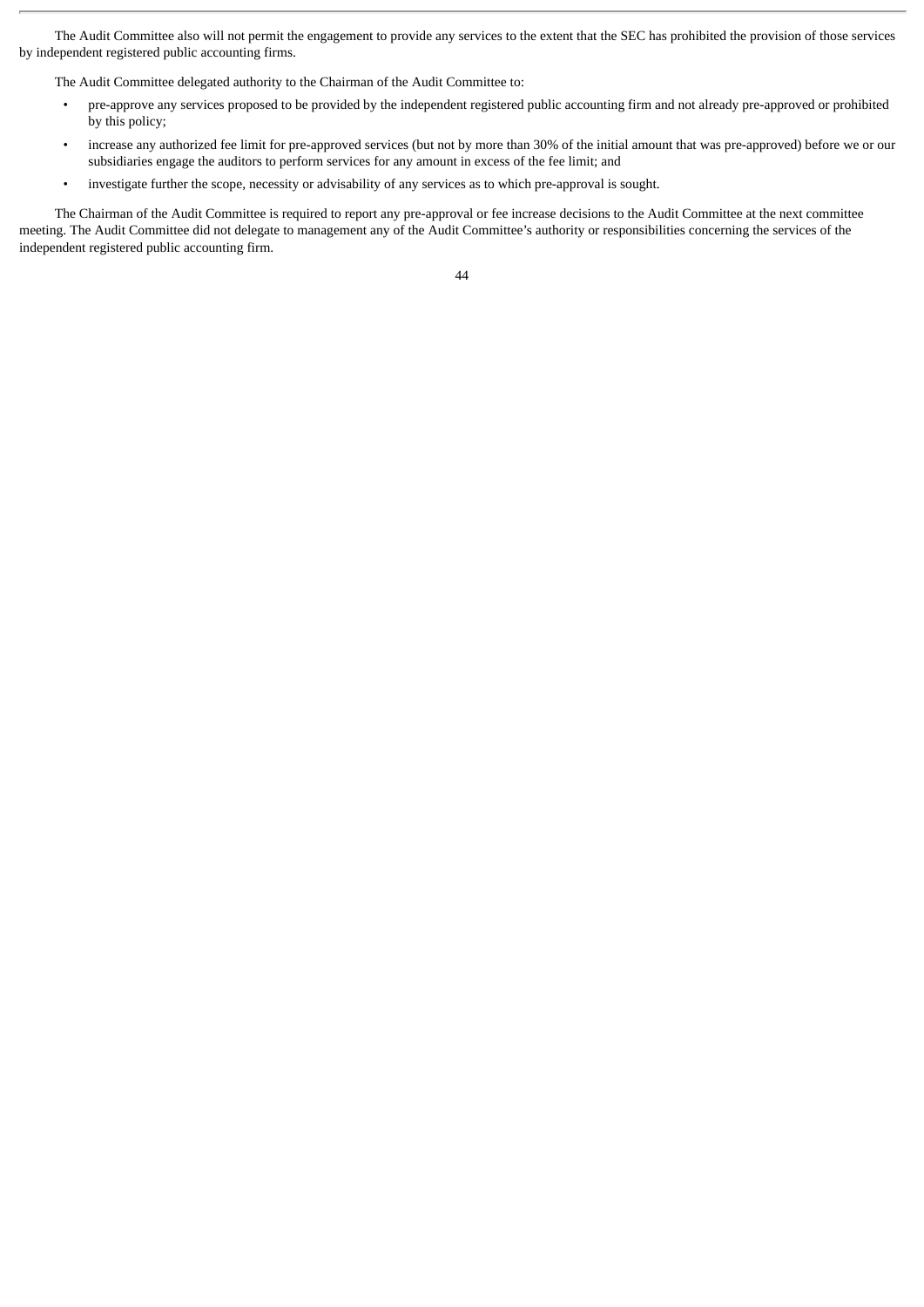# **Report of the Audit Committee**

The Audit Committee assists the Board in fulfilling its responsibilities for general oversight of the integrity of the Company's financial statements, our compliance with legal and regulatory requirements, the independent registered public accounting firm's qualifications and independence, the performance of our internal audit function and the independent registered public accounting firm, and risk assessment and risk management. The Audit Committee manages the Company's relationship with its independent registered public accounting firm (who reports directly to the Audit Committee). The Audit Committee has the authority to obtain advice and assistance from outside legal, accounting or other advisors as the Audit Committee deems necessary to carry out its duties and to receive appropriate funding, as determined by the Audit Committee, from the Company for such advice and assistance.

The Company's management has primary responsibility for preparing our financial statements and for our financial reporting process. Our independent registered public accounting firm, Ernst & Young LLP, is responsible for expressing an opinion on the conformity of the Company's audited financial statements with accounting principles generally accepted in the United States.

In this context, the Audit Committee hereby reports as follows:

- 1. The Audit Committee has reviewed and discussed the audited financial statements with the Company's management.
- 2. The Audit Committee has discussed with the independent registered public accounting firm the matters required to be discussed by SAS 61 (as amended or superseded).
- 3. The Audit Committee has received the written disclosures and the letter from the independent registered public accounting firm required by applicable requirements of the Public Company Accounting Oversight Board regarding the independent public accounting firm's communications with the Audit Committee concerning independence and has discussed with the independent registered public accounting firm the independent registered public accounting firm's independence.
- 4. Based on the review and discussions set forth above, the Audit Committee recommended to the Board that the audited financial statements be included in the Company's annual report on Form 10-K for the year ended September 26, 2009, that was filed with the SEC and that accompanies this proxy statement.

The undersigned members of the Audit Committee have submitted this report to the Board of Directors.

#### Audit Committee

Michael L. Cooper Charles Macaluso Wallim Cruz De Vasconcellos Junior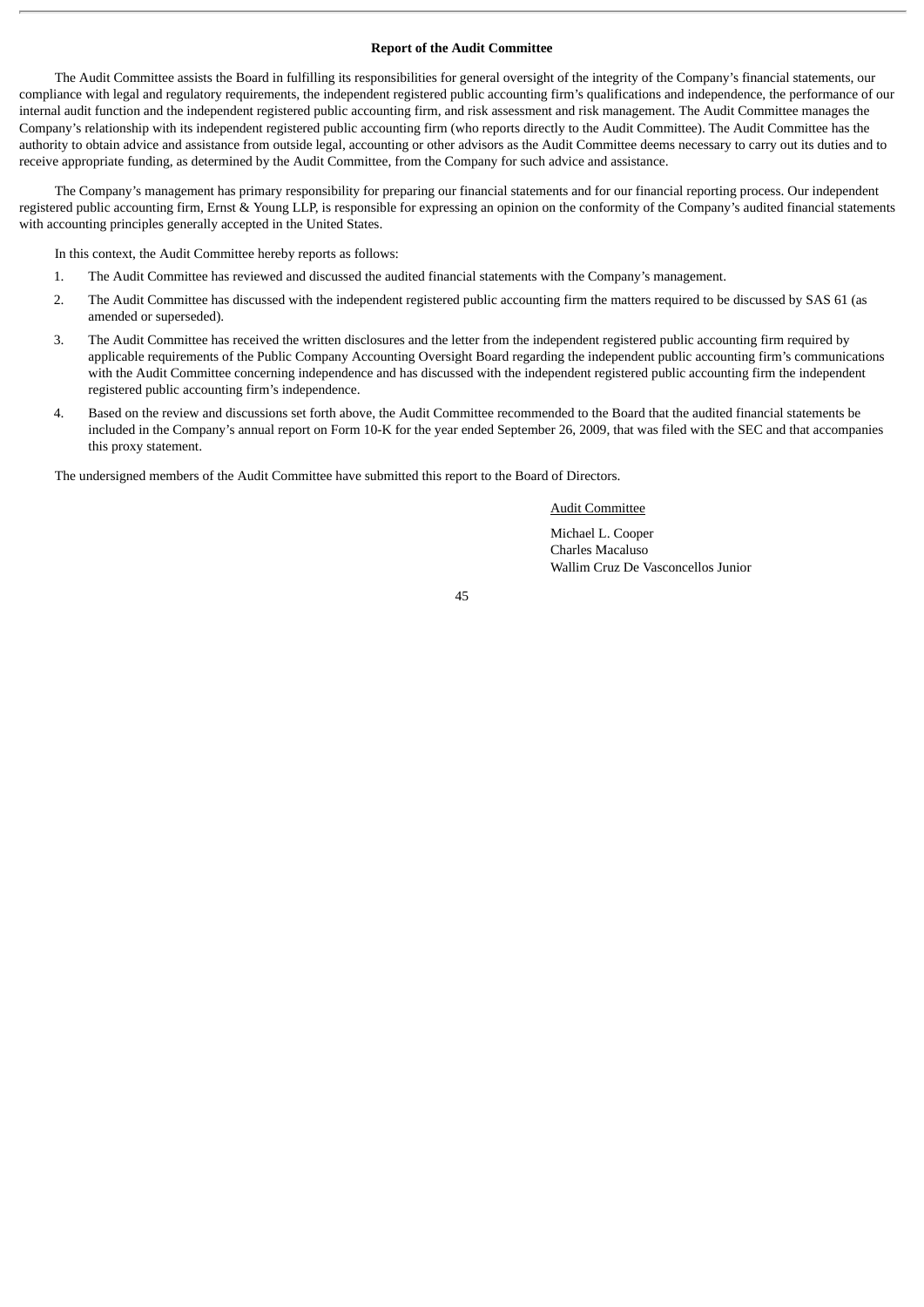# **PROPOSAL 3. RATIFICATION OF THE APPOINTMENT OF INDEPENDENT REGISTERED PUBLIC ACCOUNTING FIRM**

Our Board of Directors recommends the ratification of the appointment of Ernst & Young LLP as our independent registered public accounting firm for fiscal 2010. This independent registered public accounting firm has been our auditor pursuant to annual appointment since 1969, except for 1982 and 1983. If the stockholders fail to ratify the appointment, the Audit Committee will reconsider its selection.

Representatives of Ernst & Young LLP are expected to be present at the annual meeting and to be available to respond to appropriate questions. They will be given the opportunity to make a statement if they wish to do so.

**Our Board of Directors recommends that you vote FOR the ratification of the appointment of Ernst & Young LLP as our independent registered public accounting firm for fiscal 2010. Proxies will be so voted unless stockholders specify otherwise.**

# **Financial Statements Available**

**Our annual report on Form 10-K for the fiscal year ended September 26, 2009, is being mailed concurrently with this proxy statement. The annual report does not form any part of the material for the solicitation of proxies. Upon written request of a stockholder, the Company will furnish, without charge, a copy of our annual report. If you would like a copy of the annual report, please contact Pilgrim's Pride Corporation, at: 1770 Promontory Circle, Greeley, Colorado 80634 Attn: Investor Relations. In addition, financial reports and recent filings with the SEC, are available on the Internet at www.sec.gov. Company information is also available on the Internet at http://www.pilgrimspride.com. Information contained on the website is not part of this proxy statement.**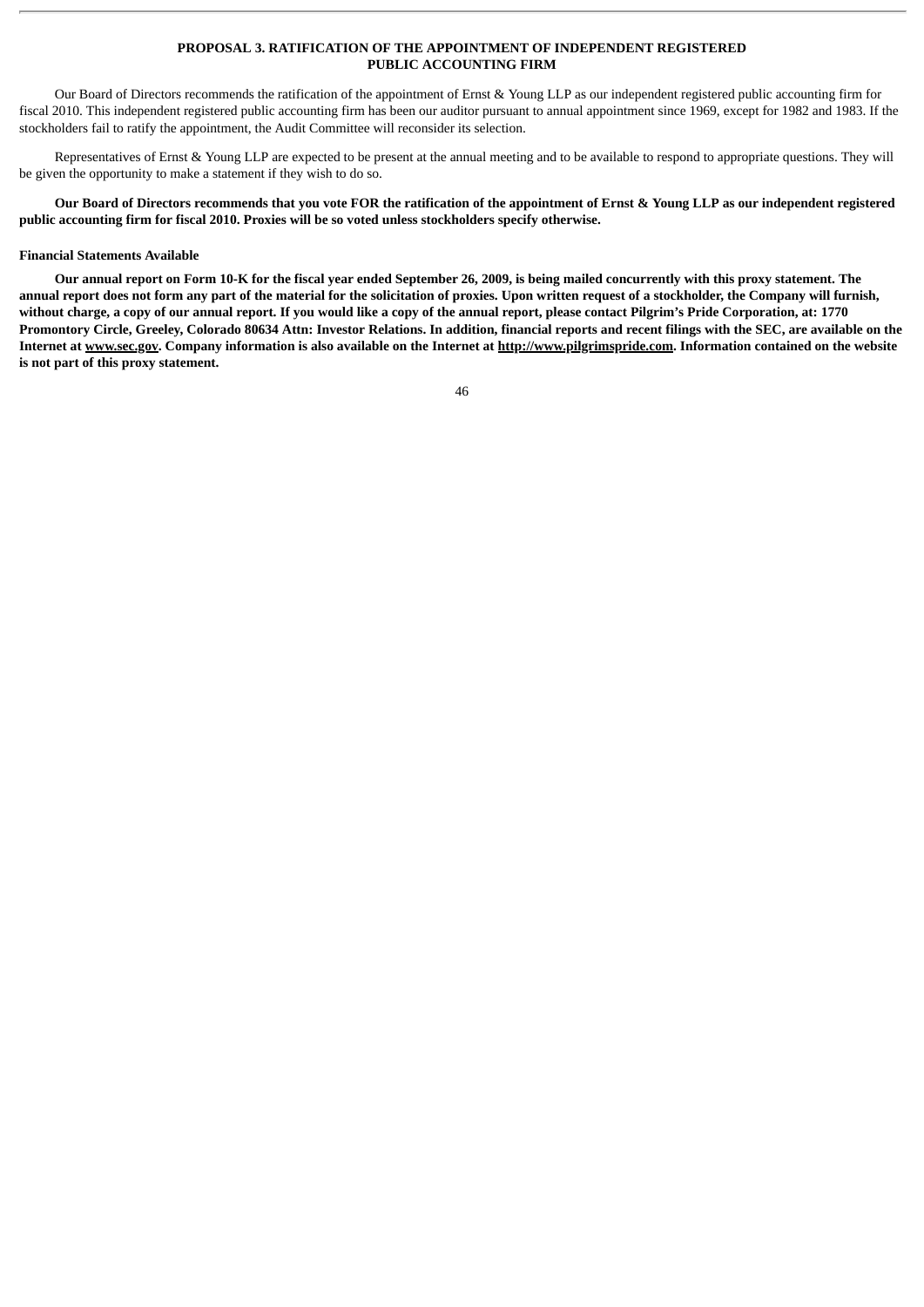# **SECURITY OWNERSHIP**

The following table sets forth, as of November 10, 2010, certain information with respect to the beneficial ownership of our common stock by (i) each person known by us to own more than 5% of the outstanding shares of our common stock (the only class of voting securities outstanding); (ii) each of our Directors, including employee Directors; (iii) our named executive officers; and (iv) all of our current Directors and executive officers as a group. Shares are beneficially owned when the person holding the shares has voting or investment power over the shares or the right to acquire voting or investment power within 60 days. Voting power is the power to vote the shares. Investment power is the power to direct the sale or other disposition of the shares.

| <b>Name and Beneficial Owner</b>                                                                              | <b>Amount</b> and<br>Nature of<br><b>Beneficial</b><br>Ownership<br>of Common<br><b>Stock</b> | Percent of<br>Outstanding<br><b>Common Stock</b> | Percent of<br><b>Voting Power</b> |
|---------------------------------------------------------------------------------------------------------------|-----------------------------------------------------------------------------------------------|--------------------------------------------------|-----------------------------------|
| JBS USA Holdings, Inc. (a)<br>1770 Promontory Circle, Greeley, Colorado 80634                                 | 144,140,425                                                                                   | 67.27%                                           | 67.27%                            |
| Wesley Mendonça Batista(a)<br>1770 Promontory Circle, Greeley, Colorado 80634                                 | 144,140,425                                                                                   | 67.27%                                           | 67.27%                            |
| Joesley Mendonça Batista(a)<br>1770 Promontory Circle, Greeley, Colorado 80634 Greeley, Colorado 80634        | 144,140,425                                                                                   | 67.27%                                           | 67.27%                            |
| José Batista Júnior <sup>(a)</sup><br>1770 Promontory Circle, Greeley, Colorado 80634 Greeley, Colorado 80634 | 144,140,425                                                                                   | 67.27%                                           | 67.27%                            |
| Pilgrim Interests, Ltd.<br>110 South Texas St., Pittsburg, TX 75686                                           | 14,632,272                                                                                    | 6.83%                                            | 6.83%                             |
| Lonnie "Bo" Pilgrim $(b)$<br>110 South Texas St., Pittsburg, TX 75686                                         | 17,791,340                                                                                    | 8.30%                                            | 8.30%                             |
| Lonnie Ken Pilgrim(b)(c)<br>110 South Texas St., Pittsburg, TX 75686                                          | 15,357,660                                                                                    | 7.17%                                            | 7.17%                             |
| Don Jackson <sup>(d)</sup>                                                                                    | 2,780,319                                                                                     | 1.30%                                            | 1.30%                             |
| Michael L. Cooper                                                                                             | 37,100                                                                                        | $\ast$                                           | $\ast$                            |
| Charles Macaluso                                                                                              |                                                                                               | $\ast$                                           | $\ast$                            |
| Marcus Vinicius Pratini de Moraes                                                                             |                                                                                               | $\ast$                                           | $\ast$                            |
| Wallim Cruz De Vasconcellos Junior                                                                            |                                                                                               | $\ast$                                           | $*$                               |
| Gary D. Tucker                                                                                                | 8,170                                                                                         | $\ast$                                           | $*$                               |
| All executive officers and Directors<br>as a group <sup>(a)(b)</sup>                                          | 164,757,314                                                                                   | 76.89%                                           | 76.89%                            |

Less than  $1\%$ .

(a) JBS USA Holdings, Inc. is a subsidiary of JBS Hungary Holdings Kft., a wholly owned, indirect subsidiary of JBS S.A. JBS S.A. is ultimately controlled by the Batista family, which is comprised of José Batista Sobrinho, the founder of JBS S.A., Flora Mendonça Batista, and their six children, José Batista Júnior, Valéria Batista Mendonça Ramos, Vanessa Mendonça Batista, Wesley Mendonça Batista, Joesley Mendonça Batista and Vivianne Mendonça Batista. The Batista family indirectly owns 100.0% of the issued and outstanding shares of J&F Participações S.A., a Brazilian corporation which owns 44.0% of the outstanding capital of JBS S.A., and, except for Mr. José Batista Sobrinho and Mrs. Flora Mendonça Batista, directly owns 100% of the equity interests in ZMF Fundo de Investimento em Participações, a Brazilian investment fund which owns 6.1% of the outstanding capital of JBS S.A. Wesley Mendonça Batista, Joesley Mendonça Batista and José Batista Júnior are members of our board of directors. Through J&F Participações S.A. and ZMF Fundo de Investimento em Participações, Wesley Mendonça Batista, Joesley Mendonça Batista and José Batista Júnior are members of the Batista family and each beneficially own all shares of our common stock through their controlling interest in JBS S.A. As a result of the ownership structure and other relationships described above, each of the JBS USA Holdings, Inc., Wesley Mendonça Batista, Joesley Mendonça Batista and José Batista Júnior is the beneficial owner, with shared voting and dispositive power of the 144,140,425 shares of common stock.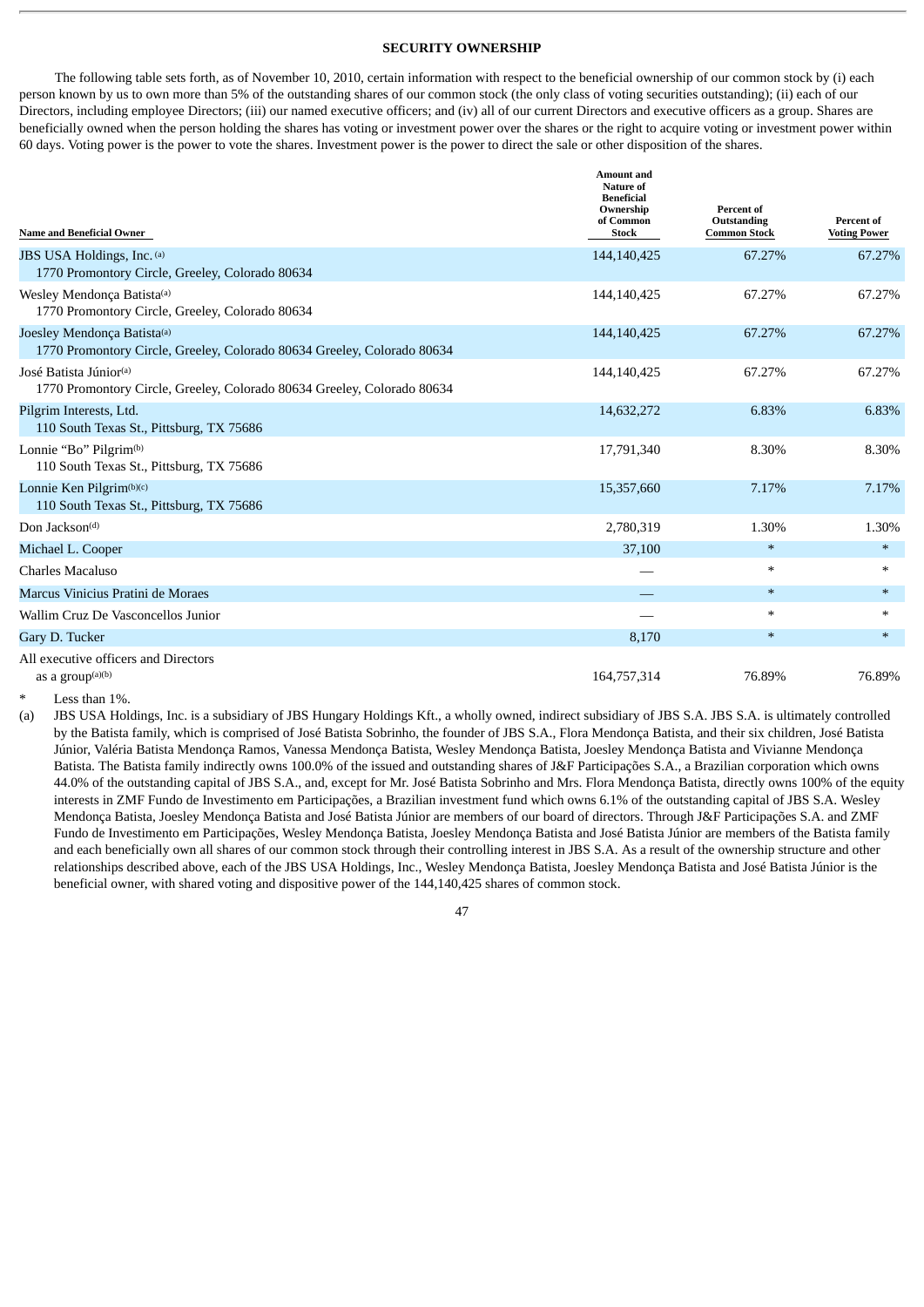- (b) Includes 14,632,272 shares of common stock held of record by Pilgrim Interests, Ltd., a limited partnership formed by Lonnie "Bo" Pilgrim's family, 68,013 shares of common stock held of record by PFCP, Ltd., another limited partnership formed by Lonnie "Bo" Pilgrim's family, 90,580 shares of common stock held of record by Pilgrim Family Trust I, an irrevocable trust for the benefit of Lonnie "Bo" Pilgrim's surviving spouse and children, of which Lonnie Ken Pilgrim, an officer and Director of the Company and the son of Lonnie "Bo" Pilgrim, and Patricia R. Pilgrim, Lonnie "Bo" Pilgrim's wife, are co-trustees, and 90,579 shares of common stock held of record by Pilgrim Family Trust II, an irrevocable trust for the benefit of Lonnie "Bo" Pilgrim and his children, of which Lonnie "Bo" Pilgrim and Lonnie Ken Pilgrim are co-trustees. Pilgrim Interests, Ltd. is a limited partnership formed by Mr. Pilgrim's family of which the managing general partner is the Lonnie A. Pilgrim 1998 Revocable Trust and the other general partner is Lonnie Ken Pilgrim and the limited partners are Lonnie "Bo" Pilgrim, The Lonnie A. "Bo" Pilgrim Endowment Fund, The Lonnie Ken Pilgrim Issue Trust, The Greta Pilgrim Owens Issue Trust and The Pat Pilgrim Issue Trust. PFCP, Ltd. is a limited partnership formed by Mr. Pilgrim's family of which the managing general partner is the Lonnie A. Pilgrim 1998 Revocable Trust and the other general partner is Lonnie Ken Pilgrim, the class A limited partners are Lonnie "Bo" Pilgrim and Patricia R. Pilgrim and the class B limited partners are Lonnie "Bo" Pilgrim, Patricia R. Pilgrim and Lonnie Ken Pilgrim. The agreement establishing the Lonnie A. Pilgrim 1998 Revocable Trust provides that Lonnie "Bo" Pilgrim is the sole trustee during his life and, after his death, the trustee shall be a board of trustees currently comprised of Patricia R. Pilgrim and Lonnie Ken Pilgrim and S. Key Coker, Charles Black and Donald Wass. The agreement establishing the Lonnie A. Pilgrim 1998 Revocable Trust provides that Lonnie "Bo" Pilgrim as the sole trustee shall have sole voting and dispositive power over the shares of common stock and, after his death, most voting matters require a majority vote of the board of trustees except the direct or indirect sale of the shares of common stock requires a unanimous vote of the board of trustees. Additionally, Pilgrim Interests, Ltd. and PFCP, Ltd. have entered into a Voting Agreement, which may be terminated at any time by the unanimous action of Lonnie "Bo" Pilgrim, acting in his individual capacity and as trustee of the Lonnie A. Pilgrim 1998 Revocable Trust (acting as managing general partner of Pilgrim Interests, Ltd. and PFCP, Ltd.), Patricia R. Pilgrim and Lonnie Ken Pilgrim which provides that Lonnie Ken Pilgrim, Greta Pilgrim Owens, the daughter of Lonnie "Bo" Pilgrim, S. Key Coker, Charles L. Black and Donald L. Wass (the "Voting Representatives") shall have the sole power to vote the shares of common stock owned by Pilgrim Interests, Ltd. and PFCP, Ltd. All voting decisions require a majority of the Voting Representatives except that (i) the sale of substantially all of the assets of the Company, (ii) the sale or liquidation of the Company, or (iii) the merger of the Company requires a unanimous vote of the Voting Representatives. All other decisions regarding common stock held by Pilgrim Interests, Ltd. and PFCP, Ltd. will be made by the Lonnie A. Pilgrim 1998 Revocable Trust. Includes 1,790 shares and 1,478 shares held in trust by our 401(k) Salary Deferral Plan for Lonnie "Bo" Pilgrim and Lonnie Ken Pilgrim, respectively, and 2,650 shares held by UGMA for Lonnie "Bo" Pilgrim. Each of Lonnie "Bo" Pilgrim and Lonnie Ken Pilgrim disclaims beneficial ownership of our common stock held, except to the extent of their actual pecuniary interest therein.
- (c) Includes 16,497 shares of common stock held by his wife. Also includes 63,070 shares of common stock held in two irrevocable trusts dated December 15, 1994 and October 31, 1989, of which Lonnie Ken Pilgrim is a co-trustee for the benefit of his children. Lonnie Ken Pilgrim disclaims any beneficial interest in the foregoing shares.
- (d) The shares of common stock held beneficially by Don Jackson are pledged to secure certain loans.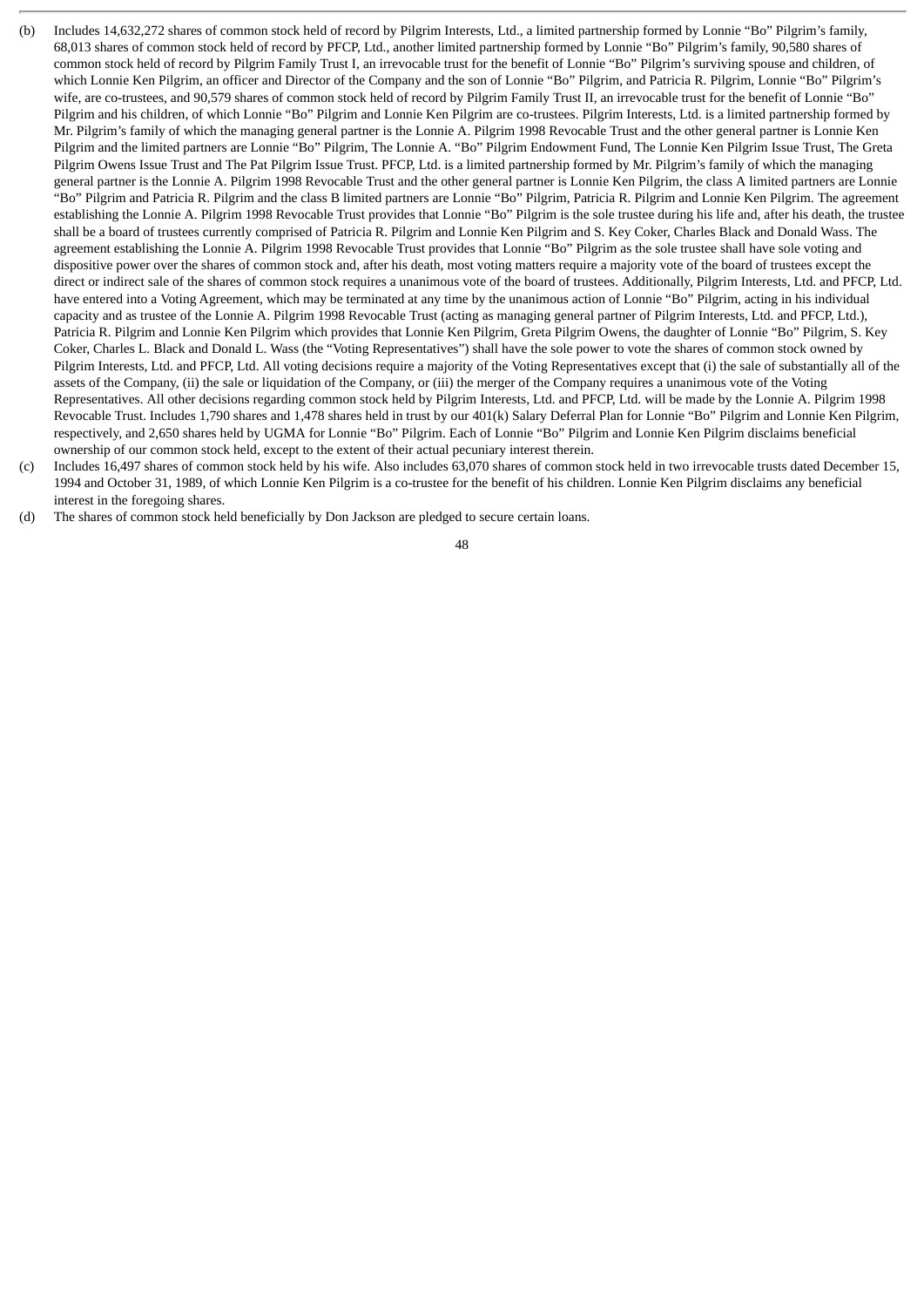# **Section 16(a) Beneficial Ownership Reporting Compliance**

Section 16(a) of the Exchange Act requires the Company's officers and Directors, and persons who own more than ten percent of our common stock, to file reports of ownership and changes in ownership with the SEC and the NYSE. Officers, Directors and greater than ten-percent stockholders are required by SEC regulations to furnish us with copies of all Section 16(a) forms they file. Based on our review of the copies of such forms, we believe that all other filing requirements applicable to our officers, Directors and greater than ten-percent stockholders for 2009 Fiscal Year and the Transition Period were complied with except that JBS USA Holdings, Inc.; VVMB Participações LTDA.; ZMF Participações LTDA.; WWMB Participações LTDA.; ZMF Fundo de Investomento em Participações; J&F Participações S.A.; JBS S.A.; JBS Global A/S; JBS Hungary Holdings KFT; José Batista Sobrinho; Joesley Mendonça Batista; Wesley Mendonça Batista; José Batista, Jr. filed their Form 3 late in January 2010.

# **HOUSEHOLDING OF STOCKHOLDER MATERIALS**

Some banks, brokers and other nominee record holders may be participating in the practice of "householding" proxy statements and annual reports. This means that only one copy of this proxy statement or annual report to stockholders may have been sent to multiple stockholders in the same household. We will promptly deliver a separate copy of either document to any stockholder who requests by writing to our Investor Relations Department at the following address: 1770 Promontory Circle, Greeley, Colorado 80634 or by telephoning (903) 434-1495. Any stockholder who currently is receiving multiple copies and would like to receive only one copy for his or her household should contact his or her bank, broker or other nominee record holder.

# **IMPORTANT NOTICE REGARDING THE AVAILABILITY OF PROXY MATERIALS FOR THE STOCKHOLDER MEETING TO BE HELD ON DECEMBER 17, 2010**

This proxy statement and the Company's 2010 Annual Report are also available electronically on our hosted website. You may view these directly at: www.envisionreports.com/PPC.

To access and review the materials made available electronically:

- 1. Go to www.envisionreports.com/PPC.
- 2. Enter the 12-digit control number located on the proxy card.
- 3. Click "View 2010 Stockholder Material."

We encourage you to review all of the important information contained in the proxy materials before voting.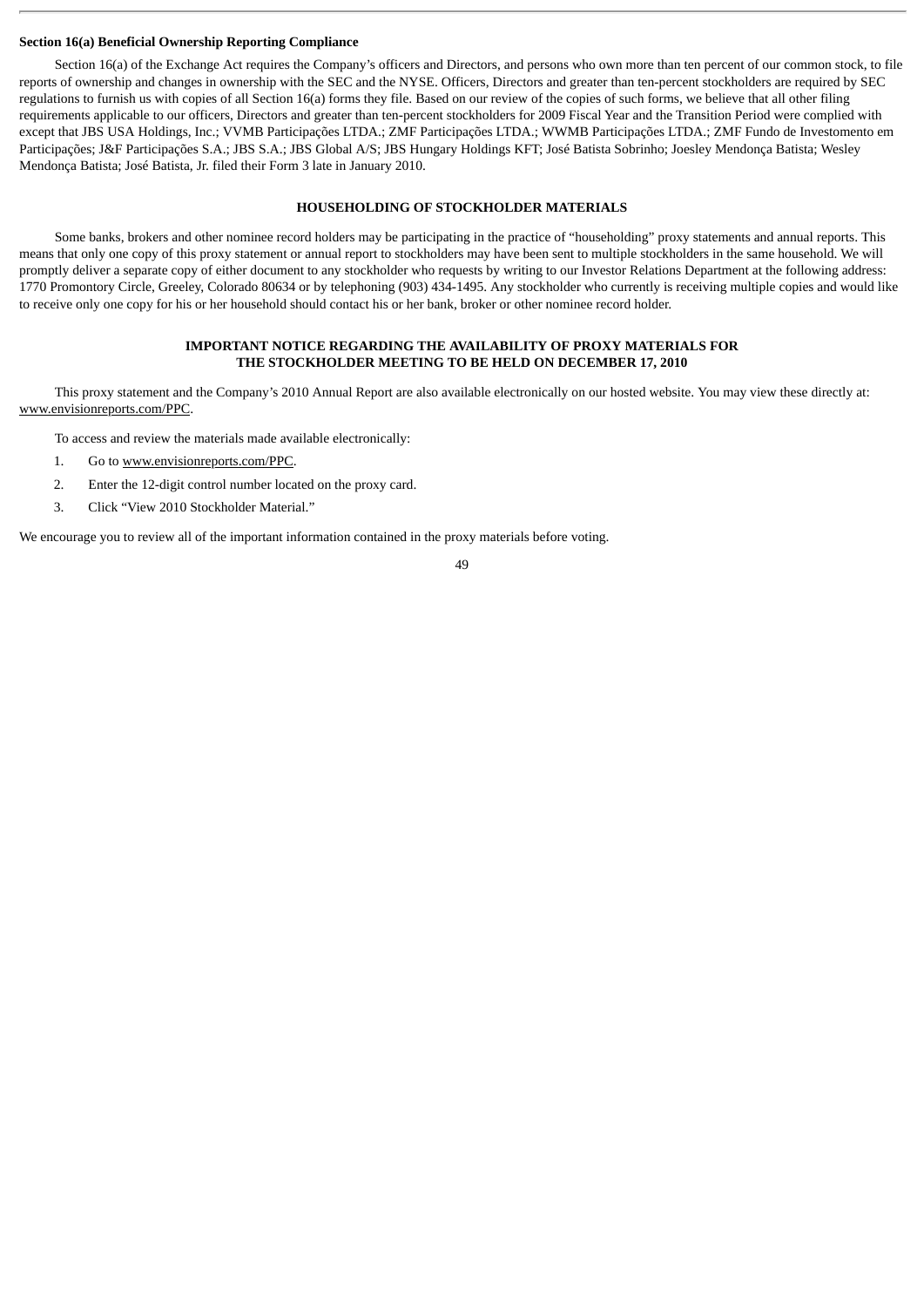# **OTHER BUSINESS**

The Board of Directors is not aware of, and it is not anticipated that there will be presented to the meeting, any business other than the election of the Directors and the proposal to ratify the appointment of Ernst & Young LLP as our independent registered public accounting firm described above. If other matters properly come before the meeting, the persons named on the accompanying proxy card will vote the returned proxies as the Board of Directors recommends.

By order of the Board of Directors,

/s/ Don Jackson

DON JACKSON Greeley, Colorado *President and* November 12, 2010 *Chief Executive Officer*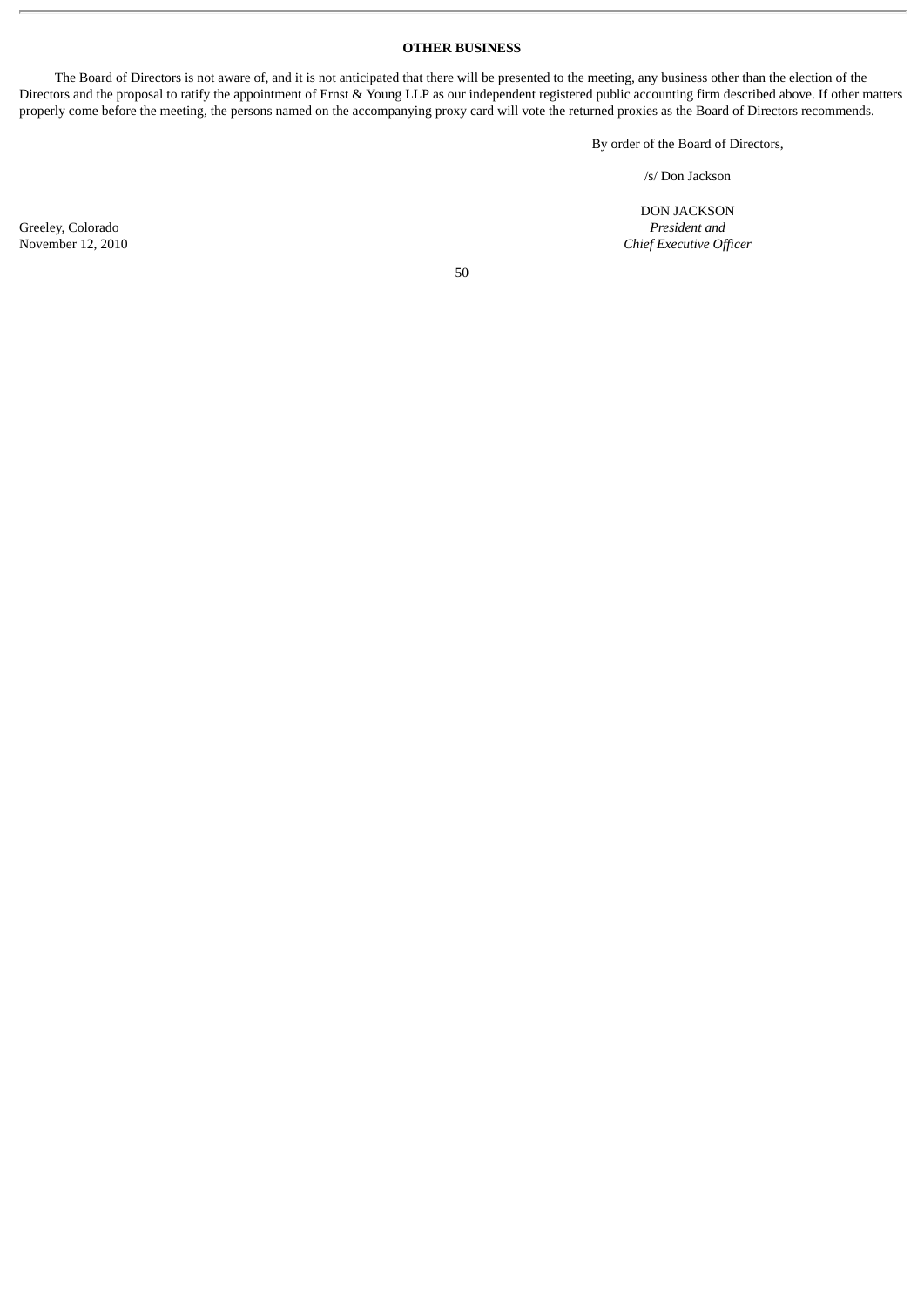| IMPORTANT ANNUAL MEETING INFORMATION                                                                                                                                      |                                                                                                                                                                                                              |
|---------------------------------------------------------------------------------------------------------------------------------------------------------------------------|--------------------------------------------------------------------------------------------------------------------------------------------------------------------------------------------------------------|
|                                                                                                                                                                           | <b>Electronic Voting Instructions</b>                                                                                                                                                                        |
|                                                                                                                                                                           | You can vote by Internet or telephone!<br>Available 24 hours a day, 7 days a week!                                                                                                                           |
|                                                                                                                                                                           | Instead of mailing your proxy, you may choose one of the two voting<br>methods outlined below to vote your proxy.                                                                                            |
|                                                                                                                                                                           | VALIDATION DETAILS ARE LOCATED BELOW IN THE TITLE BAR.                                                                                                                                                       |
|                                                                                                                                                                           | Proxies submitted by the Internet or telephone must be received by<br>1:00 a.m., Central Time, on December 17, 2010.                                                                                         |
|                                                                                                                                                                           | Vote by Internet                                                                                                                                                                                             |
|                                                                                                                                                                           | . Log on to the Internet and go to<br>www.envisionreports.com/PPC                                                                                                                                            |
|                                                                                                                                                                           | · Follow the steps outlined on the secured website.                                                                                                                                                          |
|                                                                                                                                                                           | Vote by telephone<br>. Call toll free 1-800-652-VOTE (8683) within the USA,<br>US territories & Canada any time on a touch tone                                                                              |
| Using a black ink pen, mark your votes with an X as shown in                                                                                                              | telephone. There is NO CHARGE to you for the call.<br>· Follow the instructions provided by the recorded message.                                                                                            |
| this example. Please do not write outside the designated areas.                                                                                                           |                                                                                                                                                                                                              |
| <b>Annual Meeting Proxy Card</b>                                                                                                                                          |                                                                                                                                                                                                              |
|                                                                                                                                                                           | IF YOU HAVE NOT VOTED VIA THE INTERNET OR TELEPHONE, FOLD ALONG THE PERFORATION, DETACH AND RETURN THE BOTTOM PORTION IN THE ENCLOSED ENVELOPE.                                                              |
|                                                                                                                                                                           |                                                                                                                                                                                                              |
|                                                                                                                                                                           | 2. Proposals - The Board of Directors recommends a vote FOR all the nominees listed in Proposals 1 and 2 and FOR Proposal 3.                                                                                 |
| 1. Election of JBS Directors:<br>01 - Wesley Mendonça Batista<br>04 - Don Jackson                                                                                         | 02 - Joesley Mendonça Batista<br>03 - José Batista Júnior<br>05 - Marcus Vinicius Pratini de Moraes<br>06 - Wallim Cruz De Vasconcellos Junior                                                               |
| Mark here to vote FOR all nominees                                                                                                                                        | For All EXCEPT - To withhold a vote<br>for one or more nominees, mark the<br>01<br>02<br>04<br>05<br>06<br>O3<br>box to the left and the corresponding                                                       |
| Mark here to WITHHOLD vote from all nominees                                                                                                                              | numbered box(es) to the right.                                                                                                                                                                               |
| 2. Election of Equity Directors and the Founder Director:                                                                                                                 | 01 - Lonnie "Bo" Pilgrim<br>02 - Michael L. Cooper<br>03 - Charles Macaluso                                                                                                                                  |
| Mark here to vote FOR all nominees                                                                                                                                        | For All EXCEPT - To withhold a vote<br>for one or more nominees, mark the<br>01<br>02<br>Ō3                                                                                                                  |
| Mark here to WITHHOLD vote from all nominees                                                                                                                              | box to the left and the corresponding<br>numbered box(es) to the right.                                                                                                                                      |
| 3. Ratification of the appointment of Ernst & Young LLP as independent registered public<br>accounting firm for the Company for the fiscal year ending December 26, 2010. | For Against Abstain<br>4. Such other business as may properly be brought before<br>the annual meeting or any adjoumment thereof.                                                                             |
| <b>E</b> Non-Voting Items                                                                                                                                                 |                                                                                                                                                                                                              |
| Change of Address - Please print new address below.                                                                                                                       |                                                                                                                                                                                                              |
|                                                                                                                                                                           |                                                                                                                                                                                                              |
|                                                                                                                                                                           | Authorized Signatures - This section must be completed for your vote to be counted. - Date and Sign Below                                                                                                    |
| Date (mm/dd/yyyy) - Please print date below.                                                                                                                              | Please sign exactly as name(s) appears hereon. Joint owners should each sign. When signing as attorney, executor, administrator, corporate officer, trustee, guardian, or custodian, please give full title. |
|                                                                                                                                                                           | Signature 1 - Please keep signature within the box.<br>Signature 2 - Please keep signature within the box.                                                                                                   |
|                                                                                                                                                                           |                                                                                                                                                                                                              |
|                                                                                                                                                                           |                                                                                                                                                                                                              |
|                                                                                                                                                                           |                                                                                                                                                                                                              |
|                                                                                                                                                                           | 11153                                                                                                                                                                                                        |

0194BE

1UPX